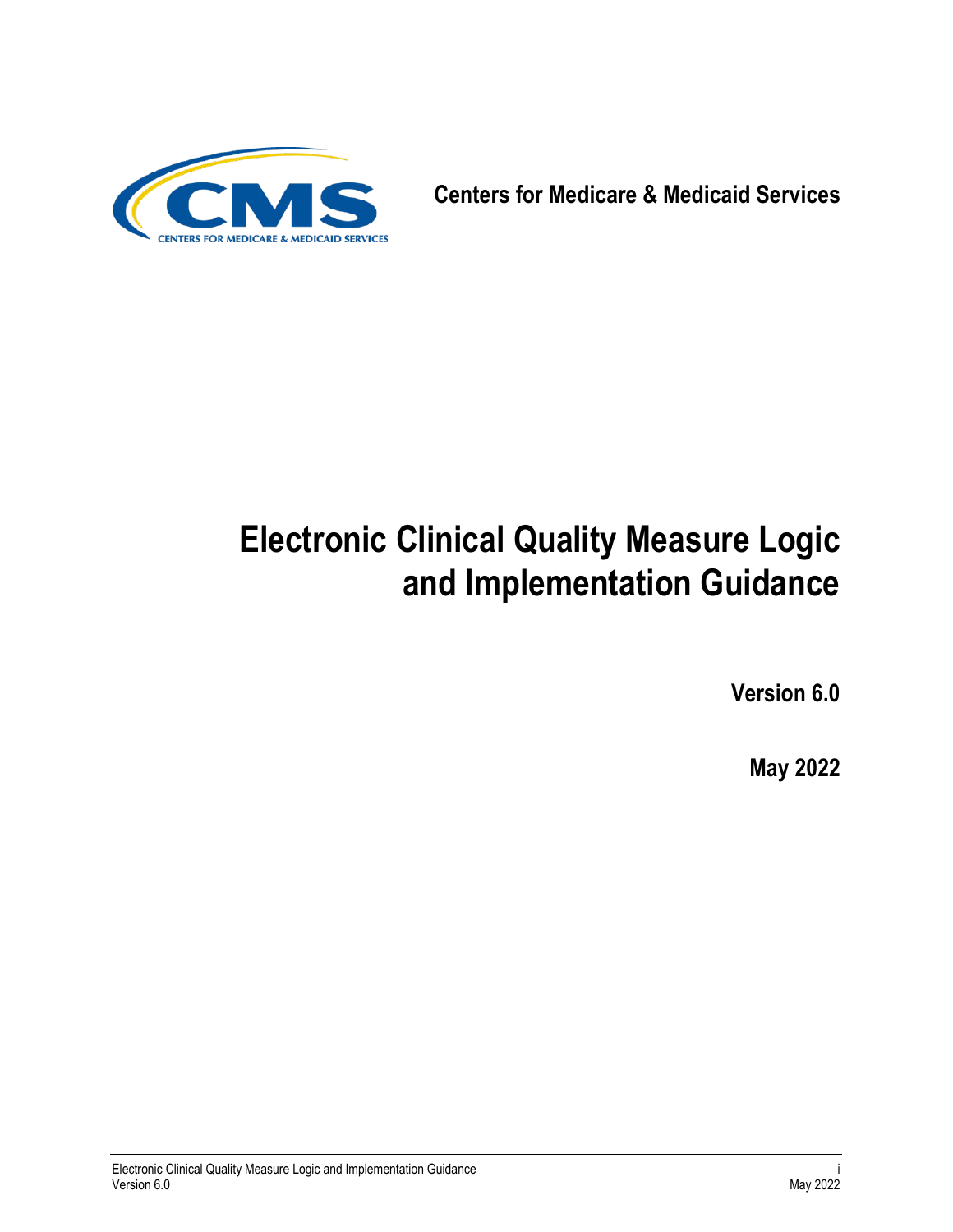# **Table of Contents**

| 1.1<br>1.2 | 1.2.2 To identify the patients who are counted in a patient-based measure, review the<br>guidance section of the header and the context of the measure logic section. For<br>example, for measure CMS124v10, Cervical Cancer Screening, the patients<br>included in the measure are women 23-64 years of age with a visit during the |     |
|------------|--------------------------------------------------------------------------------------------------------------------------------------------------------------------------------------------------------------------------------------------------------------------------------------------------------------------------------------|-----|
| 1.3        |                                                                                                                                                                                                                                                                                                                                      |     |
| 1.4<br>1.5 |                                                                                                                                                                                                                                                                                                                                      |     |
| 2. eCQMs   |                                                                                                                                                                                                                                                                                                                                      |     |
| 2.1        |                                                                                                                                                                                                                                                                                                                                      |     |
|            |                                                                                                                                                                                                                                                                                                                                      |     |
|            |                                                                                                                                                                                                                                                                                                                                      |     |
| 3.1<br>3.2 |                                                                                                                                                                                                                                                                                                                                      |     |
| 3.3        |                                                                                                                                                                                                                                                                                                                                      |     |
| 3.4        |                                                                                                                                                                                                                                                                                                                                      |     |
| 3.5        |                                                                                                                                                                                                                                                                                                                                      |     |
|            |                                                                                                                                                                                                                                                                                                                                      |     |
| 3.6        |                                                                                                                                                                                                                                                                                                                                      |     |
|            |                                                                                                                                                                                                                                                                                                                                      |     |
|            |                                                                                                                                                                                                                                                                                                                                      |     |
|            |                                                                                                                                                                                                                                                                                                                                      |     |
|            | 4. Data Elements and Value Sets                                                                                                                                                                                                                                                                                                      | .15 |
| 4.1        |                                                                                                                                                                                                                                                                                                                                      |     |
| 4.2        |                                                                                                                                                                                                                                                                                                                                      |     |
| 4.3        |                                                                                                                                                                                                                                                                                                                                      |     |
| 4.4        |                                                                                                                                                                                                                                                                                                                                      |     |
| 4.5        |                                                                                                                                                                                                                                                                                                                                      |     |
| 4.6        |                                                                                                                                                                                                                                                                                                                                      |     |
| 4.7        |                                                                                                                                                                                                                                                                                                                                      |     |
| 4.8        |                                                                                                                                                                                                                                                                                                                                      |     |
| 4.9        |                                                                                                                                                                                                                                                                                                                                      |     |
| 4.10       |                                                                                                                                                                                                                                                                                                                                      |     |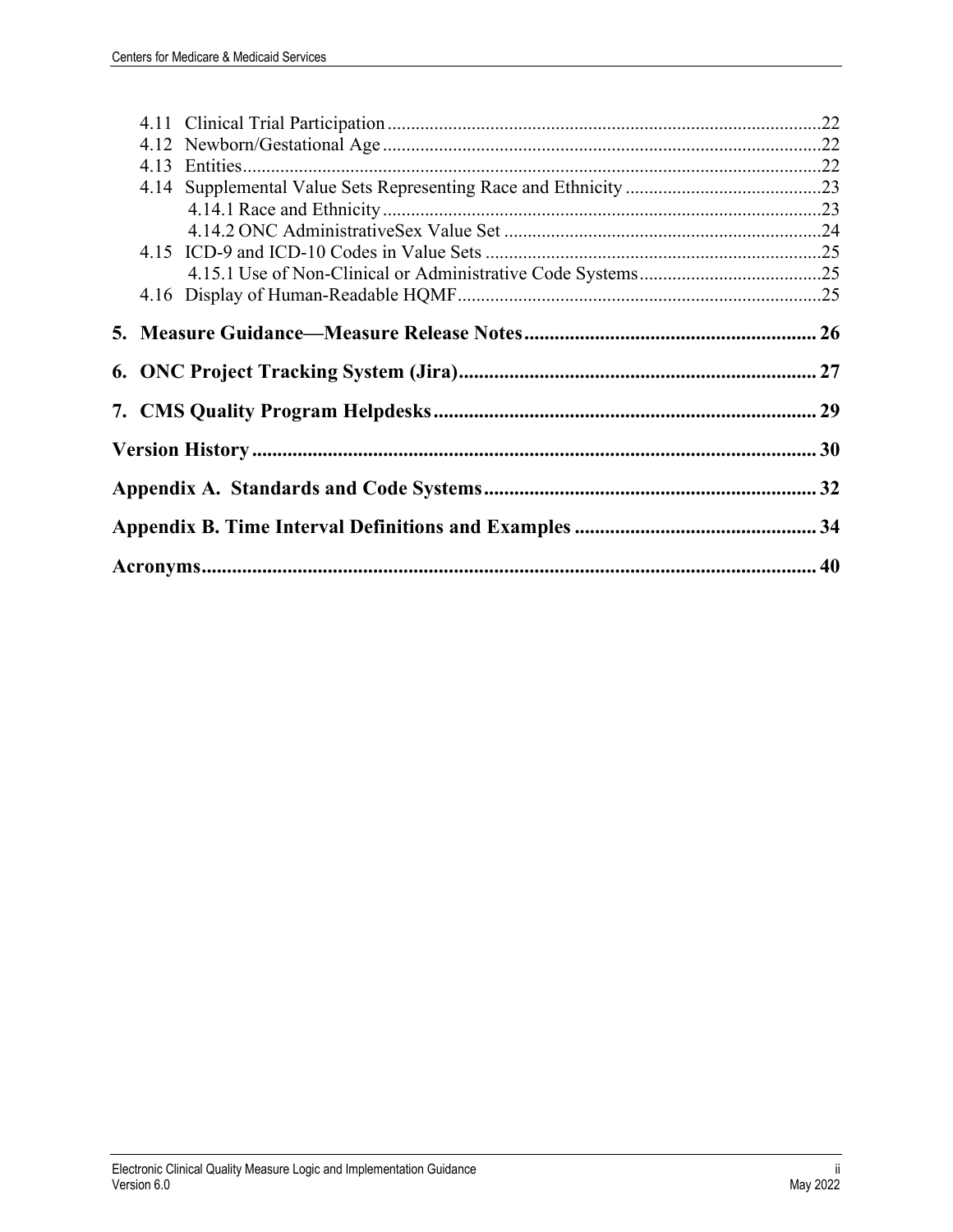# **List of Figures**

| Figure 1. Performance Rate Calculation Defined in Header for Multiple Populations |  |
|-----------------------------------------------------------------------------------|--|
|                                                                                   |  |
|                                                                                   |  |
|                                                                                   |  |
|                                                                                   |  |
|                                                                                   |  |
|                                                                                   |  |
|                                                                                   |  |
|                                                                                   |  |

# **List of Tables**

|--|--|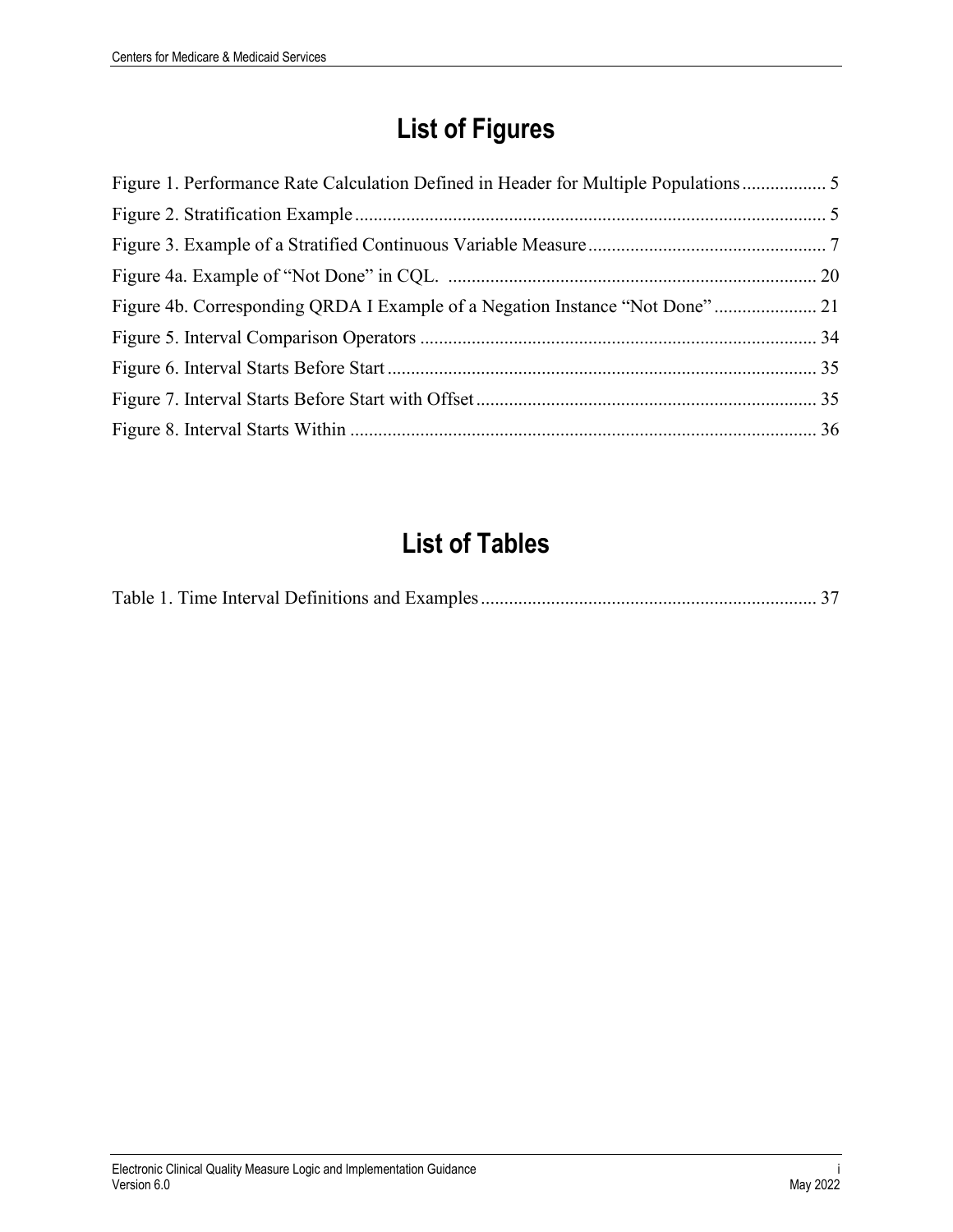# <span id="page-4-0"></span>**1. Introduction**

The Centers for Medicare & Medicaid Services (CMS) provides this guidance document for use with the updated eligible hospital (EH), critical access hospital (CAH), and eligible clinician (EC) electronic clinical quality measure (eCQM), and outpatient quality reporting (OQR) eCQM specifications. The eCQM specifications were released in May 2022 for people who are using or implementing the measures for calendar year 2023 performance/reporting under CMS's quality reporting and value-based purchasing programs.

eCQMs will not be eligible for 2023 reporting until they are proposed and finalized through notice, public comment, and rulemaking for each applicable program. CMS strongly recommends review of this document to understand the intent and operation of each eCQM before implementation. Additional information and guidance is available on the [Electronic](https://ecqi.healthit.gov/)  [Clinical Quality Improvement \(eCQI\) Resource Center.](https://ecqi.healthit.gov/) Appendix A provides information on the standards and code systems used in conjunction with the updated eCQMs.

The organization of this document is:

- Sections 2 to 6 provide general implementation guidance, including defining how specific logic and data elements should be conceptualized and addressed during eCQM implementation.
- Section 7 provides information to stakeholders on how to use the ONC Project Tracking [System \(Jira\),](https://oncprojectracking.healthit.gov/) to provide feedback; track issues; ask questions about measure intent, specifications, certification, and standards; and address issues uncovered during implementation associated with the eCQMs.
- Section 8 provides contact information for the different eCQM-related CMS help desks.
- The appendices provide a review of standards and code systems associated with eCQMs, as well as examples of timing intervals used in eCQM logic.

For additional information directly relevant to implementing the eCQM updates for 2023 reporting/performance, please refer to the [eCQM Implementation Checklist](https://ecqi.healthit.gov/ecqm-implementation-checklist) and the [tools,](https://ecqi.healthit.gov/ecqi-tools-key-resources)  [resources, and standards](https://ecqi.healthit.gov/ecqi-tools-key-resources) used by eCQMs provided on the eCQI Resource Center.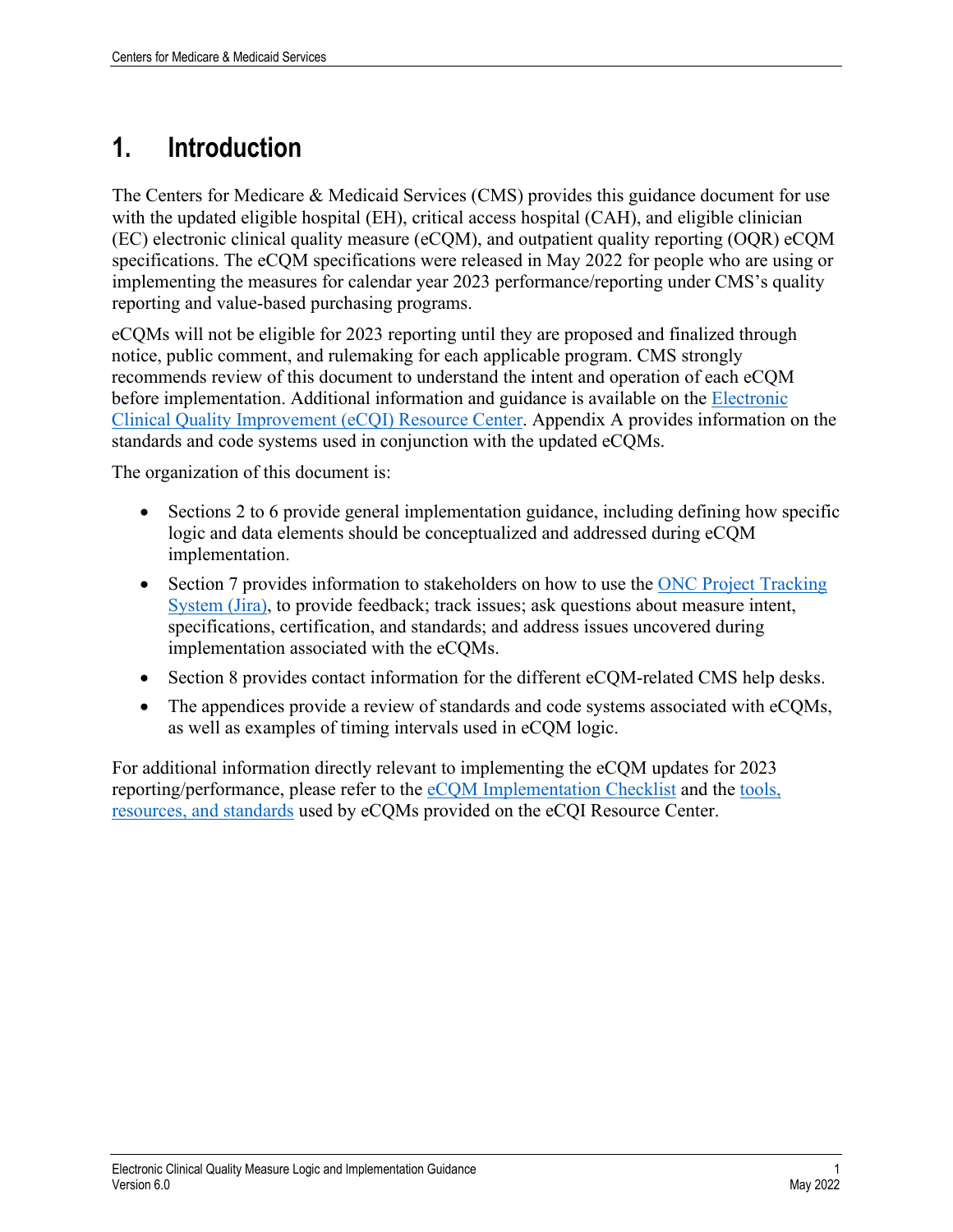## <span id="page-5-0"></span>**1.1 eCQM Types**

eCQMs are classified based on the unit of analysis—patients or episodes—and the way in which the score is computed, whether by proportion, continuous variable, ratio or cohort. This section describes these classifications and provides details on computing eCQMs.

## <span id="page-5-1"></span>**1.2 Population Basis**

The Guidance section in the header of the EH and EC eCQMs includes a statement to indicate whether the measure is patient- or episode-based. This section describes patient-based and episode-based measures.

### <span id="page-5-2"></span>**1.2.1 Patient-based Measures**

Patient-based measures evaluate the care of a patient and assign the patient to membership in one or more measure segments or populations. Most eligible clinician eCQMs are patient-based.

Consider all information in the patient record referenced in the measure when computing a patient-based measure. The criteria for inclusion of a patient in a measure population might require satisfying conditions across multiple patient encounters, or episodes of care. For example, a patient can receive a diagnosis and initial treatment during one office visit, and then have ongoing treatment associated with that same diagnosis with several follow-up visits, or episodes of care.

<span id="page-5-3"></span>**1.2.2 To identify the patients who are counted in a patient-based measure, review the guidance section of the header and the context of the measure logic section. For example, for measure CMS124v10,** *Cervical Cancer Screening,*  **the patients included in the measure are women 23-64 years of age with a visit during the measurement period, as defined in the measure's initial population:** 

### ◢ **Initial Population**

exists ( ["Patient Characteristic Birthdate": "Birth date"] BirthDate where Global."CalendarAgeInYearsAt" ( BirthDate.birthDatetime, start of "Measurement Period" ) in Interval[23 , 64 )  $\lambda$  and exists ( ["Patient Characteristic Sex": "Female"] ) and exists "Qualifying Encounters"

Please note that age calculation representation logic may change in subsequent published versions of the measure.

### <span id="page-5-4"></span>**1.2.3 Episode-based Measures**

Episode-based measures evaluate the care during a patient-provider encounter and assign the episode of care to one or more measure population segments. All EH eCQMs and a few EC eCQMs are episode-based measures.

In an episode-based measure, the episodes of care are identified in the measure's initial population. An episode is based on a specific event that will be referenced in other segments of the eCQM (such as the denominator or the numerator).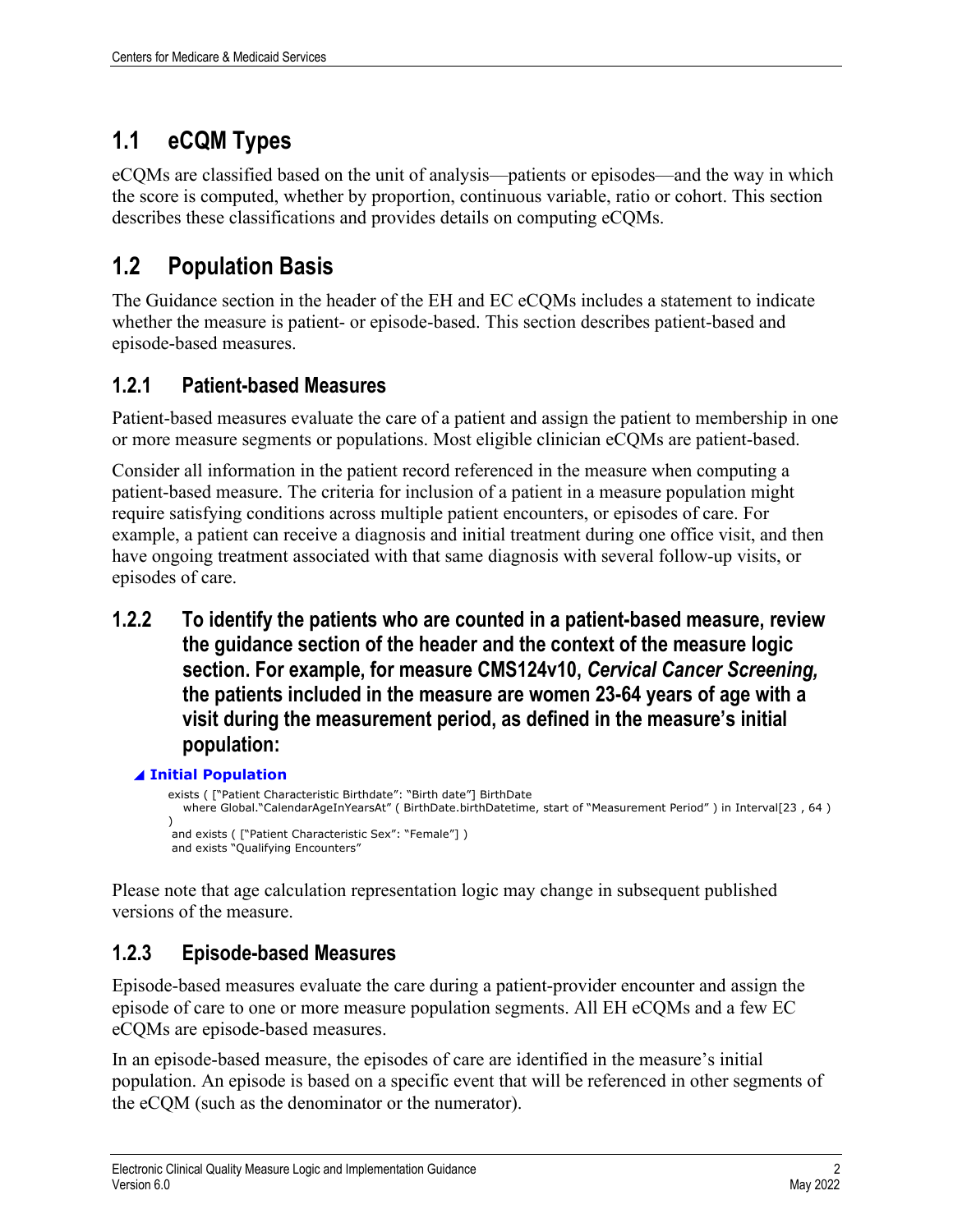To identify the encounters or procedures that are counted in an episode-based measure, review the guidance section of the header and the context of the measure logic section. For example, for measure CMS133v10, *Cataracts: 20/40 or Better Visual Acuity within 90 Days Following Cataract Surgery*, the unit of analysis is the cataract surgery procedure, as defined in the initial population:

#### ◢ **Initial Population**

"Cararact Surgery Between January and September of Measurement Period" CataractSurgeryPerformed with ["Patient Characteristic Birthdate": "Birth date"] BirthDate such that Global."CalendarAgeInYearsAt"(BirthDate.birthDatetime, start of "Measurement Period")>= 18

In this example, the initial population includes all performed cataract surgery procedures in which the patient was age 18 years of age or older at the start of the measurement period. Please note that age calculation representation logic may change in subsequent published versions of the measure.

### <span id="page-6-0"></span>**1.3 Measure Scoring**

### <span id="page-6-1"></span>**1.3.1 Proportion Measures**

Most of the eCQMs in current CMS reporting programs are proportion measures. In a proportion measure, the scored entities (either patients or episodes) are assigned to the populations and strata defined by an eCQM, and the appropriate rates are computed.

The populations defined by a proportion measure may include: $<sup>1</sup>$  $<sup>1</sup>$  $<sup>1</sup>$ </sup>

- **Initial Population (IP):** All events to be evaluated by a quality measure involving patients or episodes who share a common set of characteristics within a measurement set to which a given measure belongs. All patients or episodescounted (for example, as numerator, as denominator) are drawn from the initial population.
- **Denominator (DENOM):** The lower part of a fraction used to calculate a rate, proportion, or ratio. It can be the same as the initial population or a subset of the initial population to further constrain the population for the purpose of the measure.
- **Denominator Exclusion (DENEX):** A case that should be removed from the measure population and denominator before determining if numerator criteria are met. Denominator exclusions are used in proportion and ratio measures to help narrow the denominator. For example, patients with bilateral lower extremity amputations would be listed as a denominator exclusion for a measure requiring foot exams.
- **Denominator Exception (DEXCEP):** Any condition that should remove a patient or episode from the denominator of the performance rate only if the numerator criteria are not met. A denominator exception allows for adjustment of the calculated score for those providers with higher risk populations. Allowable reasons for a denominator exception fall into three general categories - medical reasons, patient reasons, or system reasons. A denominator exception is used only in proportion measures. Denominator exception cases

<span id="page-6-2"></span><sup>&</sup>lt;sup>1</sup> Definitions available at the eCQI Resource Center: [https://ecqi.healthit.gov/glossary.](https://ecqi.healthit.gov/glossary) For more information on how to calculate quality measures, please refer to [https://www.cms.gov/files/document/blueprint-measure](https://www.cms.gov/files/document/blueprint-measure-calculations.pdf)[calculations.pdf.](https://www.cms.gov/files/document/blueprint-measure-calculations.pdf)

Electronic Clinical Quality Measure Logic and Implementation Guidance 3 Version 6.0 May 2022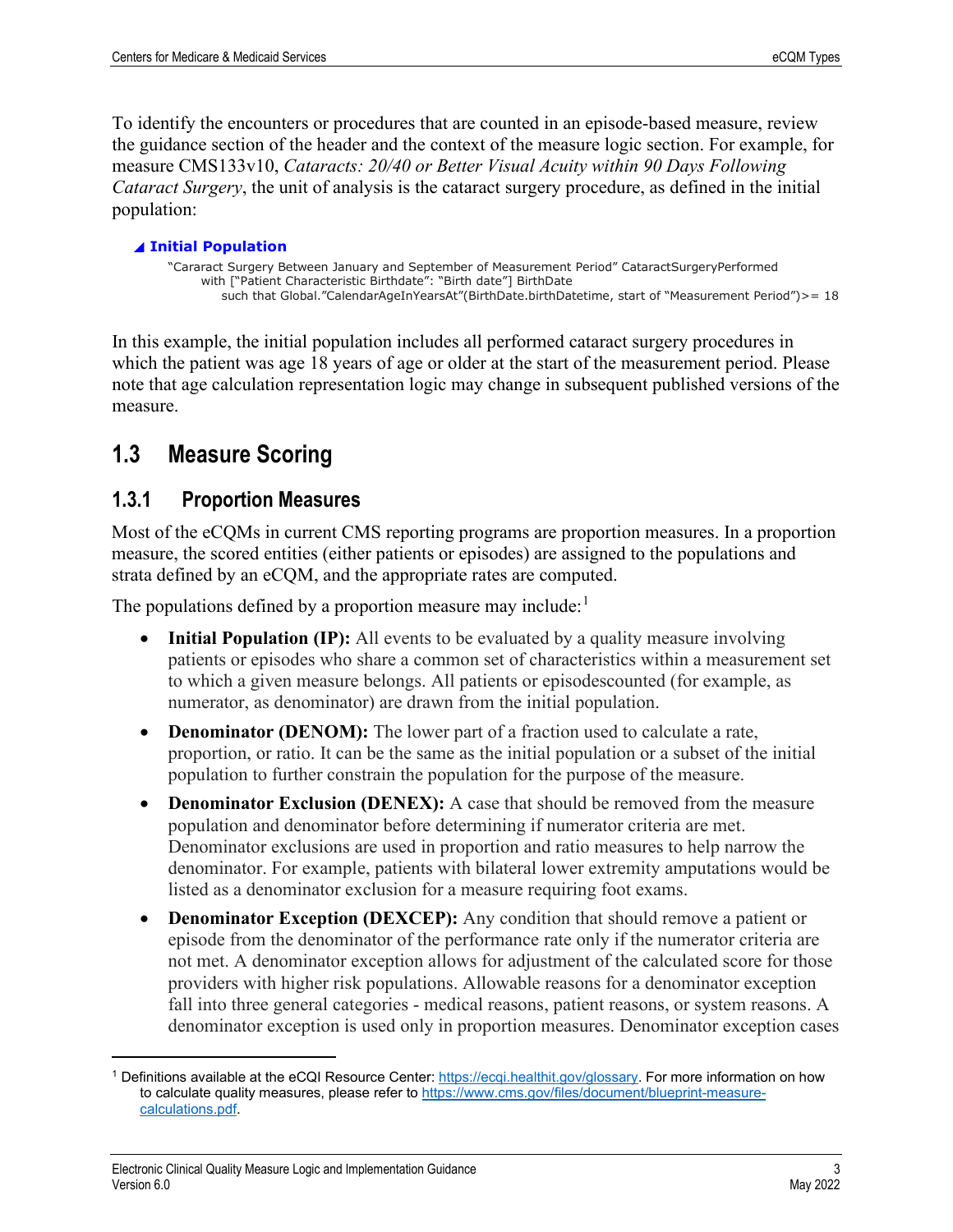are removed from the denominator, however, the number of patients or episodes with valid exceptions may still be reported.

- **Numerator (NUMER):** The upper portion of a fraction used to calculate a rate, proportion, or ratio. Also called the measure focus, it is the target process, condition, event, or outcome. Numerator criteria are the processes or outcomes expected for each patient, procedure, or other unit of measurement defined in the denominator. A numerator statement describes the clinical action that satisfies the conditions of the performance measure.
- **Numerator Exclusion (NUMEX):** Defines an instance that should not be included in the numerator data. Numerator exclusions are only used in ratio and proportion measures.

To compute a proportion measure:

- 1. Identify patients or episodes of care in the initial population using the initial population criteria.
- 2. Refine the initial population by applying denominator criteria to identify the denominator cases (DENOM).
- 3. Review denominator cases against denominator exclusion criteria. If a case meets denominator exclusion criteria, label it as a denominator exclusion (DENEX) and remove it from consideration for the numerator.
- 4. Assess all remaining cases (all denominator cases that do not meet denominator exclusion criteria) against the numerator criteria. Label all cases that meet the numerator requirements as numerator (NUMER).
- 5. Identify cases that do not meet numerator requirements and assess them against denominator exception requirements. If a case meets denominator exception requirements, then label the case as a denominator exception (DEXCEP).
- 6. Identify cases that meet numerator requirements and evaluate them against the numerator exclusion requirements. If a case meets the numerator exclusions, then label the case as a numerator exclusion (NUMEX).

Specific programs might require reporting of performance rates. Using the labeling described previously, the performance rate for a single population is defined as follows:

Performance Rate = (NUMER – NUMEX) / (DENOM – DENEX – DEXCEP)

There are a few measures with more than one population to support calculation of a single performance rate. In this instance, the header specifies the performance rate calculation. Figure 1 provides an example of a defined rate aggregation for CMS145v10, *Coronary Artery Disease (CAD): Beta-Blocker Therapy-Prior Myocardial Infarction (MI) or Left Ventricular Systolic Dysfunction (LVEF <40%).*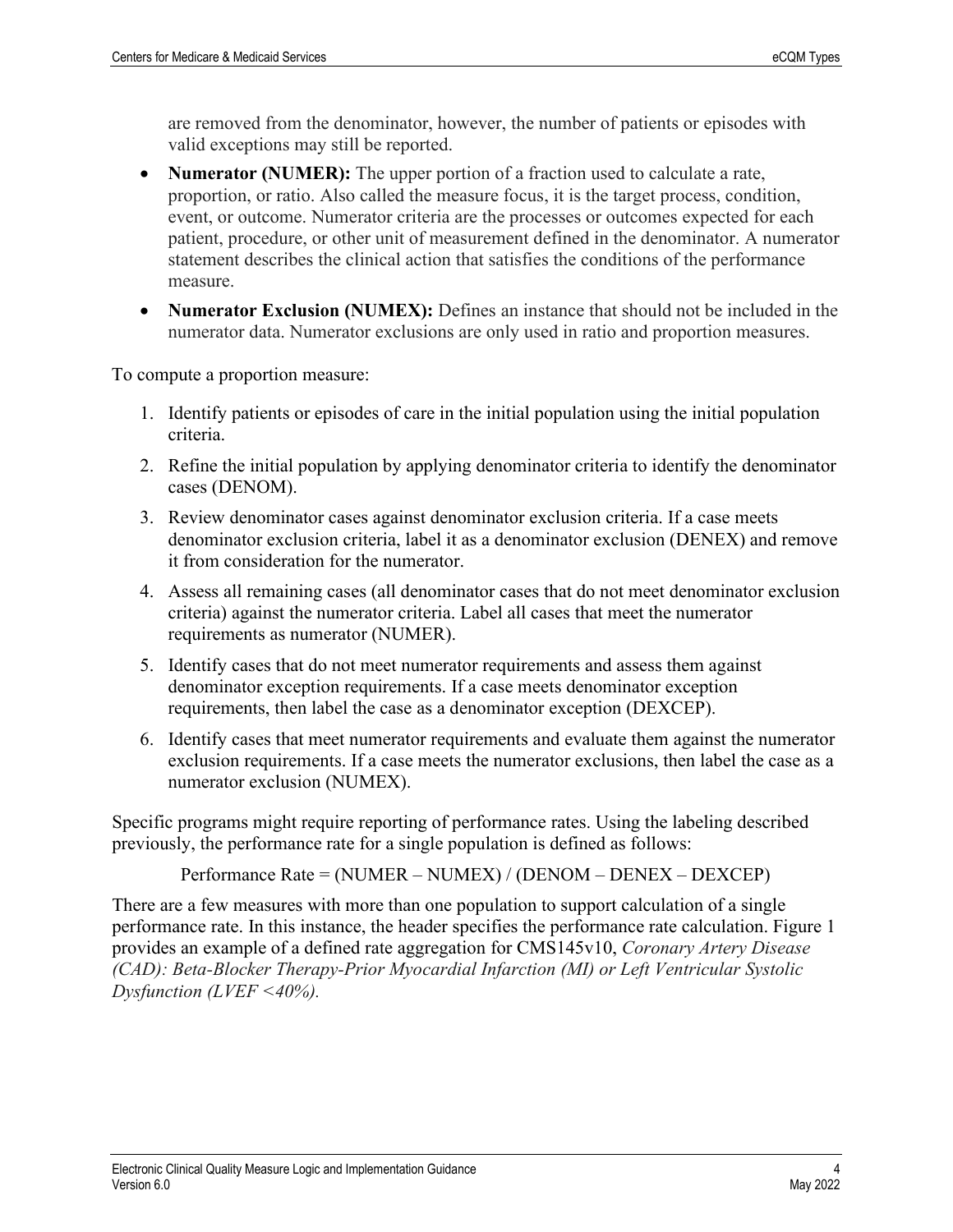<span id="page-8-1"></span>

| Rate<br><b>Aggregation</b> | This measure is intended to have one reporting rate, which aggregates the following<br>populations into a single performance rate for reporting purposes:                                                                                    |  |  |  |  |
|----------------------------|----------------------------------------------------------------------------------------------------------------------------------------------------------------------------------------------------------------------------------------------|--|--|--|--|
|                            | - Population 1: Patients with left ventricular systolic dysfunction (LVEF <40%)<br>- Population 2: Patients with a prior (within the past 3 years) myocardial infarction                                                                     |  |  |  |  |
|                            | For the purposes of this measure, a single performance rate can be calculated as<br>follows:<br>Performance Rate = (Numerator 1 + Numerator 2)/ [(Denominator 1 - Denominator<br>Exceptions 1) + (Denominator 2 - Denominator Exceptions 2)] |  |  |  |  |

#### **Figure 1. Performance Rate Calculation Defined in Header for Multiple Populations**

Proportion measures might also have reporting strata defined for a measure. Strata are variables that define a subdivision of the measure for reporting (for example, reporting separately by age group such as 14–19, 20–25). For eCQMs, the human-readable document includes a reporting stratification section. If a measure does not have reporting strata defined, it displays "None" as the default. If a measure contains reporting stratification, each stratum is listed separately under the population criteria section. For example, CMS159v10, *Depression Remission at Twelve Months,* contains two strata as stated in the header:

#### **Figure 2. Stratification Example**

<span id="page-8-2"></span>

| Ages 12 to 17 at the time of the index assessment<br>Stratification<br>Ages 18 and older at the time of the index assessment |  |
|------------------------------------------------------------------------------------------------------------------------------|--|
|------------------------------------------------------------------------------------------------------------------------------|--|

In addition, the strata are defined in the logic section (for brevity, only one is shown below):

#### ) **Stratification 1**

exists ( ["Patient Characteristic Birthdate": "Birth date"] BirthDate with "Index Depression Assessment" IndexAssessment such that Global."CalendarAgeInYearsAt" ( BirthDate.birthDatetime, start of Global."NormalizeInterval" ( IndexAssessment.relevantDatetime, IndexAssessment.relevantPeriod ) ) in Interval[12, 17]

For eCQMs with multiple numerators and/or strata, each patient/episode must be scored for inclusion/exclusion to every population. For example, if an eCQM has three numerators and the patient is included in the first numerator, the patient should be scored for inclusion/exclusion from the populations related to the other numerators as well. When the measure definition includes stratification, each population in the measure definition should be reported both without stratification and stratified by each stratification criterion. Please note that age calculation representation logic may change in subsequent published versions of the measure.

### <span id="page-8-0"></span>**1.3.2 Continuous Variable Measures**

Continuous variable measures can be either patient-based or episode-of-care measures. They include the following elements:

• **Initial Population (IP):** All events to be evaluated by a performance measure involving patients who share a common set of characteristics within a specific measurement set to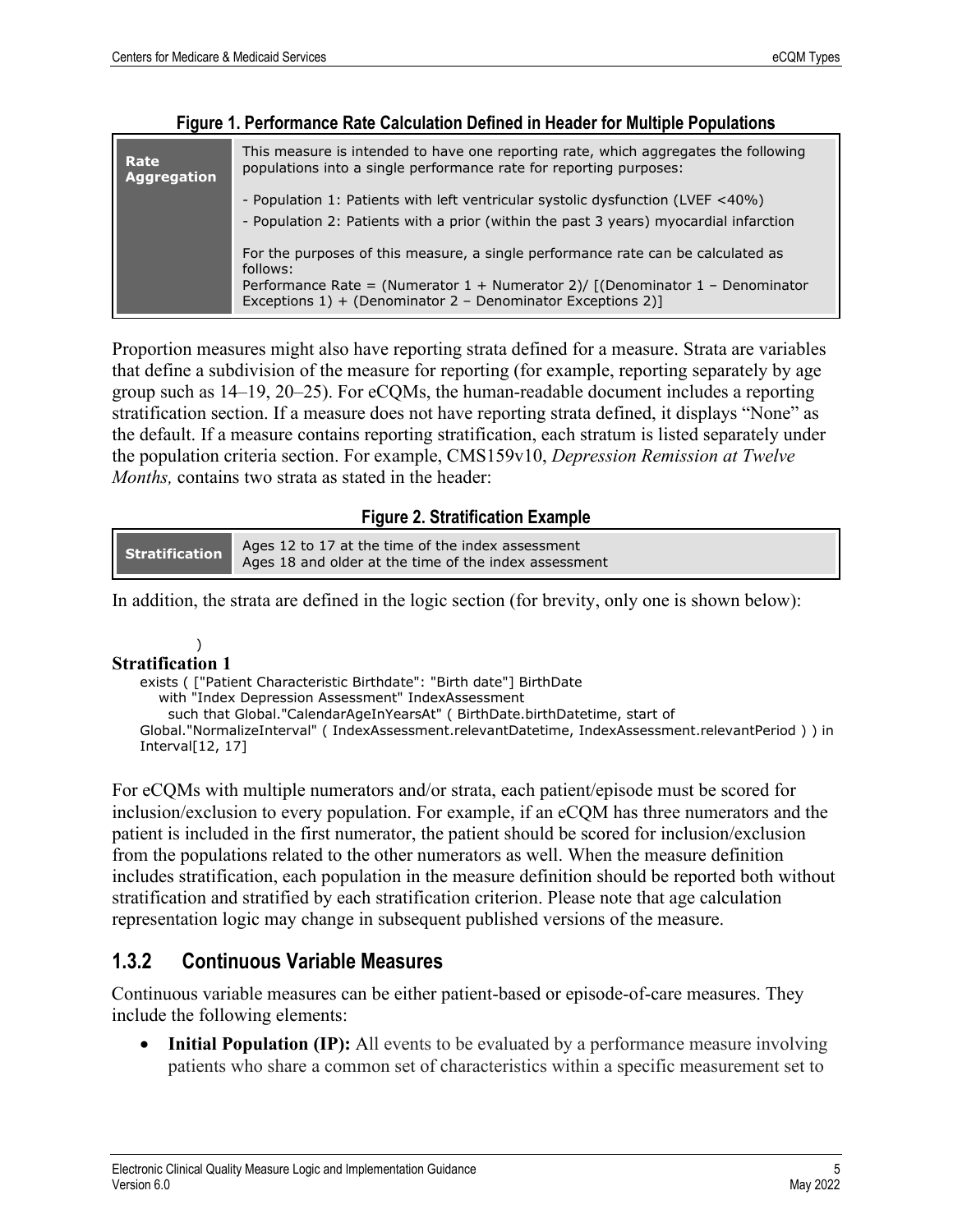which a given measure belongs. All patients counted are drawn from the initial population.[2](#page-9-0)

- **Measure Population (MSRPOPL):** The eCQM population—for example, all patients seen in the emergency department during the measurement period. This could be the same as, or contain a subset of, the initial population.
- **Measure Population Exclusions (MSRPOPLEX):** A subset of the measure population that measure observation calculations do not use.
- **Measure Population Observations:** The computation to be performed on the members of the measure population after removing the measure population exclusions. For example, measure CMS111v10, *Median Admit Decision Time to ED Departure Time for Admitted Patients*, computes the median duration from the decision to admit to the departure from the emergency department (ED).

To compute a continuous variable measure:

- 1. Identify the patients or episodes of care in the initial population using the initial population criteria.
- 2. Refine the initial population by applying measure population criteria to identify the measure population cases (MSRPOPL).
- 3. Review measure population cases against measure population exclusion criteria. If a case meets measure population exclusion criteria, label it as a measure population exclusion (MSRPOPLEX) and remove it from consideration for the measure observations.
- 4. Evaluate each remaining member of the measure population against the defined measure observations criteria and aggregate the results using the specified operator.

As with proportion measures, continuous variable measures might have stratification requirements. Performance results should be reported for each population without stratification and for each defined stratum separately. The initial population and measure population require specifying the number of patients or episodes that fall into each of these populations without stratification as well as those populations stratified by any defined strata. The aggregated continuous variable computed, defined by the measure population observation, should be reported for the unaggregated measure population and for each stratum of the measure population.

CMS111v10, *Median Admit Decision Time to ED Departure Time for Admitted Patients*, is an example of a stratified continuous variable measure (Figure 3). The MSRPOPL includes all inpatient encounters preceded by an ED visit at the same facility. CMS111v10 defines two stratifications: patients with a diagnosis of psychiatric/mental health disorders and patients without a diagnosis of psychiatric/mental health disorders. This measure requires reporting the observations for all three instances—encounters for all patients, encounters for patients with the diagnosis of psychiatric/mental health disorders, and encounters for patients without a diagnosis of psychiatric/mental health disorders.

<span id="page-9-0"></span><sup>2</sup> Definition available at the eCQI Resource Center: [https://ecqi.healthit.gov/glossary.](https://ecqi.healthit.gov/glossary)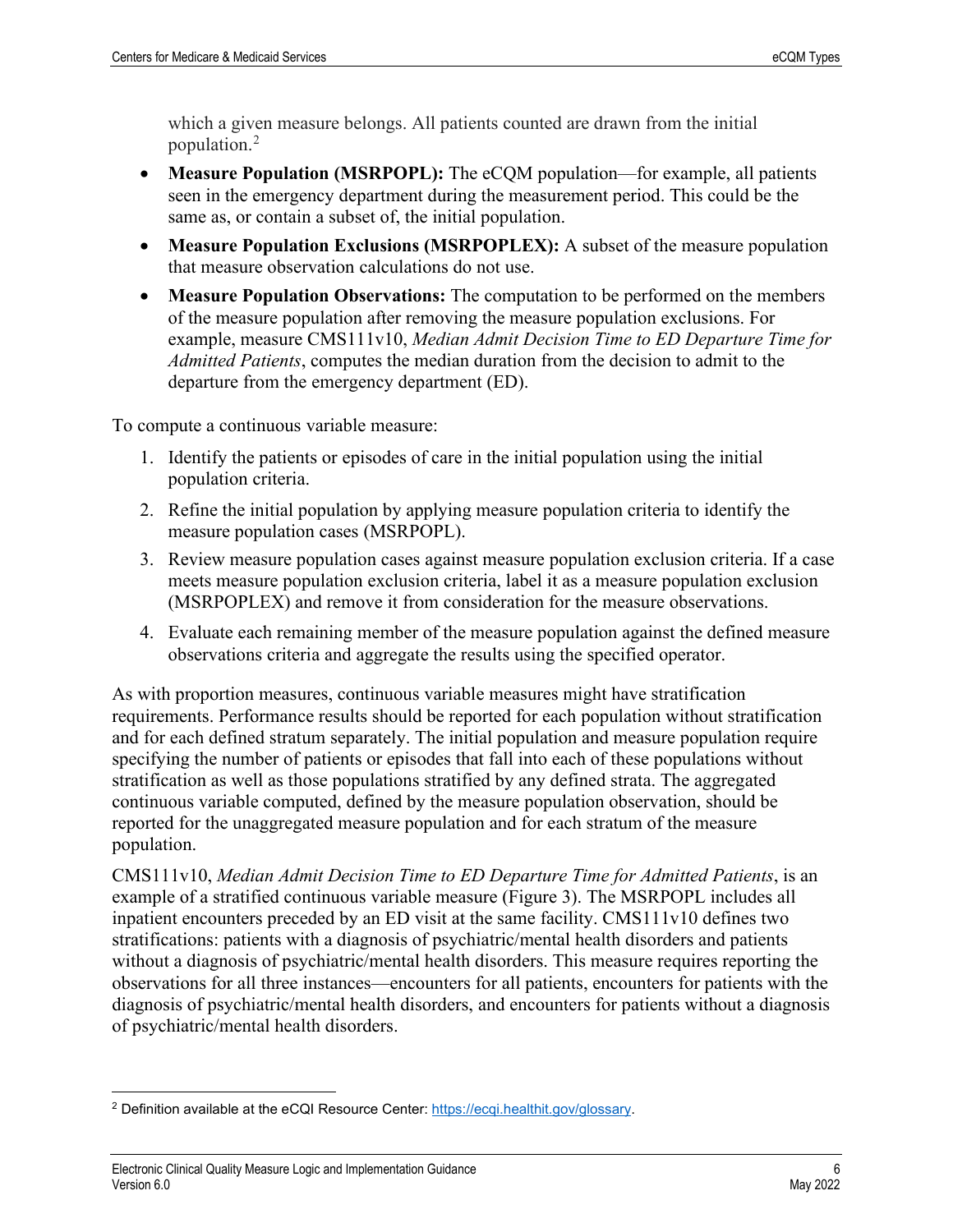| <b>Stratification</b> | Report total score and the following strata:<br>Stratification 1-all patients seen in the ED and admitted as an inpatient who do not<br>have an inpatient encounter principal diagnosis (rank $= 1$ ) consistent with<br>psychiatric/mental health disorders |
|-----------------------|--------------------------------------------------------------------------------------------------------------------------------------------------------------------------------------------------------------------------------------------------------------|
|                       | Stratification 2—all patients seen in the ED and admitted as an inpatient who have an<br>inpatient encounter principal diagnosis ( $rank = 1$ ) consistent with psychiatric/mental<br>health disorders                                                       |

#### **Figure 3. Example of a Stratified Continuous Variable Measure**

## **1.4 Hybrid Measures**

[Hybrid measures](https://ecqi.healthit.gov/eh-cah?qt-tabs_eh=3&globalyearfilter=2021) are quality measures that merge data elements from electronic health records (EHRs) with claims data to calculate measure results. These measures require updates to both the electronic specifications and claims-based specifications, available on [QualityNet.](https://qualitynet.cms.gov/) For more information on hybrid measures, please see the Hybrid Measures section of the [eCQI Resource](https://ecqi.healthit.gov/eh-cah?qt-tabs_eh=3&globalyearfilter=2316)  [Center.](https://ecqi.healthit.gov/eh-cah?qt-tabs_eh=3&globalyearfilter=2316)

## **1.5 Pre-Rulemaking eCQMs**

Pre-rulemaking eCQMs are developed, but [specifications](https://ecqi.healthit.gov/glossary/specification) are not finalized for use in a CMS quality reporting program. These measures are not eligible for CMS quality reporting until they are proposed and finalized through notice-and-comment rulemaking for each applicable program. Pre-rulemaking measures can be found on the eCQI Resource Center in designated EC and [EH/CAH](https://ecqi.healthit.gov/pre-rulemaking-eh-cah-ecqms) sub-sections.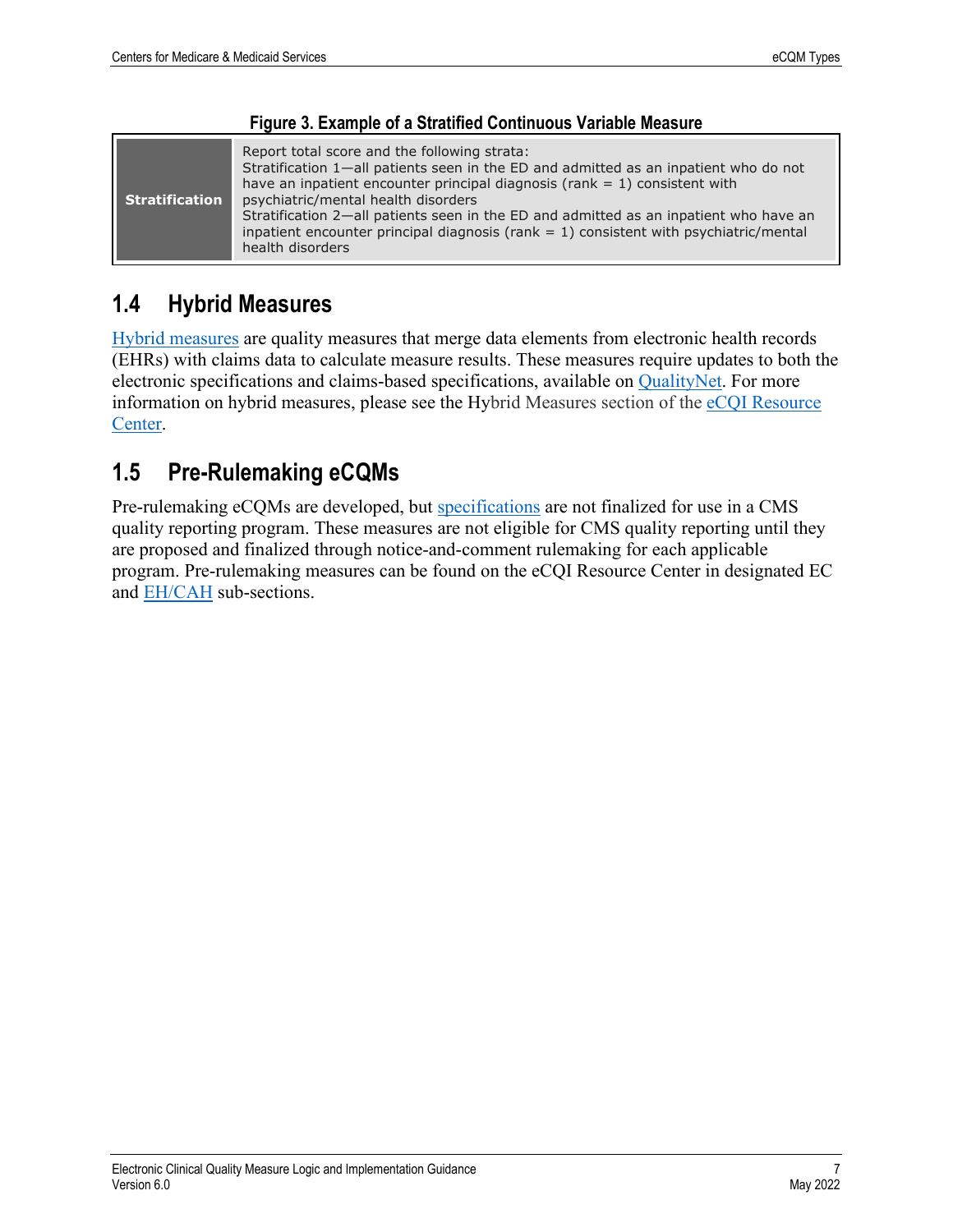# <span id="page-11-0"></span>**2. eCQMs**

A list of sortable and downloadable EC, EH/CAH, hybrid and applicable pre-rulemaking eCQMs can be found on the [eCQI Resource Center.](https://ecqi.healthit.gov/)

## <span id="page-11-1"></span>**2.1 Use of Telehealth with eCQMs**

CMS may provide supplemental information on whether telehealth encounters satisfy the criteria of EC eCQMs for certain CMS programs in performance period 2023. Additional considerations for EC eCQMs may be found on the [eCQI Resource Center.](https://ecqi.healthit.gov/)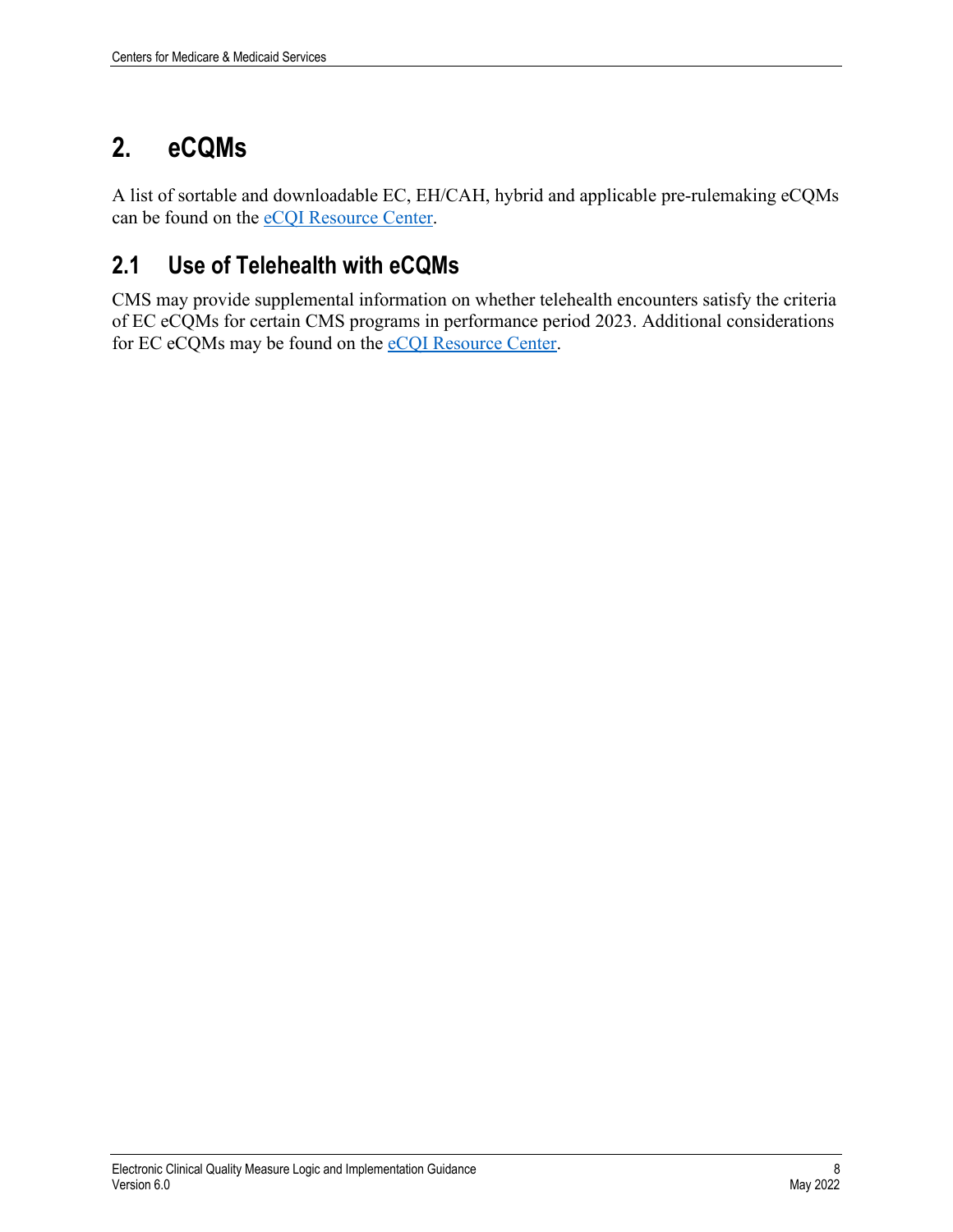# <span id="page-12-0"></span>**3. Clinical Quality Language Measure Logic**

Beginning with the eCQM Annual Update for 2019 reporting and performance years, eCQMs are represented using both Clinical Quality Language (CQL) logic and the Quality Data Model (QDM) in an effort to harmonize standards between clinical decision support and eCQM reporting. CQL is a clinically focused, high-level query language that can express more sophisticated eCQM logic. A significant feature of CQL is its use of libraries, which are collections of CQL definitions or function statements that can be shared across measures and between measures and decision support rules. The use of shared functions and definitions results in greater consistency across measures and enables decision support to reuse the same statements. CQL, however, only replaced the QDM logic portions for measure specification. QDM continues to serve as the data model for describing data elements in eCQMs.

Several Health Level Seven International® (HL7) implementation guides (IGs) and related resources provide direction on using CQL expressions and QDM data elements in the eCQM via the Health Quality Measures Format (HQMF). The [HL7 Version 3 Implementation Guide:](http://www.hl7.org/implement/standards/product_brief.cfm?product_id=405)  [Clinical Quality Language \(CQL\)-based Health Quality Measure Format \(HQMF\), Release 1,](http://www.hl7.org/implement/standards/product_brief.cfm?product_id=405)  [Standard for Trial Use 4—US Realm](http://www.hl7.org/implement/standards/product_brief.cfm?product_id=405) Implementation Guide; [Clinical Quality Language](https://cql.hl7.org/01-introduction.html)  [Specification, Release 1, Normative \(1.5.1\);](https://cql.hl7.org/01-introduction.html) [CQL Formatting and Usage Wiki;](https://github.com/esacinc/CQL-Formatting-and-Usage-Wiki) and [QDM v5.6](https://ecqi.healthit.gov/sites/default/files/QDM-v5.6-508.pdf) should be used as primary sources for interpreting eCQM representation. The following subsections provide an overview of this material, including common logic expressions and proper usage.

## <span id="page-12-1"></span>**3.1 Evaluating CQL Logic and QDM Elements**

A measure consists of populations (such as denominator or numerator) in which each population is in turn composed of a combination of QDM data elements and CQL logic to form expressions. These expressions define the criteria for membership in each population based on the intent of the measure.

For example, the following definition statement establishes the global criteria for an inpatient encounter:

"Inpatient Encounter": ["Encounter, Performed": "Encounter Inpatient"] EncounterInpatient where "LengthInDays"(EncounterInpatient.relevantPeriod)<= 120 and EncounterInpatient.relevantPeriod ends during day of "Measurement Period"

The first part of this definition statement, enclosed in brackets, references a QDM datatype ("Encounter, Performed") and a value set indicating the specific codes that meet encounter criteria for this measure ("Encounter Inpatient"). The combination of a QDM datatype and a value set defines a QDM data element, which describes clinical information. The QDM datatype, such as "Encounter, Performed"; "Procedure, Performed"; or "Medication, Order" provides context for the higher level clinical concept, or QDM category, of clinical information being referenced, such as encounter, procedure or medication. Additional data (attributes) may be required to meet the needs of the measure. QDM specifies a set of attributes allowable for each QDM datatype. For example, *dosage* and *supply* are attributes available for "Medication, Order". All QDM datatypes include a *code* attribute that is typically used with a value set or direct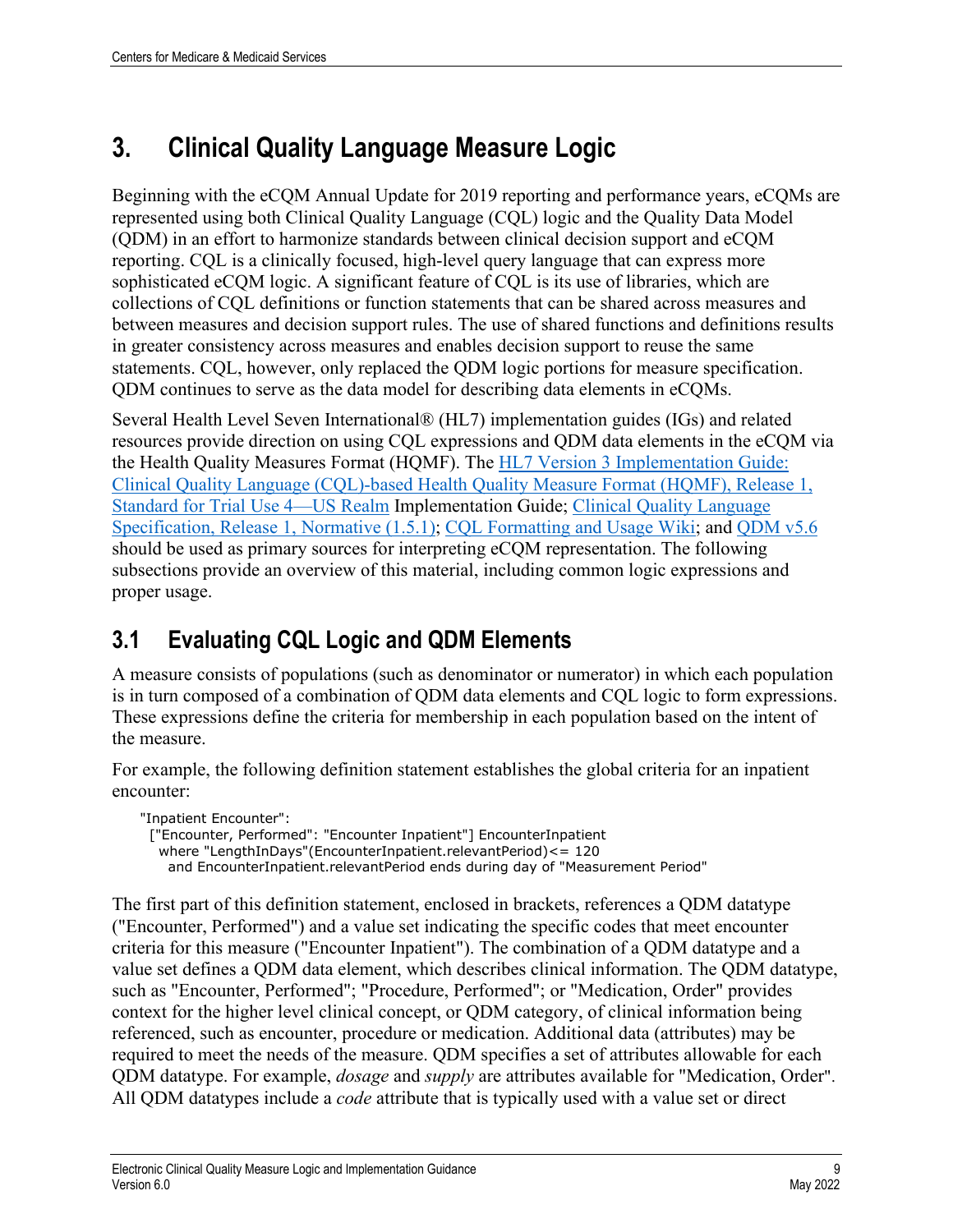reference code. This code attribute is not explicitly called out in logic statements but is invoked when filtering against the value set. For detailed descriptions of the QDM data model, including all QDM datatypes and related attributes, please refer to [QDM v5.6.](https://ecqi.healthit.gov/sites/default/files/QDM-v5.6-508.pdf)

The CQL expression above also describes the timing elements to determine (1) whether the time difference between the start and end of the encounter is 120 days or less and (2) whether the end of the specified encounter occurred during the measurement period. By referencing this entire expression as a CQL definition (in this case called "Inpatient, Encounter"), the measure can refer to that definition without repeating all of the details.

The [CQL Formatting and Usage Wiki](https://github.com/esacinc/CQL-Formatting-and-Usage-Wiki) contains additional information regarding the use of CQL and QDM in [Authoring Measures in CQL.](https://github.com/esacinc/CQL-Formatting-and-Usage-Wiki/wiki/Authoring-Measures-in-CQL) Sections 4.2-4.5 provide a summary of that content, focused on interpreting measures written in CQL.

## <span id="page-13-0"></span>**3.2 Understanding CQL Basics**

CQL is a high-level query language, which means that it can serve to write expressions that determine *what* data to return rather than *how* to return them. How to return the data is part of the implementation of a quality measure and can be accomplished in various ways (for example, by queries in a database system or map-reduce processing on an Apache Hadoop® [software utility] cluster). CQL is intentionally silent on many of those details, enabling the logic expressed by CQL queries to be used in a broad variety of implementation environments to achieve the same result.

CQL expressions are made up of several basic elements:

- Values, such as the number 5, or the quantity  $5 \text{ mm[Hg]}$
- Operators, such as "+", "-", "and", "or", "intersect", and "union"
- Functions, such as CalculateAge() and First()
- Identifiers, such as "Inpatient Encounter"

Measure specification logic can combine these basic elements to express criteria and then label them with identifiers so they can serve either to define additional criteria or as the definition of a top-level population.

When the members of an eCQM population are patients, the criteria are expressed as a simple yes or no test that determines whether the patient is in or out of that population segment. For example, the definition of "Initial Population" for CMS2v11, *Preventive Care and Screening: Screening for Depression and Follow-Up Plan,* is:

#### ◢ **Initial Population**

 "Patient Age 12 Years or Older at Start of Measurement Period" and exists ( "Qualifying Encounter During Measurement Period" )

For this example, patients are members of the initial population if they have a birthdate that indicates they were 12 years of age or older at the start of the measurement period, and the patient has a qualifying encounter. Please note that age calculation representation logic may change in subsequent published versions of the measure.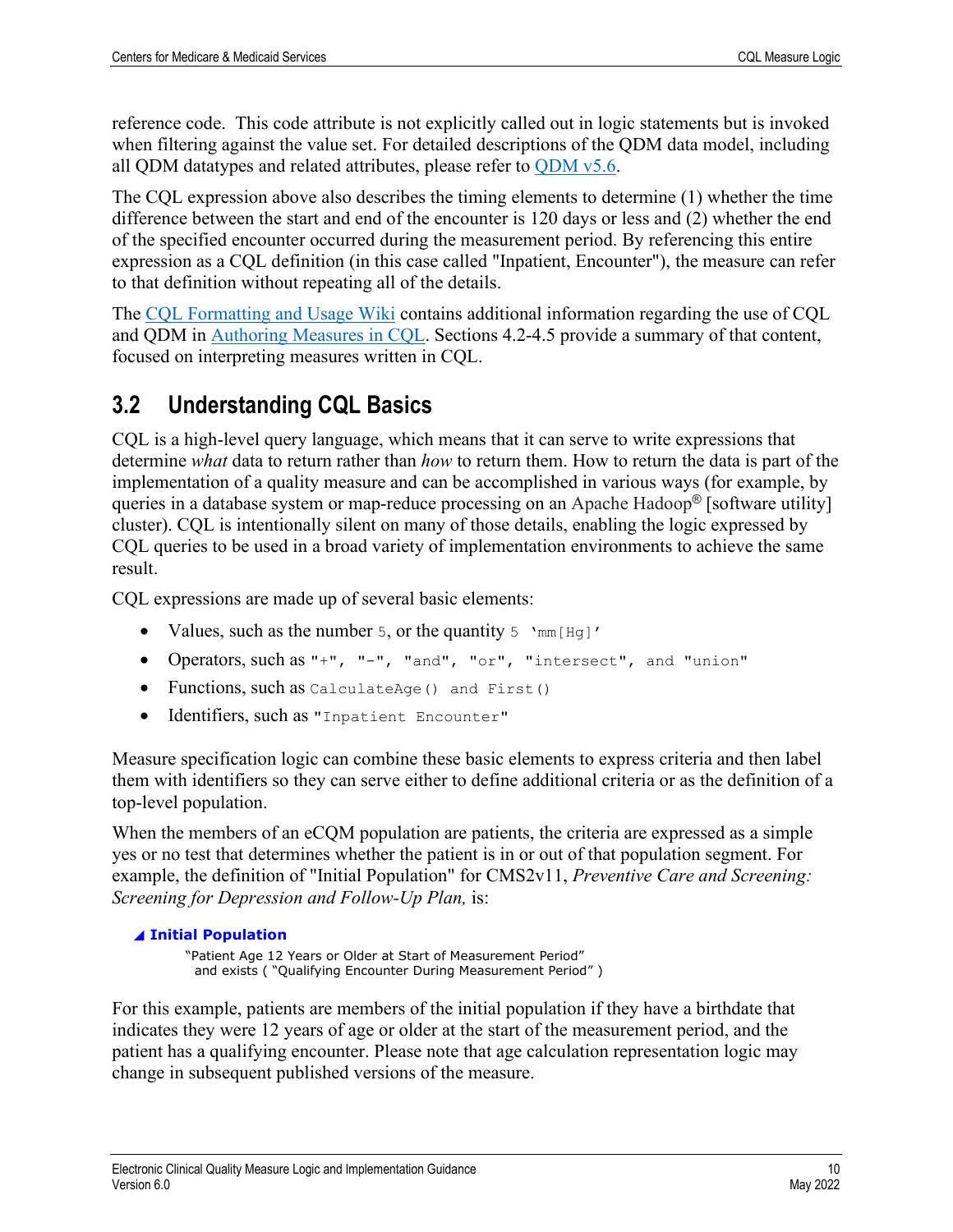In a patient-based measure, each population (such as the initial population, denominator, or numerator) is defined as a yes or no test; however, there could be other definitions in the measure that return lists. In the above example, "**Qualifying Encounter During Measurement Period**" is one such definition, which returns a list of encounter data. In this next example, the relevant period indicates the start and end times for the qualifying encounter.

#### ◢ **Qualifying Encounter During Measurement Period**

( ["Encounter, Performed": "Encounter to Screen for Depression"] union ["Encounter, Performed": "Physical Therapy Evaluation"] ) QualifyingEncounter where QualifyingEncounter.relevantPeriod during "Meaurement Period"

### <span id="page-14-0"></span>**3.3 Libraries**

CQL libraries are collections of CQL expression definitions, functions, and other declarations. Each eCQM contains a primary library that defines the criteria used by the populations of the measure. The HQMF document references this library and defines the populations by identifying which expressions in the CQL library define each population.

Libraries can contain:

- Expression definitions, such as "Inpatient Encounter"
- Terminologies, such as references to code systems, value sets, and codes
- Functions, such as "NormalizeInterval"

When a measure includes a reference to a library, components of that library can then be referenced throughout the measure. For example, the definition for **Measure Population Exclusions** in CMS111v10, *Median Admit Decision Time to ED Departure Time for Admitted Patients,* is:

◢ **Measure Population Exclusions**

```
/*Exclude the most recent ED encounter (LastEDVisit) that occurred within an hour of the inpatient admission with ED admission source in "Hospital Setting" (any
different facility- by location or CCN )*/
Global."Inpatient Encounter" EncounterInpatient
    where "LastEDEncounter"(EncounterInpatient).admissionSource in "Hospital Settings"
```
This example excludes ED encounters with an admission source in "Hospital Settings" resulting in an inpatient stay, referred in the logic as the Global.Inpatient Encounter definition. The Global in this definition refers to a shared library used by many of the measures that share definitions and functions such as Inpatient Encounter.

For more information on libraries, refer to the Using Libraries to Share Logic section (Chapter 2—Author's Guide) of the [CQL specification.](https://cql.hl7.org/02-authorsguide.html#using-libraries-to-share-logic)

### <span id="page-14-1"></span>**3.4 Queries**

A central construct in CQL is the query, a specific type of expression that enables easy and precise expression of relationships between data. Queries in CQL are clause-based, which means that they use different types of clauses depending on what operations are performed on the data.

The general structure of a CQL query:

<source> <alias>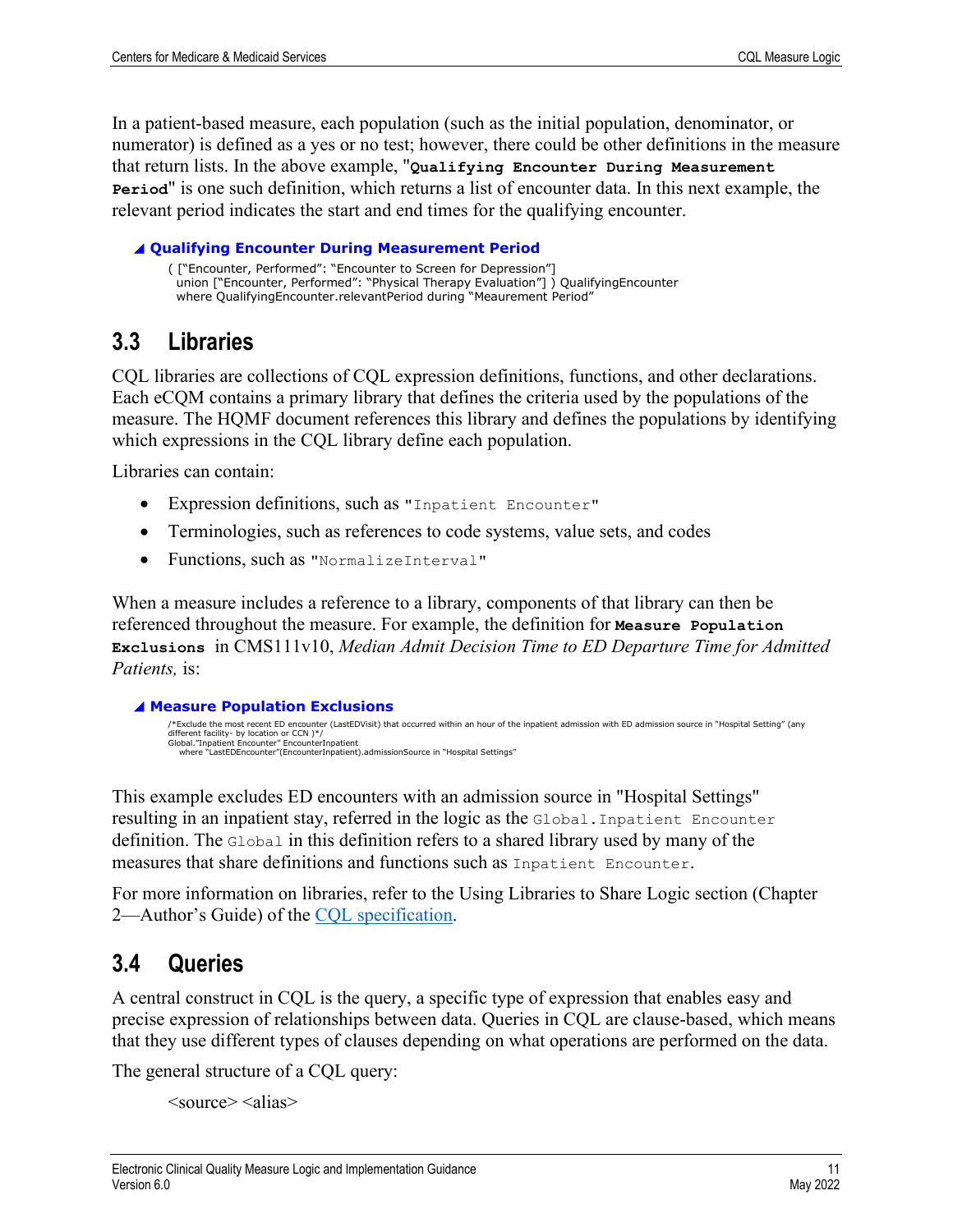<with or without clauses> <where clause> <return clause> <sort clause>

Because all the clauses are optional, the simplest query is just a source and an alias:

"Outpatient Encounters" Encounter

Here, the source is a reference to "*Outpatient Encounters*," which is an expression that returns a list of encounters. This source is given the alias Encounter. The alias allows the elements of the source to be referenced anywhere within the query. Because this simple query does not have any clauses, it simply returns the same result as the source.

### <span id="page-15-0"></span>**3.5 Where Clause**

The where keyword introduces a where clause, which enables the user to filter the results of the source, as shown in this example from CMS122v10, *Diabetes: Hemoglobin A1c (HbA1c) Poor Control (> 9%)*:

#### ◢ **AdultOutpatientEncounters.Qualifying Encounters**

( ["Encounter, Performed": "Office Visit"] union ["Encounter, Performed": "Annual Wellness Visit"] union ["Encounter, Performed": "Preventive Care Services – Established Office Visit, 18 and Up"] union ["Encounter, Performed": "Preventive Care Services-Initial Office Visit, 18 and Up"] union ["Encounter, Performed": "Home Healthcare Services"] ) ValidEncounter where ValidEncounter.relevantPeriod during "Measurement Period"

This query returns only those encounters from the source whose relevant Period is during the Measurement Period. The where clause enables you to specify any condition in terms of the aliases introduced in the query, such as ValidEncounter in this case. The condition in the where clause is evaluated for every encounter performed in the union query source, and the result then includes only those encounters for which the condition evaluates to true.

### <span id="page-15-1"></span>**3.5.1 Relationships (With and Without Clauses)**

Describing relationships between data is so common in quality measurement that CQL provides special constructs to make expressing these relationships simple by using with and without keywords. The with keyword can serve to describe cases that should be considered only if a related data item is present. The without keyword can express the converse: when a case should be considered only if a related data item is not present. The example query from CMS146v10, *Appropriate Testing for Pharyngitis,* limits the ED or ambulatory encounters returned to only those that start three days or less on or before the appropriate antibiotic was ordered. The such that clause describes the condition of the relationship, which is expressed in terms of the aliases EDOrAmbulatoryVisit (for the main source of the query) and AntibioticOrdered, which is only available in the such that clause.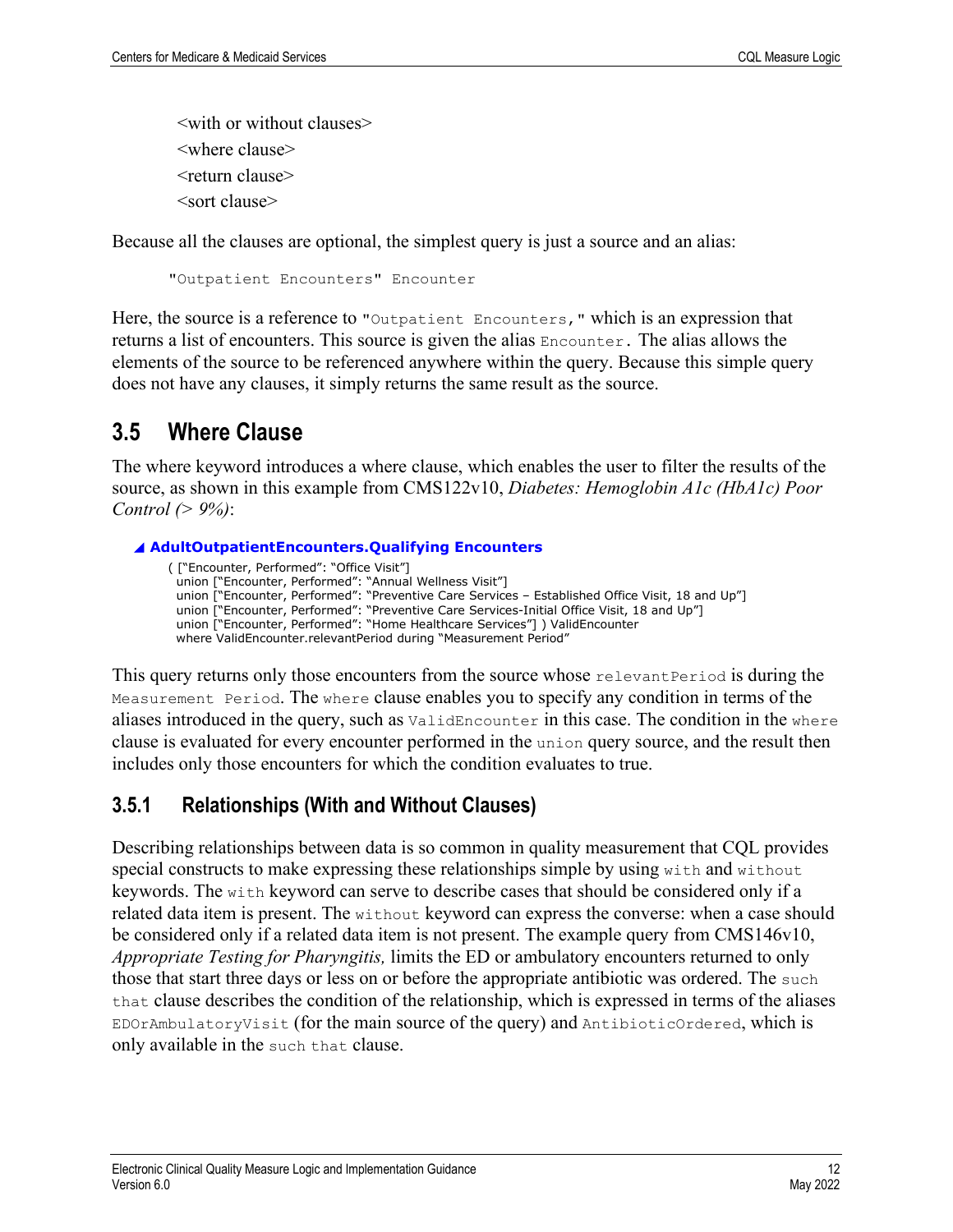#### ◢ **Encounter With Antibiotic Ordered Within Three Days**

"Qualifying Encounter" EDOrAmbulatoryVisit with ["Medication, Order": "Antibiotic Medications for Pharyngitis"] AntibioticOrdered such that ( EDOrAMbulatoryVisit.relevantPeriod starts 3 days or less on or before AntibioticOrdered.authorDatetime )

The without keyword can serve to describe cases that should be considered only if a particular data item is *not* present. For example, the definition of New or Recurrent Major Depressive Disorder Encounter in CMS161v10, *Adult Major Depressive Disorder (MDD): Suicide Risk Assessment,* is:

◢ **New or Recurrent Major Depressive Disorder Encounter**

"Major Depressive Disorder Encounter" NewOrRecurrentMDDEncounter without "Major Depressive Disorder Encounter" PriorMDDEpisodeEncounter such that PriorMDDEpisodeEncounter !~ NewOrRecurrentMDDEncounter and PriorMDDEpisodeEncounter.relevantPeriod ends 104 days or less before day of start of NewOrRecurrentMDDEncounter.relevantPeriod where NewOrRecurrentMDDEncounter.relevantPeriod during "Measurement Period"

This query limits the outpatient encounters returned to only those that did *not* have a major depressive disorder encounter during the 104 days before the encounter. Similar to the with clause, the without clause uses such that to describe the condition of the relationship.

### <span id="page-16-0"></span>**3.6 Timing Calculations**

Assessing the relative timing of events within a patient's medical record is an essential part of computing eCQMs. To enable the unambiguous interpretation of the eCQMs, it is necessary to clearly define computation of time intervals. A simple expression such as "the treatment must occur within 3 days of the diagnosis" has many possible interpretations, including that the treatment must occur within 72 hours of the diagnosis or that the treatment must happen within three business days of the diagnosis.

The International Organization for Standardization 8601:2004 defines data elements and interchange formats for the representation of dates and times, including time intervals. A full list of definitions related to timing is part of the [HL7 Cross-Paradigm Specification: Clinical Quality](https://cql.hl7.org/05-languagesemantics.html#definitions)  [Language, Release 1, Normative \(1.5.1\)](https://cql.hl7.org/05-languagesemantics.html#definitions) (refer to section 4.1 Definitions within the Language Semantics chapter).

To determine the length of time between two dates, CQL provides two approaches: duration, the number of whole periods between two dates, and difference, the number of period boundaries crossed between two dates. The periods are expressed as a time unit, such as hours, days, or months. These approaches provide options to correctly express timing relationships for implementation of measures.

Appendix B of this document includes more information on time intervals and examples.

### <span id="page-16-1"></span>**3.6.1 Duration**

CQL provides specificity when calculating duration. Conceptually, the calculation is performed by considering two dates on a timeline and counting the number of whole periods (for example, years, days, hours) that fit on that timeline between the two dates. CQL considers this calculation to be fine grained and is used as necessary to meet this intent of the measure. The precision of the calculation is limited only by the available data.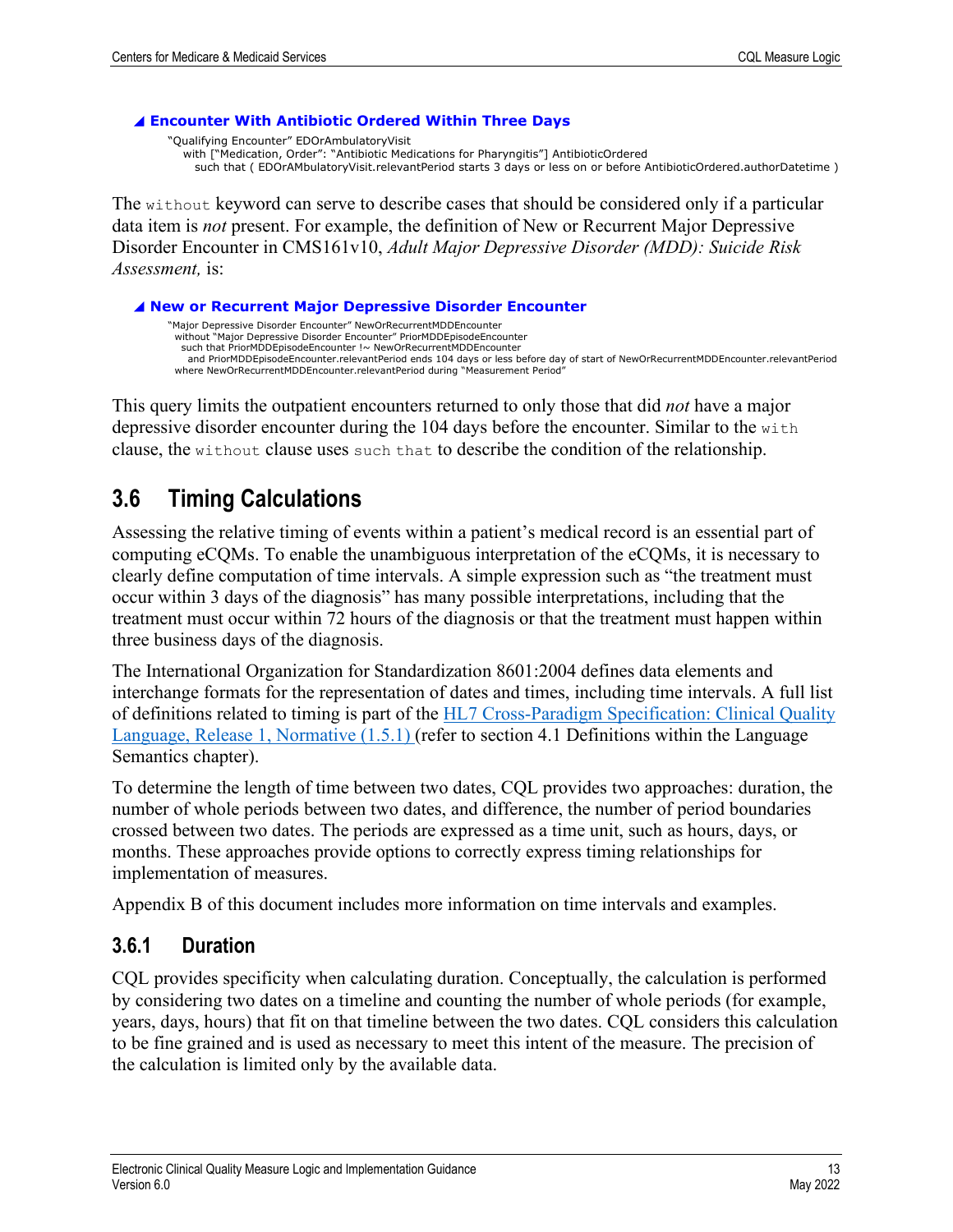### <span id="page-17-0"></span>**3.6.2 Difference**

Difference calculations are performed by truncating the date or time values at the next level of precision and then performing the corresponding duration calculation on the truncated values.

To illustrate difference:

Date 1: 2021-12-31 Date 2: 2022-01-01 Duration In Years: years between Date 1 and Date 2

Difference In Years: difference in years between Date 1 and Date 2

The Duration In Years expression returns zero because a full year has not passed between the two dates, but the Difference In Years expression returns 1 because the one year boundary was crossed between the two truncated dates––2021 and 2022.

[Appendix H of the CQL specification](https://cql.hl7.org/15-h-timeintervalcalculations.html) provides additional examples.

### <span id="page-17-1"></span>**3.6.3 Intervals**

CQL supports intervals of numbers and date or time values and uses a standard mathematical notation to indicate open and closed. Brackets indicate a closed endpoint, and parentheses indicate an open endpoint. An open interval boundary excludes the endpoint and a closed interval boundary includes it. For example, Interval[5, 10) includes the point 5, but excludes the point 10. Intervals can be compared using a set of comparison operators such as A during B, A overlaps B, or A includes B. Precise relationships between intervals can be expressed using natural language timing phrases such as A starts before start B or A starts 1 day or less after end B.

The unit in which a time interval (or its duration) is expressed might depend on the necessary level of accuracy for the purposes of measurement, so select the time unit to use according to the level of granularity required to meet the intent of the measure. The [Time Interval Calculations](https://cql.hl7.org/15-h-timeintervalcalculations.html) section of the Appendix H of the CQL specification provides time interval definitions and examples.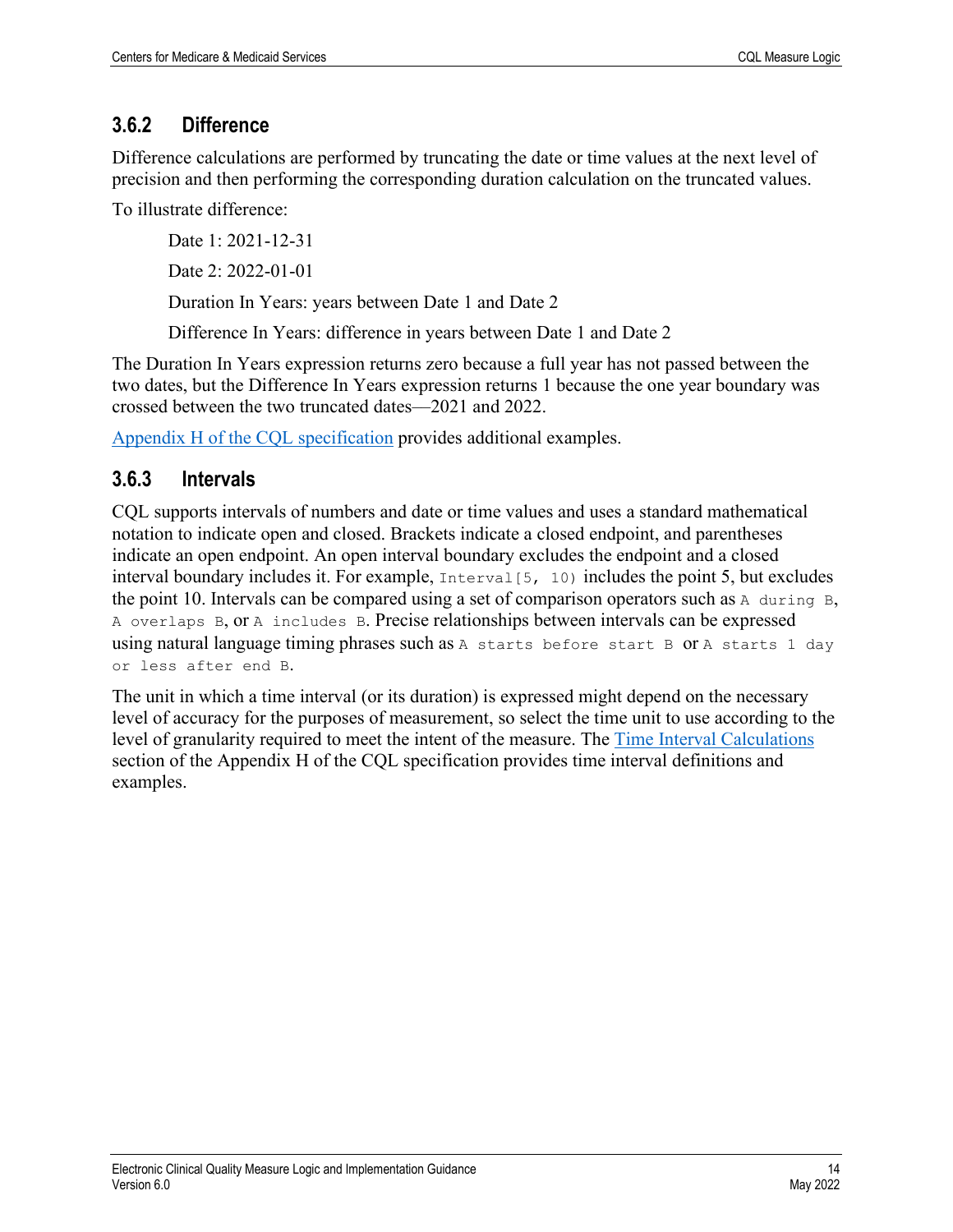# <span id="page-18-0"></span>**4. Data Elements and Value Sets**

The data elements used in eCQMs are built from the datatypes and attributes in the QDM, located in the [QDM—Quality Data Model](https://ecqi.healthit.gov/qdm) section of the eCQI Resource Center.

## <span id="page-18-1"></span>**4.1 eCQM Data Element Repository (DERep)**

The [eCQM DERep](https://ecqi.healthit.gov/mc-workspace-2/data-element-repository) provides additional clarification for all data elements associated with published and tested eCQMs used in CMS quality reporting programs, along with the definitions and clinical focus for each data element. An end user can filter information by data element, eCQM, QDM [attribute,](https://ecqi.healthit.gov/glossary/qdm-attribute) [QDM category,](https://ecqi.healthit.gov/glossary/qdm-category) [QDM datatype,](https://ecqi.healthit.gov/glossary/qdm-datatype) or [QDM entity.](https://ecqi.healthit.gov/glossary/qdm-entities)

## <span id="page-18-2"></span>**4.2 Value Set Location and Tools**

### **Value Sets[—Value Set Authority Center](https://vsac.nlm.nih.gov/)**

The National Library of Medicine, in collaboration with CMS, maintains the [Value Set Authority](https://vsac.nlm.nih.gov/)  [Center \(VSAC\).](https://vsac.nlm.nih.gov/) The VSAC provides downloadable access to all official versions of value set content contained in the eCQM specifications. The value sets are lists of unique coded identifiers with names (called descriptors) for groupings of clinical and administrative concepts selected from standard vocabularies. Value sets serve to define a set of concepts (for example, diabetes or clinical visit) that identify selected populations and satisfy measure criteria in eCQMs. Value sets used in eCQMs and available in the VSAC can either directly contain code system members or reference other value sets (a grouping value set). The VSAC also provides value set authoring capabilities for registered value set authors and updates value set content based on each new version of the underlying code systems, such as Current Procedural Terminology (CPT), International Classification of Diseases, Tenth Revision, Clinical Modification (ICD-10-CM), Systematized Nomenclature of Medicine–Clinical Terms (SNOMED CT, or Logical Observation Identifiers Names and Codes (LOINC) used in value sets.

The National Library of Medicine has an application programming interface (API) to the VSAC content in addition to a web interface. The API documentation is available on the VSAC in the [Help section.](https://www.nlm.nih.gov/vsac/support/index.html)

The [VSAC](https://vsac.nlm.nih.gov/) also links to downloadable value set content used in current and previous eCQM release sets. These downloads are provided in both Excel and sharing value sets–compliant XML for all EH/CAH and EC value sets.

The downloadable files include a column indicating the QDM category represented by each value set. For value sets used exclusively to express QDM attributes, the QDM category column is blank because an attribute might be used for more than one QDM category.

The value set spreadsheets do not include direct reference codes, which are used in the eCQMs. To obtain a separate listing of those codes, users must select the "Direct Reference Codes Specified with eCQM HQMF files, Publication Date: MM DD, YYYY."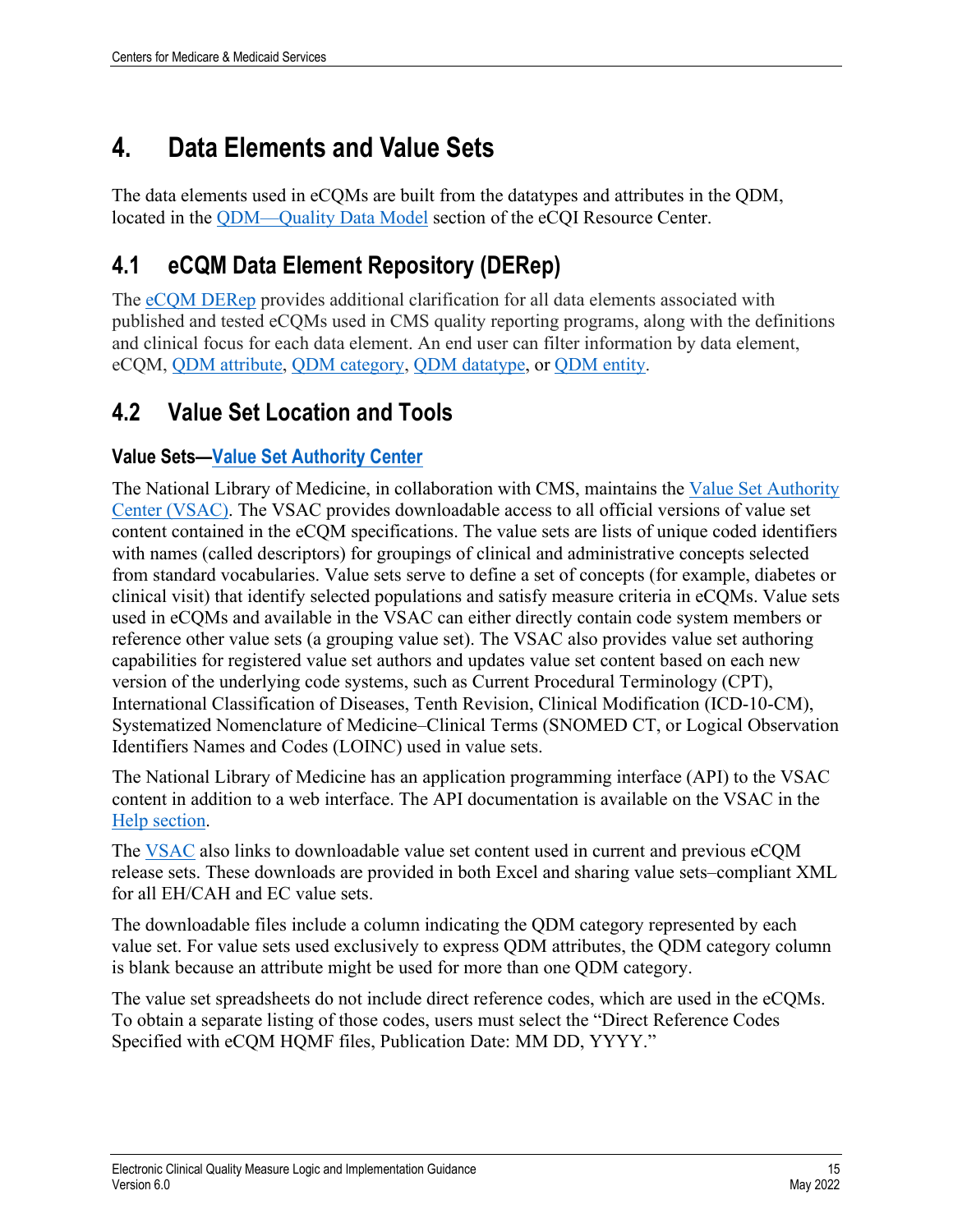The VSAC also provides four additional resources:

- The binding parameter specification documents the information used to create the value set expansions made available for an annual release or addendum. The binding parameter specification contains the code system version, the value set definition version, and the expansion profile information used to create each of the value set expansions included in the annual release, sorted by measure and QDM datatype.
- A list of retired and legacy codes in eCQM value sets published in the value set release.
- A list of the code system versions used in eCQM value sets published in the value set release.
- A list of direct reference codes, individual terminology codes specified within measure logic to describe QDM elements when a single code is appropriate rather than a value set.

Access to the VSAC requires a free [Unified Medical Language System® Metathesaurus License.](https://nam12.safelinks.protection.outlook.com/?url=https%3A%2F%2Fwww.nlm.nih.gov%2Fresearch%2Fumls%2Findex.html%3F_gl%3D1*m7sdtq*_ga*Njg0MjMxNDk2LjE2NDE1ODg2NDk.*_ga_7147EPK006*MTY0NzM2Njg3MC4xLjEuMTY0NzM2NzU2Ny4w&data=04%7C01%7CCCastro%40mathematica-mpr.com%7C49589fae64564465caa208da06aee0bc%7C13af8d650b4b4c0fa446a427419abfd6%7C0%7C0%7C637829645423102121%7CUnknown%7CTWFpbGZsb3d8eyJWIjoiMC4wLjAwMDAiLCJQIjoiV2luMzIiLCJBTiI6Ik1haWwiLCJXVCI6Mn0%3D%7C3000&sdata=PoeC7uaGAt3OKz%2FTKoPmCpKmQQYI0EcM3sccgZrFcww%3D&reserved=0) Any use of value sets must be consistent with the licensing requirements and copyright protections covered by this license.

## <span id="page-19-0"></span>**4.3 Direct Reference Codes**

A direct reference code can serve to specify QDM data elements in measure logic rather than creating single-code value sets. The use of direct reference codes prevents using an alternative identifier for a code system concept and eliminates additional implementation work to unpack the value set. These codes, such as discharge to home and death date, are included directly with the measure logic and in the terminology section of the HQMF. Some value sets that contain only one code, however, will continue to exist in the following circumstances:

- There is only one code available at the time the value set is created, but there is a reasonable expectation that additional codes will be created to represent the intent of the value set.
- A value set initially contained multiple codes, but all except one was retired by the code system or systems. Because the measure might have to allow look-back, the value set remains valid with only one active code.

An example of direct reference code use is CMS124v10, *Cervical Cancer Screening,* in which a single code within the CQL logic references discharge to home for hospice care. This code is then listed in both the definition logic and terminology section:

#### ◢ **Hospice.Has Hospice**

exists ( ["Encounter, Performed": "Encounter Inpatient"] DischargeHospice

where ( DischargeHospice.dischargeDisposition ~ "Discharge to home for hospice care (procedure)"

or DischargeHospice.dischargeDisposition  $\sim$  "Discharge to healthcare facility for hospice care (procedure)" )

and DischargeHospice.relevantPeriod ends during "Measurement Period"

#### **Terminology**

- code "Birth date" (LOINC Code (21112-8)")
- code "Discharge to healthcare facility for hospice care (procedure)" ("SNOMEDCT Code (428371000124100)")
- code "Discharge to home for hospice care (procedure)" ("SNOMEDCT Code (428361000124107)")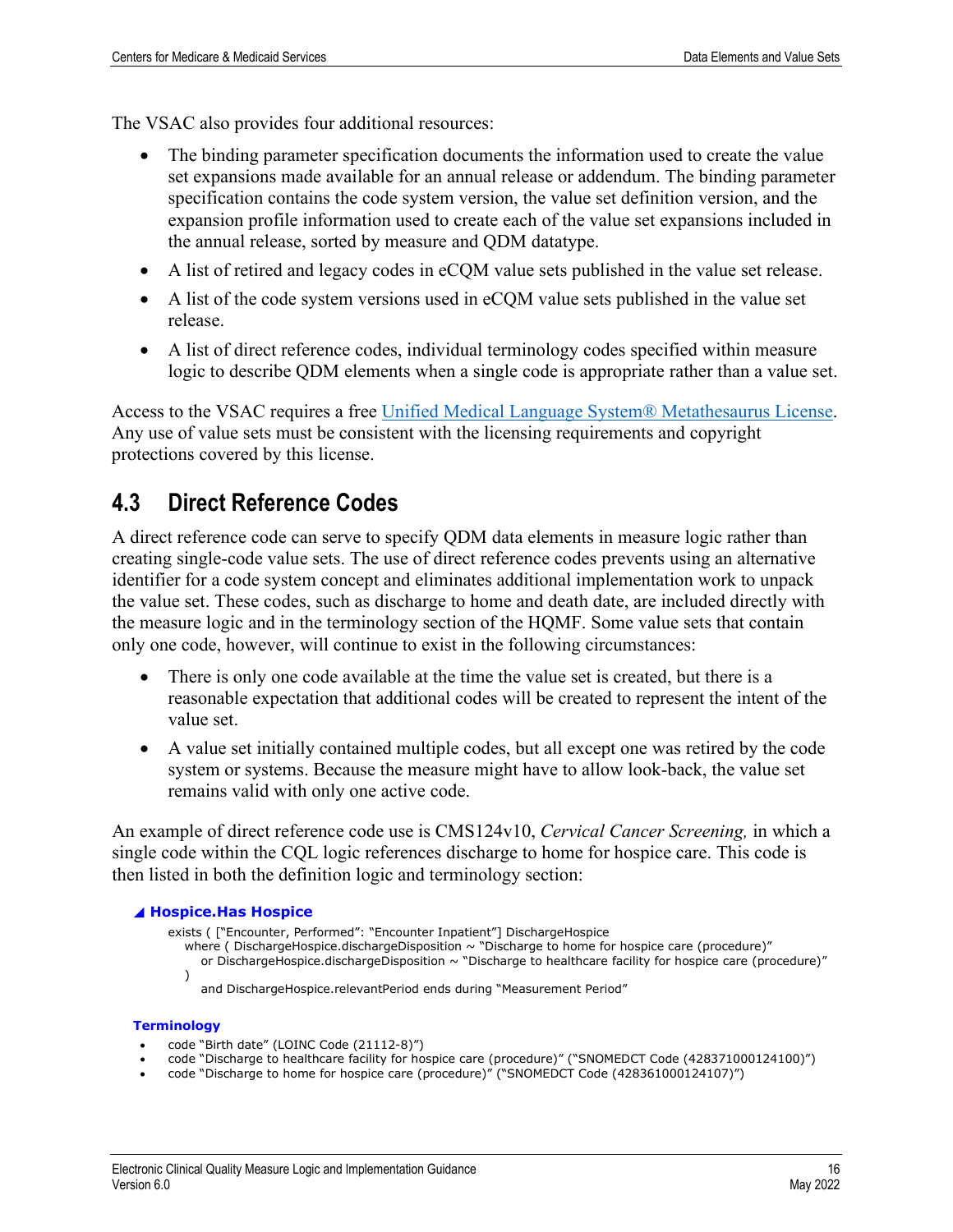## <span id="page-20-0"></span>**4.4 QDM Category and Code System**

The Appendix in the CMS Measures Management System Blueprint [Codes, Code Systems, and](https://www.cms.gov/files/document/blueprint-codes-code-systems-value-sets.pdf)  [Value Sets](https://www.cms.gov/files/document/blueprint-codes-code-systems-value-sets.pdf) supplemental material includes QDM categories with recommended code systems for each category. Most data elements are linked to a value set, grouping value set, or a direct reference code that complies with these recommendations. Downloadable resources of value sets by QDM datatype are also available on the [VSAC](https://vsac.nlm.nih.gov/) at the download tab.

Some measures combine different options (definitions) to express instances of a single QDM datatype within the logic. An example for qualifying encounters can be found in the initial population for CMS131v10, *Diabetes: Eye Exam*:

#### ◢ **Qualifying Encounters**

 ( ["Encounter, Performed": "Office Visit"] union ["Encounter, Performed": "Annual Wellness Visit"] union ["Encounter, Performed": "Preventive Care Services – Established Office Visit, 18 and Up"] union ["Encounter, Performed": "Preventive Care Serviced-Initial Office Visit, 18 and Up"] union ["Encounter, Performed": "Home Healthcare Services"] union ["Encounter, Performed": "Ophthalmological Services"] union ["Encounter, Performed": "Telephone Visits"] ) ValidEncounter where ValidEncounter.relevantPeriod during "Measurement Period"

In this example, the seven encounters all use the same QDM datatype (Encounter, Performed) and each binds a grouping value set using a single code system and the logic (union) to express that any of these encounter types meet the measure criteria. Together, these seven encounters provide codes that cover the recommended code system, SNOMED CT, as well as the transition code systems, CPT and Healthcare Common Procedure Coding System (HCPCS).

CMS encourages users of the eCQMs updated for 2023 reporting or performance to suggest additions and deletions to data elements, both within value sets and between code systems. Users can submit their suggestions via the [ONC Project Tracking System \(Jira\) QDM Issue Tracker.](https://oncprojectracking.healthit.gov/support/projects/QDM/summary)

## <span id="page-20-1"></span>**4.5 Drug Representations Used in Value Sets**

Value sets referring to specific, non-vaccine, prescribable medications use generalized drug concepts (for example, [RxNorm Semantic Clinical Drugs \[SCDs\]\)](https://www.nlm.nih.gov/research/umls/rxnorm/docs/2015/appendix5.html). It is expected that health IT vendors or providers will report the drug entities in patient data using the generalized drug concepts included in the defined value sets. These accord with CMS's guidance about the preferred use of generalized drug concepts. eCQM Implementers should use the relationships found in [RxNorm](https://www.nlm.nih.gov/research/umls/rxnorm/index.html) to support mapping between specific drug entities found in patient records to those found in the value sets provided. Administered vaccines are currently represented using Clinical Vaccine Formulation [\(CVX\)](https://www2a.cdc.gov/vaccines/iis/iisstandards/vaccines.asp?rpt=cvx) codes.

## <span id="page-20-2"></span>**4.6 Discharge Medications**

The use of "Medication, Discharge" has a very specific meaning in EH/CAH eCQMs. This designation refers to medications that have been reconciled and are listed on the patient's discharge medication list. **Do not confuse "Medication, Discharge" events with medications that happen to be active at the time of discharge.** " It is expected that, at the time of discharge, discharge medications will be the same as the subsequent home medication lists for those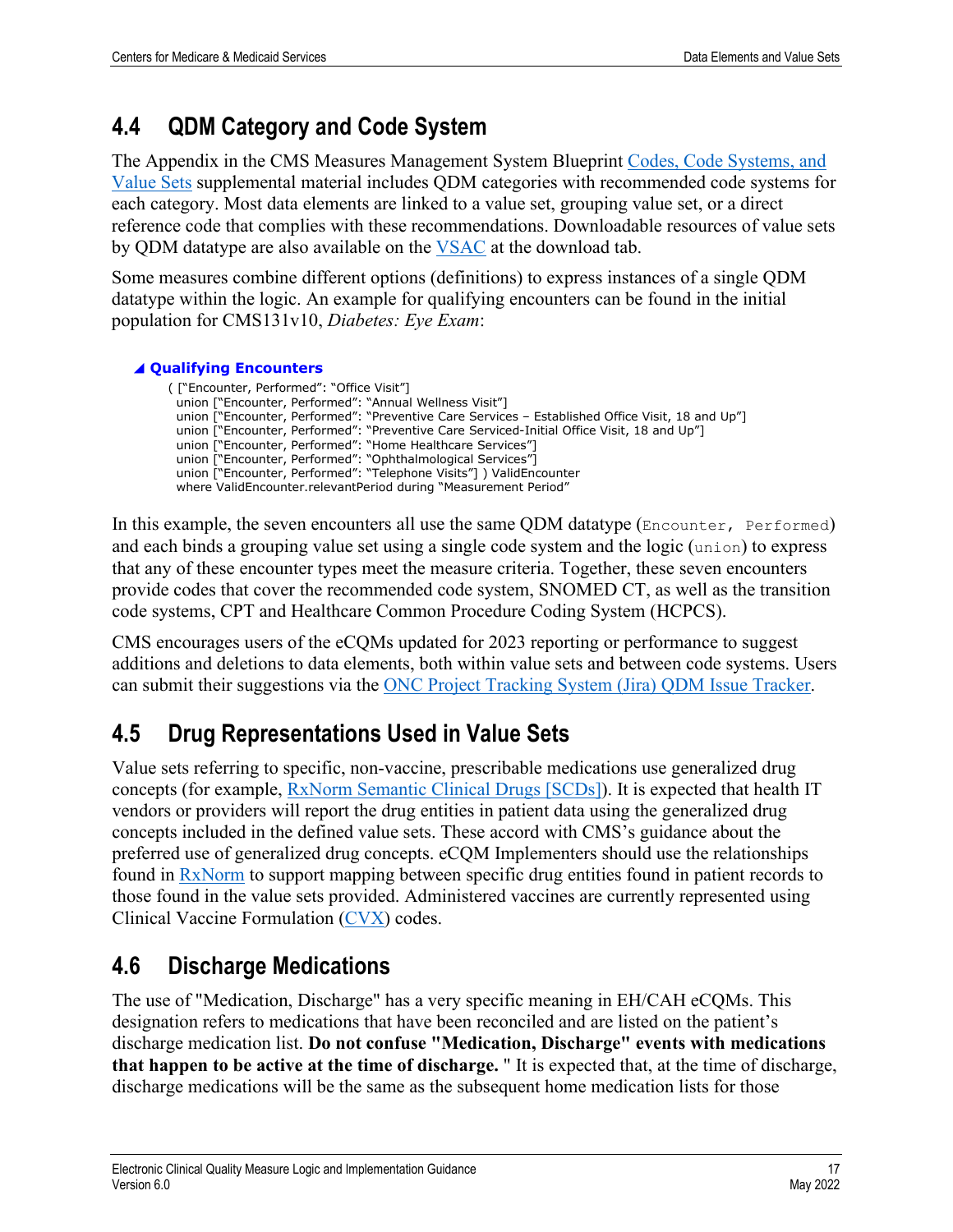medications that are germane to the quality measure, but do not assume this at the time of admission because changes might have occurred since the prior episode of care.

Example measure logic for "Medication, Discharge" is in CMS105v10, *Discharged on Statin Medication*, in which the numerator logic refers to a "Statin at Discharge" definition that contains ["Medication, Discharge": "Statin Grouper"] and refers to the presence of a statin medication on the discharge medication list of the ischemic stroke encounter.

```
◢ Numerator
     TJC."Ischemic Stroke Encounter" IschemicStrokeEncounter
       with "Statin at Discharge" DischargeStatin
        such that DischargeStatin.authorDatetime during IschemicStrokeEncounter.relevantPeriod 
◢ Statin at Discharge
```
["Medication, Discharge": "Statin Grouper"]

Health IT vendors and providers generating Quality Reporting Document Architecture (QRDA) Category I output will have to generate "Medication, Discharge" events for all medications on the discharge list with appropriate timestamps to enable the correct function of measure logic.

## <span id="page-21-0"></span>**4.7 Allergies to Medications and Other Substances**

Allergy value sets referenced in measures contain appropriate codes from RxNorm that align to ingredient-level concepts. Users can use RxNorm relationships to link ingredients to the specific drug entities that could occur in patients' records. The reactions that occur, such as rash or wheezing, should be expressed using appropriate SNOMED CT codes that represent the condition.

This means that medication allergens included in "Allergy/Intolerance" value sets should be represented using RxNorm ingredient-type concepts. These concepts only identify the ingredient and not the form or strength, and they have the RxNorm term type consistent with ingredientlevel identifiers. If patient allergy and intolerance data in the EHR are not recorded using an RxNorm ingredient-type concept, reporting entities will have to use RxNorm relationships to identify the correct ingredient concept for the drug concept used in the EHR.

Beginning with the 2020 reporting year, in addition to the required approach for representing medication allergen (or ingredient) substances using RxNorm ingredient-type concepts noted previously, eCQMs can add SNOMED CT drug class concepts to represent medication allergens. If a drug class concept is appropriate for use in the measure, the following should occur:

- Measure specifications will only include SNOMED CT drug class concepts when a general drug class concept is expected to be found in patient records as an indication that the patient is considered allergic to all drugs in the class.
- Implementers should keep in mind that when a drug class concept is used, this means the patient should receive no drug in the class for expected therapy.
- Measure specifications will include review of all defined drugs included in the class when choosing to include the SNOMED CT drug class concept and will have defined an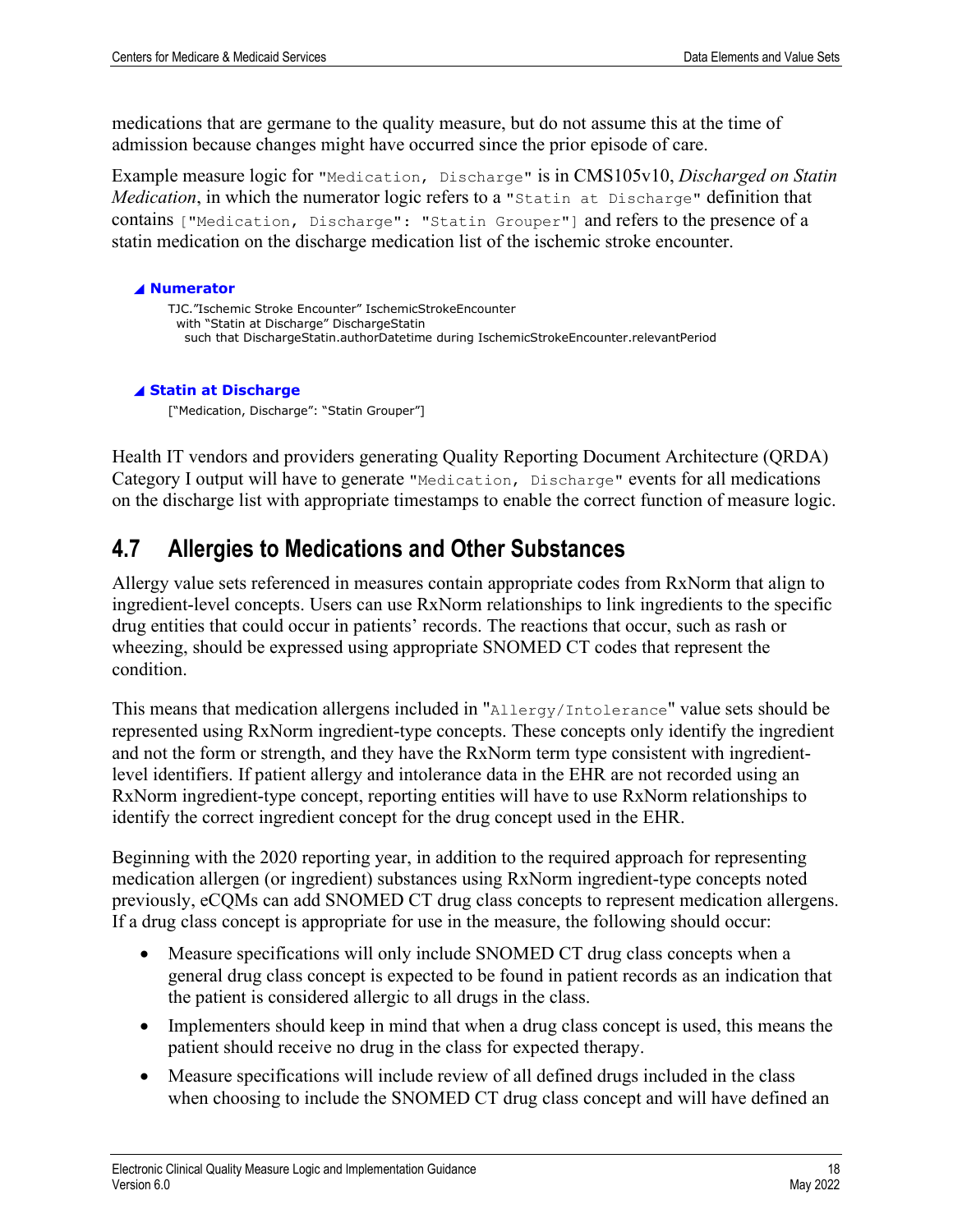RxNorm allergy value set with the specific ingredient (IN) and precise ingredient (PIN) term types (TTY) drug ingredients that represent the drug class.

• A grouping value set, although not required, can be created, grouping both the RxNorm ingredient-type allergy value set and the SNOMED CT drug class allergy value set into one grouping value set that the measure then references.

The SNOMED CT substance semantic types are expected to be used for coding nonmedication allergy-inducing entities.

## <span id="page-22-0"></span>**4.8 Principal Diagnosis in Inpatient Encounters**

In EHRs, the principal diagnosis is typically chosen from diagnoses that were active during the encounter and, if consistent with the Uniform Hospital Discharge Data Set definition, should be labeled as principal. For purposes of measure computation, the principal diagnosis should be considered to start during the episode of care.

Starting with QDM v5.5, an attribute of *rank* was added that has an integer value. *Rank* defines the principal diagnosis as the encounter diagnosis with a *rank* of 1. See the example below from CMS111v10, *Median Admit Decision Time to ED Departure Time for Admitted Patients*:

```
◢ Stratification 2
     /*Patient encounters with a principal diagnosis (rank=1) of "Psychiatric/Mental Health Diagnosis*/
     Global."Inpatient Encounter" EncounterInpatient
        where exists ( EncounterInpatient.diagnoses Diagnosis
          where Diagnosis.code in "Psychiatric/Mental Health Diagnosis"
          and Diagnosis.rank = 1 )
```
Other diagnoses present within the encounter can be expressed with the attribute diagnosis; however, such other diagnoses may have started prior to, at the start of, or after the start of the encounter. The attribute diagnosis does not specify the exact timing relationship. Therefore, to express the timing relationship of a specific diagnosis with an encounter, the measure must use the QDM datatype "Diagnosis" to associate with the "Encounter, Performed" (that is, onset at the start or end of the episode of care). The admission or discharge diagnoses recorded by the provider should not substitute for the principal diagnosis unless they are concordant with the principal diagnosis as defined by CMS.

## <span id="page-22-1"></span>**4.9 Medical Reason, Patient Reason, System Reason**

Because of limitations in EHRs and the use of free text in some record systems, it may be difficult to capture certain data elements that should exclude patients or components of care (for example, medication administration or physician order not done) from a measure. The use of negation to identify these exclusions is expressed in the logic using exceptions and exclusions. The concepts of medical reason, patient reason, and system reason, when deemed appropriate by providers, are explanations for why an activity was not done and are selected to identify the reason for the exception. For example, a rare but relevant comorbidity would be a medical reason for exclusion, whereas a patient's religious preference would be a patient reason for exception. These concepts are intended to be used only when the record has a documented reason for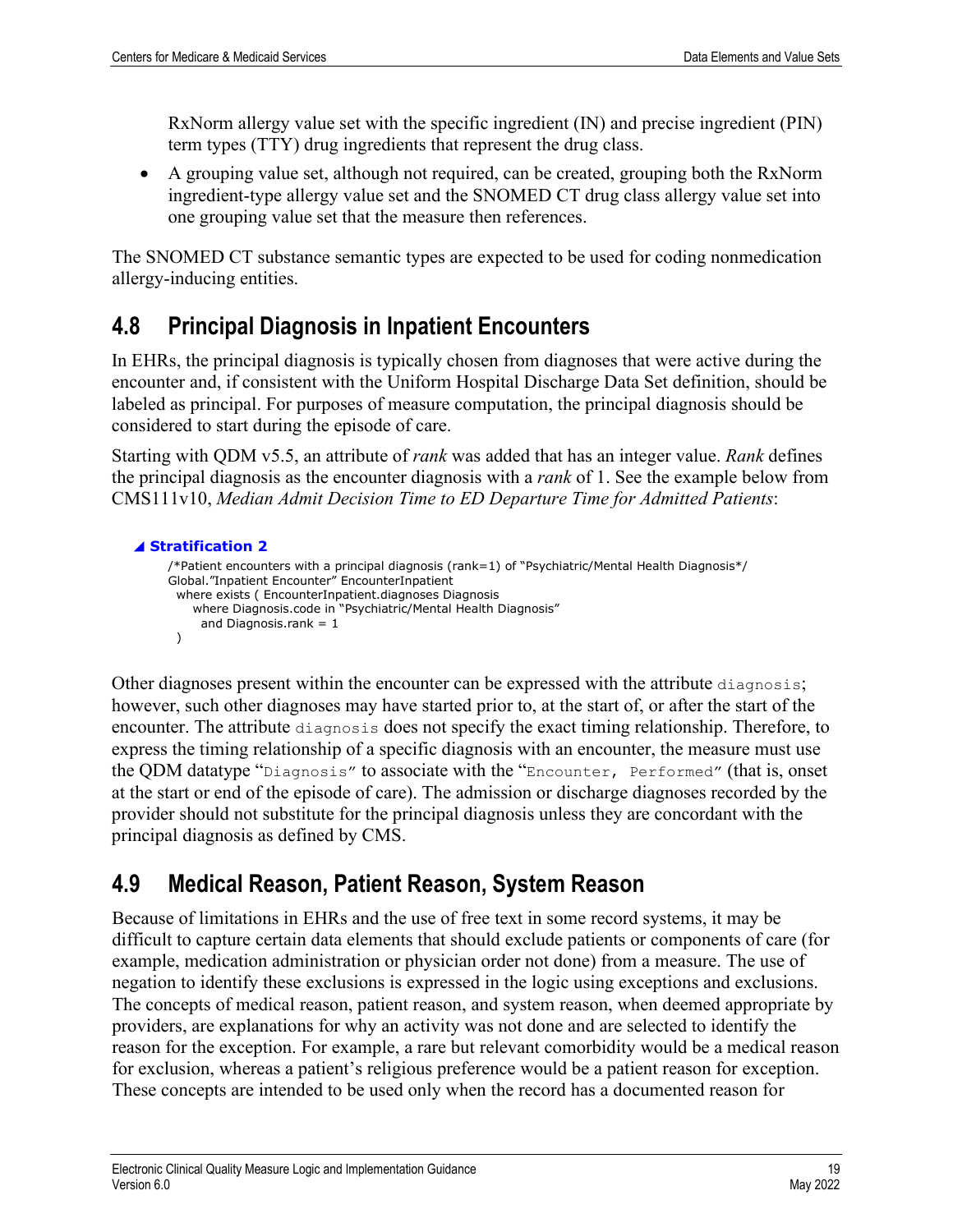exclusion. Although it is not necessary to report that reason electronically, it is expected that there is a legitimate medical, patient, or system reason for exclusion and that supporting evidence is noted in the record.

Health IT vendors and providers using these concepts are expected to have a documented reason for these exclusions and could be expected to demonstrate the relevant justification if audited.

## <span id="page-23-0"></span>**4.10 Activities That Were "Not Done"**

A negation attribute may be used to identify situations in which an expected action did not occur, an order was not placed or administered, or a finding was not observed for a documented reason. The approach in CQL logic requires negation against the entire value set by providing a nullFlavor code and the value set object identifier (OID) in a QRDA Category I file to indicate "not done."

Thus, providers are not required to arbitrarily specify that they did not perform a specific member from the value set, but can instead indicate what they did not do on *any* of the items in the value set. This approach applies to all datatypes (1) that use negation to describe activities "not done" and (2) where the eCQM specification for "not done" references a value set instead of a direct reference code. It does not change the expression of negation in the HQMF; however, it does require using an HL7 nullFlavor code instead of a specific code from the value set associated with these activities in the QRDA Category I file.

The intent of the nullFlavor in this context is to specify that *all* the activities in the value set were intentionally not done, not that a single activity was not done or that it is not known why that activity was not completed. It is not appropriate for users to certify that an activity was not done using negation unless the provider intentionally did not order or perform the activity in question and documented a justification why that was the case.

<span id="page-23-1"></span>Figure 4a shows an example of "not done" in CQL from CMS108v10, *Venous Thromboembolism Prophylaxis*.

### **Figure 4a. Example of "Not Done" in CQL**

◢ **No VTE Prophylaxis Medication or Device Due to Patient Refusal** ( "No VTE Prophylaxis Medication Administered or Ordered" union "No VTE Prophylaxis Device Applied or Ordered" ) NoVTEProphylaxis where NoVTEProphylaxis.negationRationale in "Patient Refusal" ◢ **No VTE Prophylaxis Medication Administered or Ordered** ["Medication, Not Administered": "Low Dose Unfractionated Heparin for VTE Prophylaxis"] union ["Medication, Not Administered": "Low Molecular Weight Heparin for VTE Prophlyaxis"] union ["Medication, Not Administered": "Injectable Factor Xa Inhibitor for VTE Prophylaxis"] union ["Medication, Not Administered": "Warfarin"] union ["Medication, Not Ordered": "Low Dose Unfractionated Heparin for VTE Prophylaxis"] union ["Medication, Not Ordered": "Low Molecular Weight Heparin for VTE Prophlyaxis"] union ["Medication, Not Ordered": "Injectable Factor Xa Inhibitor for VTE Prophylaxis"] union ["Medication, Not Ordered": "Warfarin"]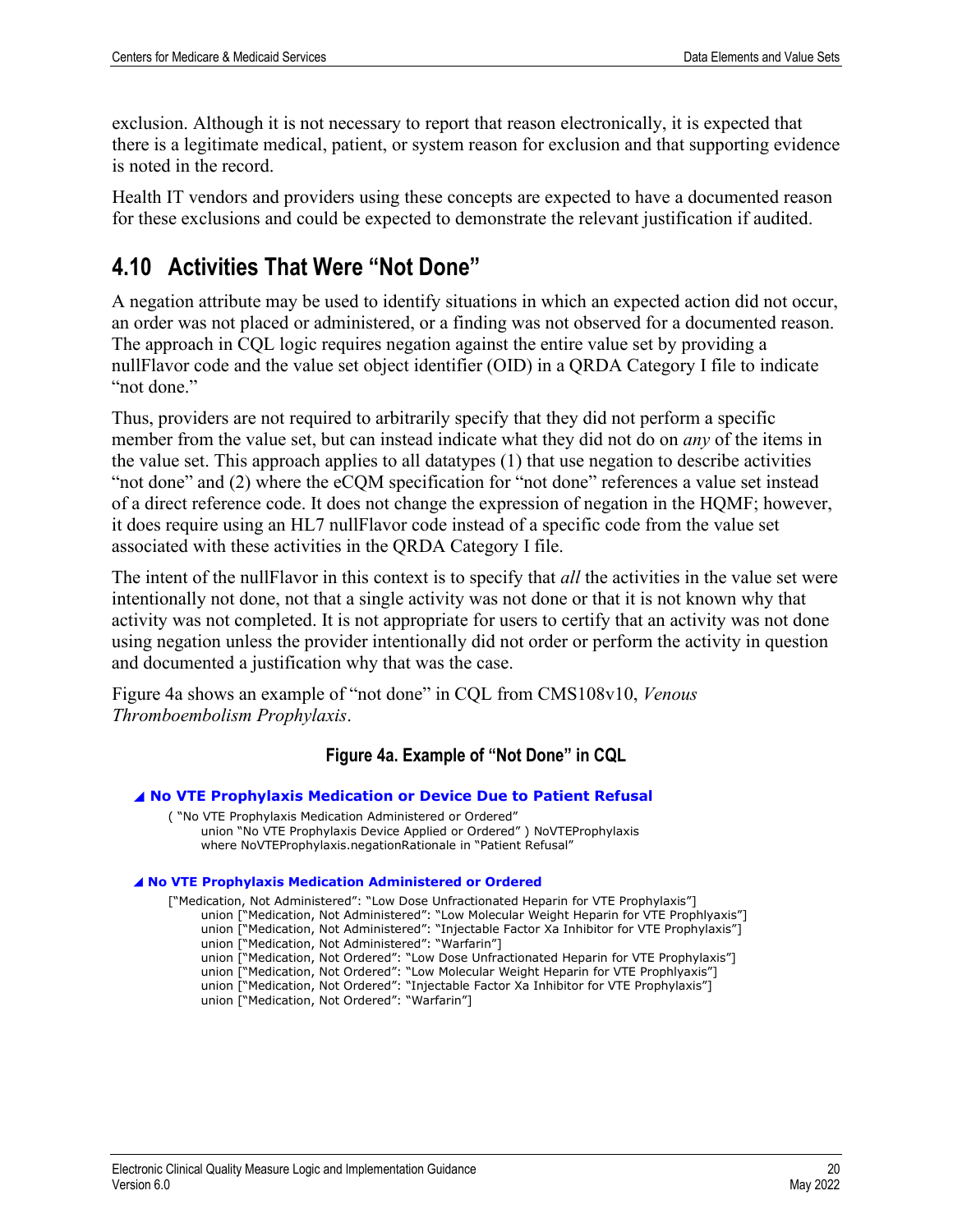Figure 4b shows a corresponding QRDA I negation instance example for "Medication, Not Administered: Low Molecular Weight Heparin for VTE Prophylaxis" due to patient refusal.

#### **Figure 4b. Corresponding QRDA I Example of a Negation Instance "Not Done"**

```
<!-- Medication, Note Administered": "Low Molecular Weight Heparin for VTE Prophylaxis" --> 
<!-- negationRationale in "Patient Refusal" --> 
<substanceAdministration classCode="SBADM" moodCode="EVN" negationInd="true">
...
<consumable>
   <manufacturedProduct classCode="MANU">
 ...
     <manufacturedMaterial>
        <code nullFlavor="NA" sdtc:valueSet="2.16.840.1.113883.3.117.1.7.1.219">
           <originalText>None of value set: Low Molecular Weight Heparin for VTE Prophylaxis</originalText>
       \langle \text{code} \rangle </manufacturedMaterial>
   </manufacturedProduct>
</consumable>
<author>
   <templateId root="2.16.840.1.113883.10.20.24.3.155" extension="2019-12-01"/>
   <time value='20201101060000'/>
   ...
</author>
<entryRelationship typeCode="RSON">
   <observation classCode="OBS" moodCode="EVN">
      ... 
     <code code="77301-0" codeSystem="2.16.840.1.113883.6.1" displayName="reason" codeSystemName="LOINC"/>
     <value code="105480006" displayName="Refusal of treatment by patient (situation)"
       codeSystem="2.16.840.1.113883.6.96" codeSystemName="SNOMED-CT" xsi:type="CD"/>
   </observation>
</entryRelationship>
</substanceAdministration>
```
Providers using these concepts are expected to have a documented reason for patient exceptions in their EHRs and health IT vendors are expected to demonstrate the relevant justification by providers if audited.

A direct reference code could also serve to specify QDM elements in measure logic rather than creating value sets. For a "not done" measure logic specified using value sets, the approach described previously should be followed when the report is "not done." If "not done" measure logic is specified using a direct reference code, then the direct reference code itself should be negated directly and nullFlavor should not be used when submitted in a QRDA Category I file. For calendar year 2023 reporting, the 2023 CMS QRDA IG and the HL7 QRDA 1 Category 1 STU 5.3, provide additional guidance on how to use null values to describe activities that were "not done" using value sets, and how to report "not done" if a direct reference code is used.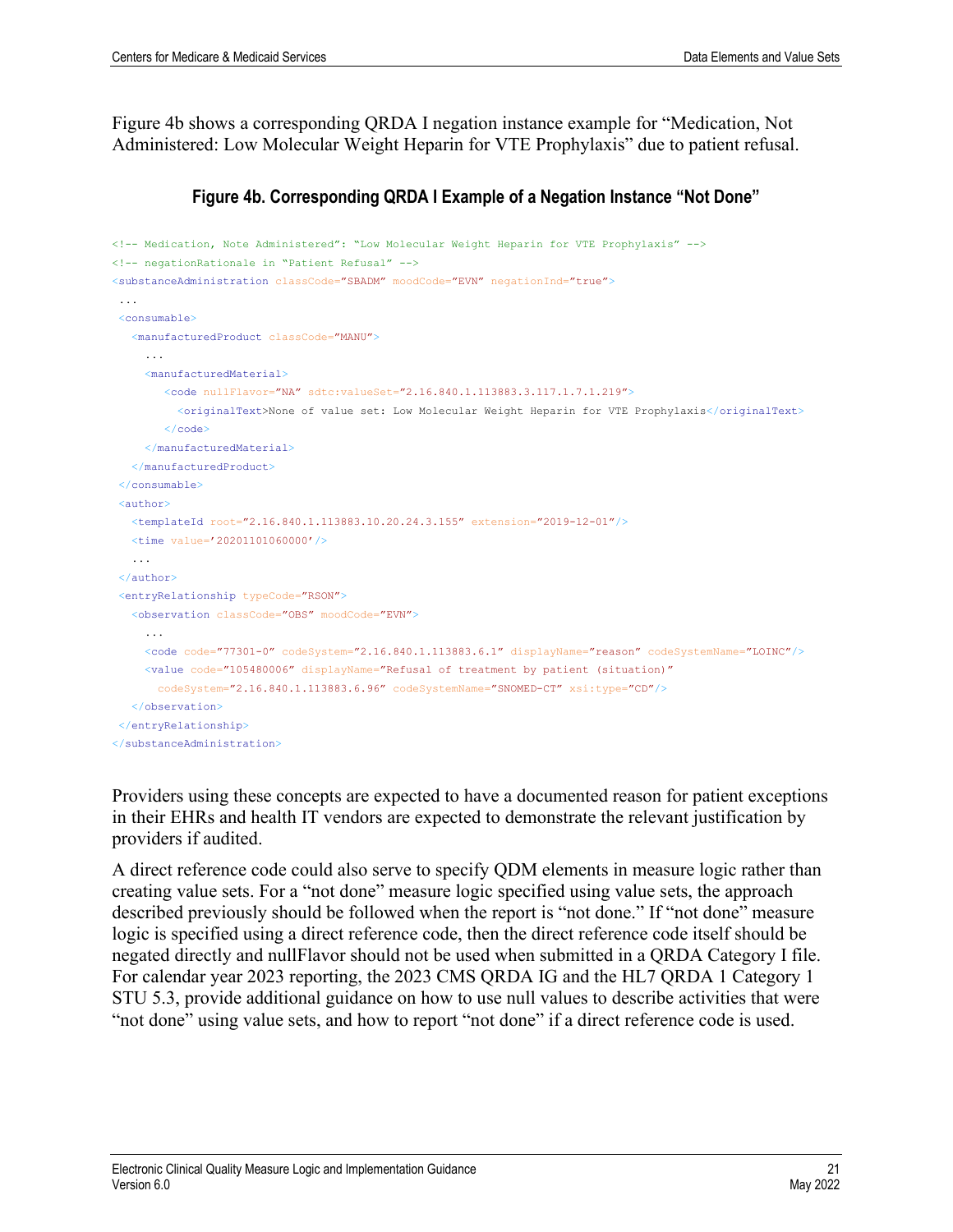## <span id="page-25-0"></span>**4.11 Clinical Trial Participation**

Participation in a clinical trial could be a reason to exclude a patient from an expected course of action in some eCQMs, but only participation in certain types of trials might be relevant based on the measure's intent. Because of limitations in data from EHRs, eCQMs might not capture the specific nature of clinical trial participation. Measure developers have taken two approaches to address this issue. In some cases, particularly for hospital measures, developers removed clinical trial participant exclusions from the measure. In other cases, developers provided guidance for the type of clinical trial that should be considered to meet the measure's intent. It is recommended that implementers carefully review the guidance regarding clinical trial participation and developer intent for acceptable types of clinical trials.

## <span id="page-25-1"></span>**4.12 Newborn/Gestational Age**

eCQM CMS9v10, *Exclusive Breast Milk Feeding,* is designed for use in an encounter that includes delivery, birth, or the time immediately after birth and requires capture of gestational age. In the specifications, a newborn at term indicates the gestational age is greater than or equal to 37 weeks and 0 days using best estimated due date and rounded off to the nearest completed week. This represents a derived value calculated from existing data. This measure represents the gestational age calculation as an observation (that is, the result of an Assessment, Performed), ideally as a component of a standard labor and delivery assessment during delivery, or prenatal assessments before delivery.

## <span id="page-25-2"></span>**4.13 Entities**

Entities represent concepts that can serve to specify details about the actor (or performer) of any QDM datatype. They are not QDM datatypes or attributes. An eCQM can use entities to provide further information required for an individual or organization actor to meet the measure's criteria.[3](#page-25-3) QDM entities include Patient, Related Person, Practitioner, Organization, and Location.

Patient refers to an individual receiving health care services. Related Person is someone who is involved in the care of a patient but is not the direct target of care; this entity includes an identifier and a relationship (for example, mother to a newborn infant). Practitioner is a person with formal responsibility to provide healthcare with an ability to reference an identifier, role, qualification, or specialty. Organization is a grouping of people or organizations with a common purpose and includes identifier and type attributes. Location is information about a physical place and includes identifier and *locationType* attributes. Full definitions of the five entities and their attributes can be found in  $QDM v5.6$ .

For complete technical details about the QDM, such as definitions of all its QDM datatypes and attributes*,* please refer to [QDM v5.6.](https://ecqi.healthit.gov/sites/default/files/QDM-v5.6-508.pdf) For information on versions to use in each reporting or performance period, please visit the eCQI Resource Center [eCQM Standards and Tools](https://ecqi.healthit.gov/ecqi-tools-key-resources?qt-teste=1)  [Versions.](https://ecqi.healthit.gov/ecqi-tools-key-resources?qt-teste=1)

<span id="page-25-3"></span><sup>3</sup> Please see [https://ecqi.healthit.gov/sites/default/files/QDM-v5-5-errata-August2019-508.pdf.](https://ecqi.healthit.gov/sites/default/files/QDM-v5-5-errata-August2019-508.pdf)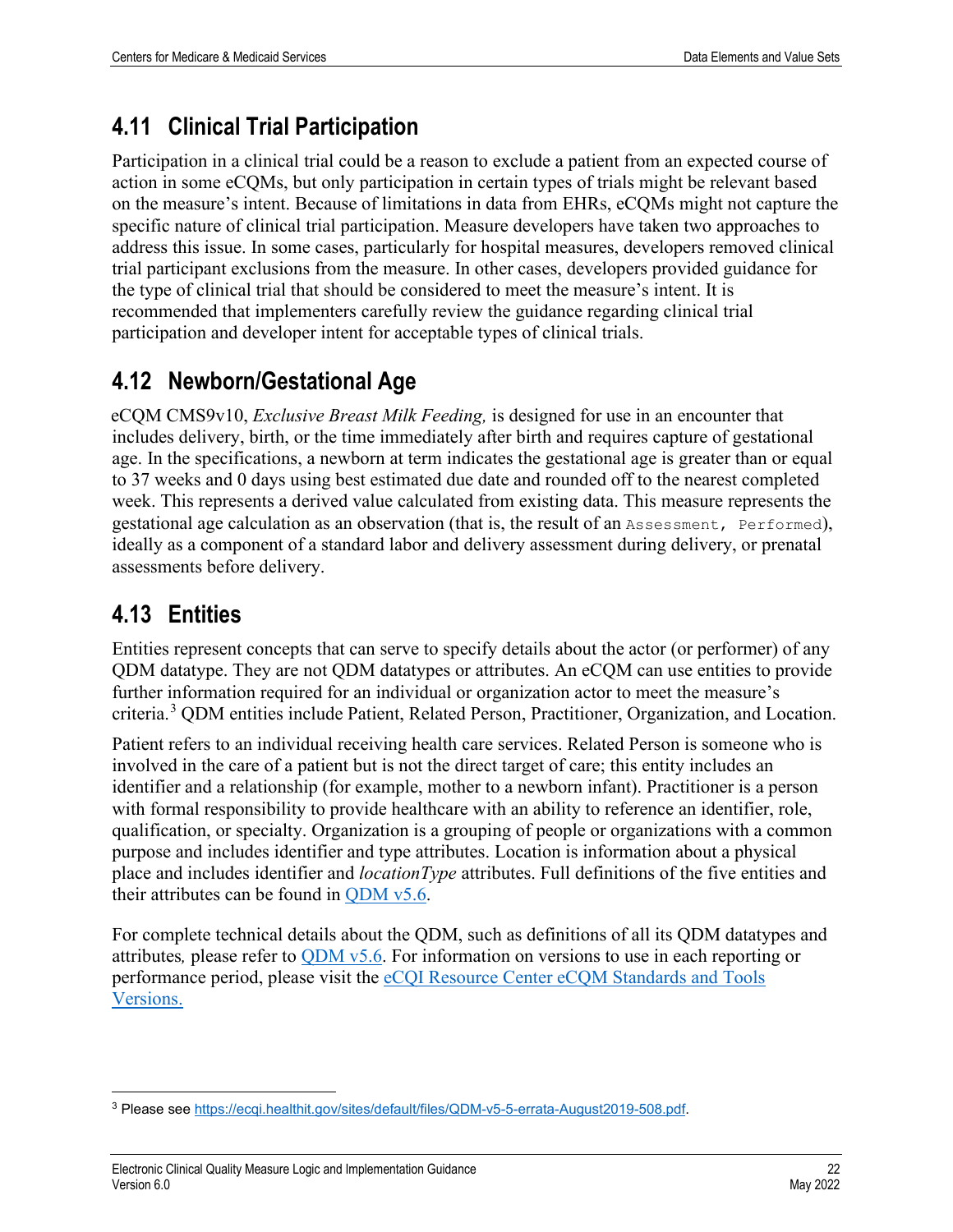## <span id="page-26-0"></span>**4.14 Supplemental Value Sets Representing Race and Ethnicity**

### <span id="page-26-1"></span>**4.14.1 Race and Ethnicity**

The eCQM specifications limit the reporting of patient race to the Centers for Disease Control and Prevention's (CDC's) value set "Race" 2.16.840.1.114222.4.11.836:

### **Code Description**

1002-5 American Indian or Alaska Native 2028-9 Asian 2054-5 Black or African American 2076-8 Native Hawaiian or Other Pacific Islander 2106-3 White 2131-1 Other Race

To report an individual patient with a single race category in QRDA Category I, users enter one of the five U.S. Office of Management and Budget race category codes (1002-5, 2028-9, 2054-5, 2076-8, and 2106-3) in raceCode. To report an individual patient with more than one race category, the user reports one race in raceCode and additional races using sdtc:raceCode. In accordance with the standard, all the race codes placed here are equivalent in priority. Users should not use QRDA Category I, *Other Race* 2131-1, because missing patient race information should be described using null values (described in the paragraphs that follow).

For QRDA Category III files, users should identify a patient with multiple races using raceCode category 2131-1 Other Race. This enables patients with multiple races to be expressed in an aggregate document without creating multiple entries for a single patient with multiple races. Only QRDA Category III files should use the raceCode 2131-1 Other Race to express a raceCode category.

Similarly, the specifications limit the reporting of ethnicity to the CDC value set "Ethnicity" 2.16.840.1.114222.4.11.837:

2135-2 Hispanic or Latino

2186-5 Not Hispanic or Latino

In addition, the [2015 Edition Certification Rule](https://www.govinfo.gov/content/pkg/FR-2015-10-16/pdf/2015-25597.pdf) requires that CEHRT are capable of:

§170.315 (a)(5) *Demographics*—

Enable a user to record, change, and access patient demographic data including race, ethnicity, preferred language, sex, sexual orientation, gender identity, and date of birth.

*Race and ethnicity.*

Enable each one of a patient's races to be recorded in accordance with, at a minimum, the standard specified in  $\S 170.207(f)(2)$  and whether a patient declines to specify race.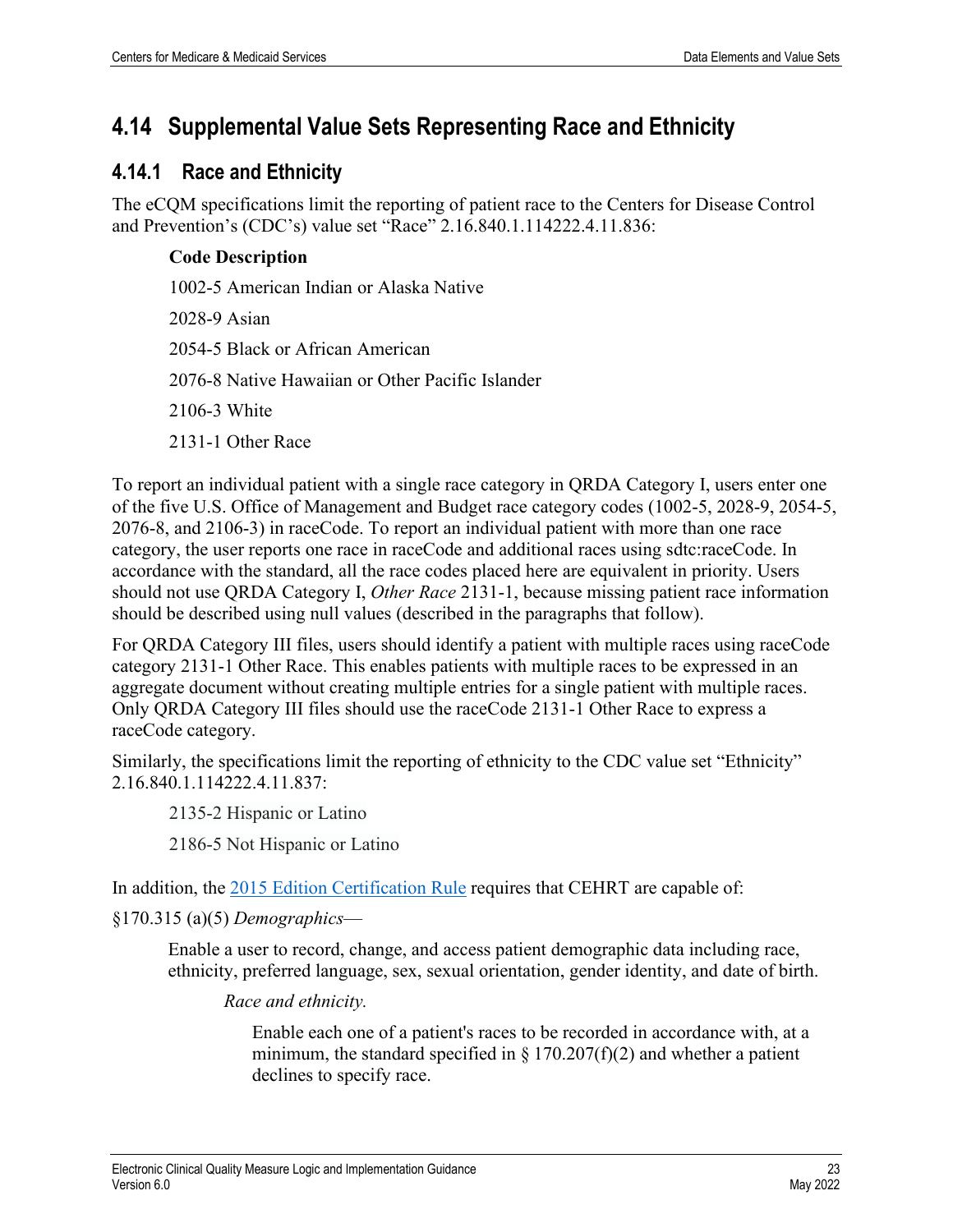Enable each one of a patient's ethnicities to be recorded in accordance with, at a minimum, the standard specified in  $\S 170.207(f)(2)$  and whether a patient declines to specify ethnicity.

Aggregate each one of the patient's races and ethnicities recorded in accordance with paragraphs  $(a)(5)(i)(A)(I)$  and  $(2)$  of this section to the categories in the standard specified in  $\S 170.207(f)(1)$ .

Notably, the CDC value sets for race and ethnicity do not contain code(s) for "Patient Decline."

To communicate that a demographic element is unknown or that the patient declined to provide the information for race and ethnicity, use the built-in nullFlavor feature of QRDA, which is designed for this purpose. The nullFlavor feature works for race, ethnicity, preferred language, and other cases in which the QRDA calls for a value from a value set and nullFlavor is allowed as specified by the standard.

Generally, race in a QRDA is presented as:

```
<raceCode code="2106-3" 
displayName="White"codeSystem="2.16.840.1.113883.6.238"/>
```
When the value is unknown, use the nullFlavor UNK for "Unknown":

```
<raceCode nullFlavor="UNK"/>
```
When the patient declined to answer, use the nullFlavor ASKU for "Asked but Unknown":

<raceCode nullFlavor="ASKU"/>

### <span id="page-27-0"></span>**4.14.2 ONC AdministrativeSex Value Set**

Any value set identifying a patient's gender uses codes from the AdministrativeGender (not AdministrativeSex) code system when specifying birth sex. ONC created a definition version for all gender value sets in which the code system is AdministrativeGender. The code system does not include the HL7 V2 code "Unknown," which means the AdministrativeSex value set (OID 2.16.840.1.113762.1.4.1) now contains only the codes:

F Female

```
 M Male
```
The value set intent is to capture the biologic phenotypic sex as recorded on the patient's birth certificate. If the data is missing, it is not possible to determine the patient sex, or if the patient's birth certificate sex is undetermined, then the nullFlavor "UNK" should be used, as described above in race and ethnicity section.

The CMS QRDA Implementation Guides provides additional guidance on how to use null values to describe race, ethnicity, and AdministrativeSex data when the response is declined by the patient or is unknown.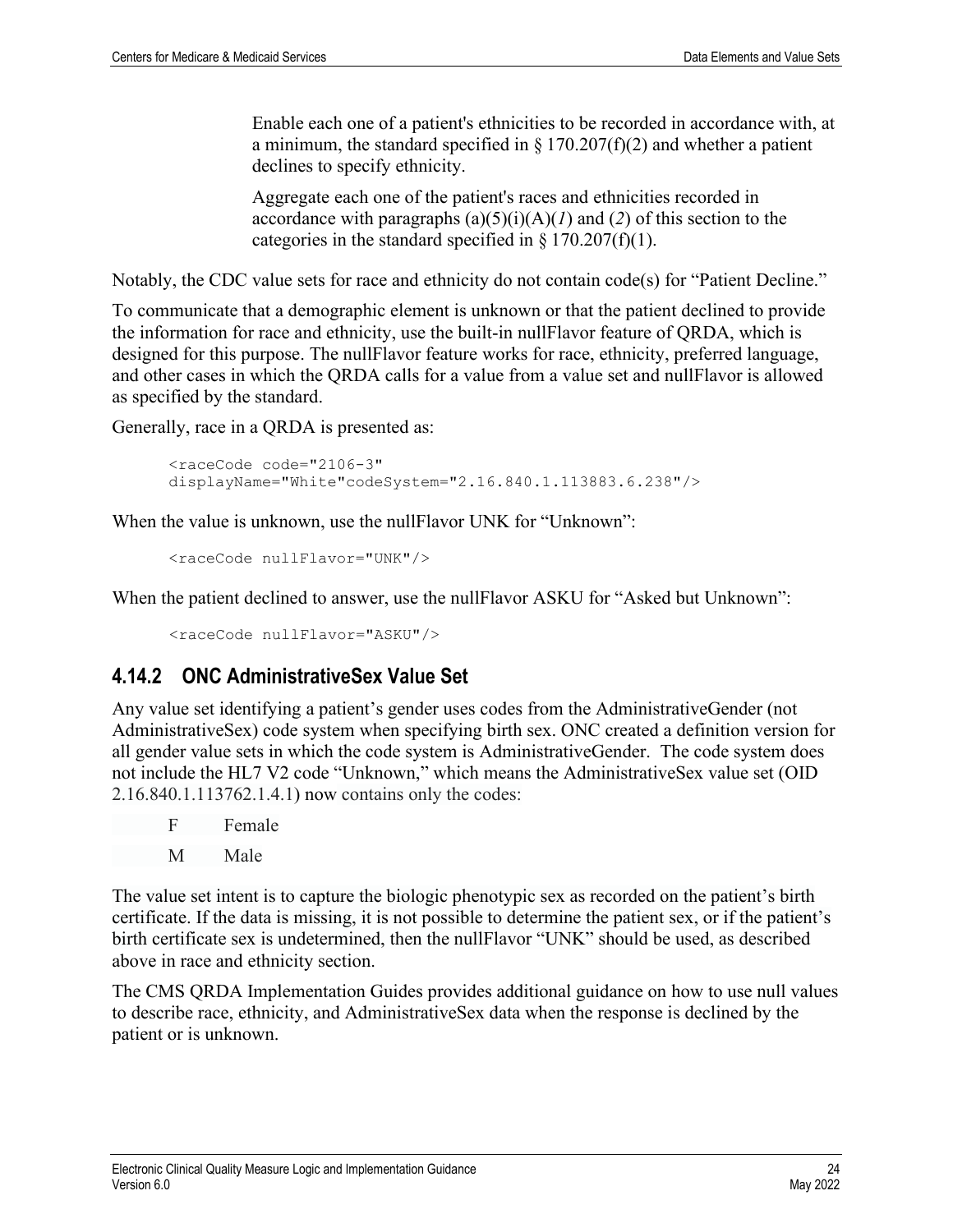## <span id="page-28-0"></span>**4.15 ICD-9 and ICD-10 Codes in Value Sets**

### <span id="page-28-1"></span>**4.15.1 Use of Non-Clinical or Administrative Code Systems**

Specifications for eCQMs include terminologies in value sets derived from clinical vocabulary standards and those originally specified for administrative purposes, such as billing and payment or mortality data. As an example, diagnosis value sets contain terms in the standard vocabulary (SNOMED CT) and the transition vocabularies (ICD-9-CM and ICD-10-CM/PCS). A complete list of value sets and direct reference codes used in eCQMs is available for download from the [VSAC.](https://vsac.nlm.nih.gov/download/ecqm)

CMS formally retired the use of the ICD-9-CM code system for billing and reporting purposes, however eCQMs may continue to use ICD-9 codes to represent historical data and/or data that is permitted per a consensus-based decision across the eCQM stakeholder federal agencies and partners.

Measure implementers should carefully review technical release notes and value sets to determine the areas in which value set changes might affect their ability to capture data for the 2023 reporting and performance period and adjust accordingly.

## <span id="page-28-2"></span>**4.16 Display of Human-Readable HQMF**

The human-readable HTML file of an eCQM is contained in the measure specification package zip file. Users can also view the human-readable display directly on the measure page for a specific eCQM on the [eCQI Resource Center.](https://ecqi.healthit.gov/)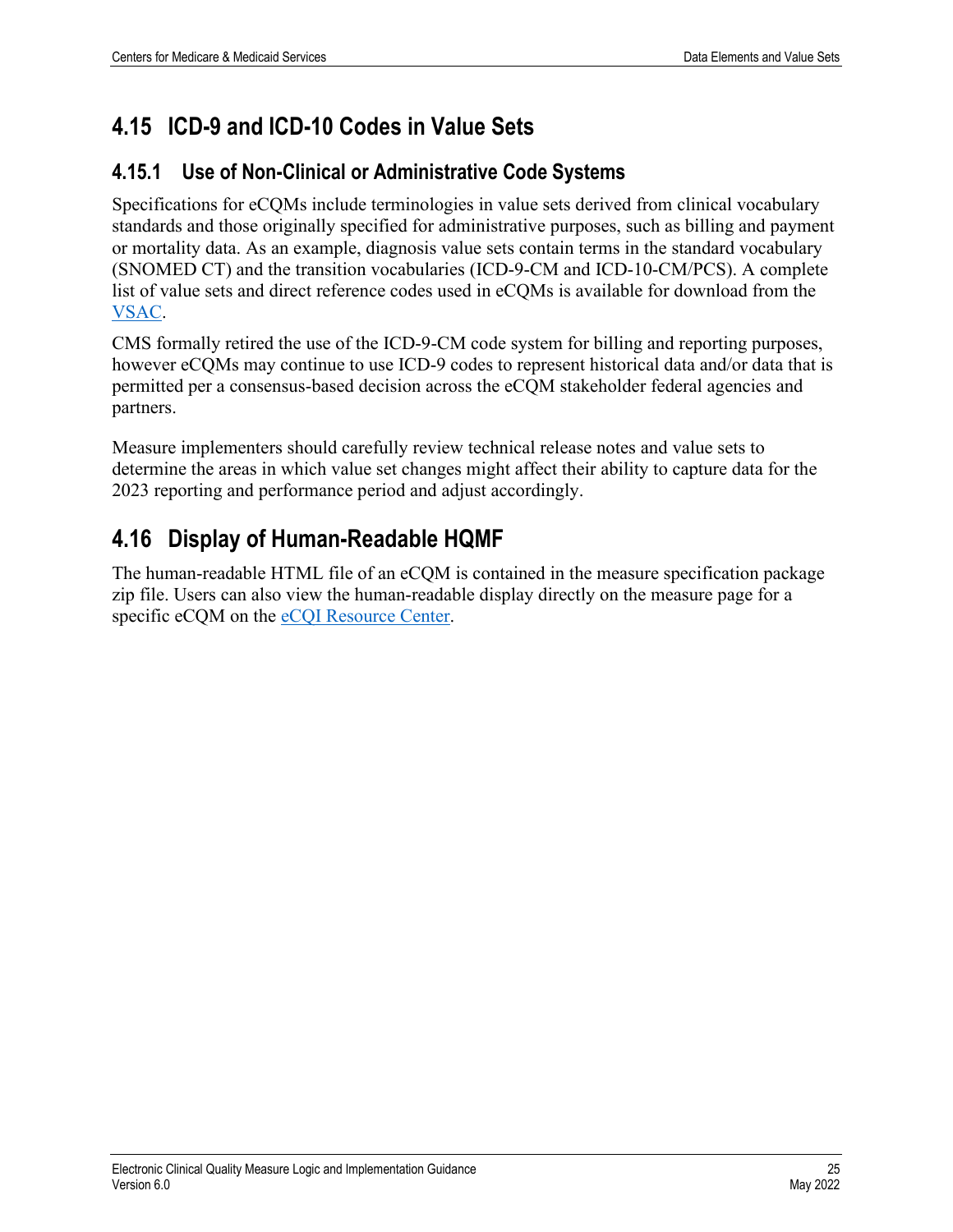## <span id="page-29-0"></span>**5. Measure Guidance—Measure Release Notes**

CMS provides measure guidance to help users understand and implement eCQMs. Measure guidance is available in the human-readable HTML and the eCQM HQMF XML files within the measure specification package zip files located on the [eCQI Resource Center.](https://ecqi.healthit.gov/) The guidance is available in the measure header, in the inline comments in the measure logic itself, and in the release note section of each individual eCQM posted on the eCQI Resource Center. Consider guidance to be critical to the correct implementation of the quality measure. Certification testing and measure reporting, however, will look only for the computable, coded elements present within the measure logic.

The technical release notes are available on the [eCQI Resource Center.](https://ecqi.healthit.gov/)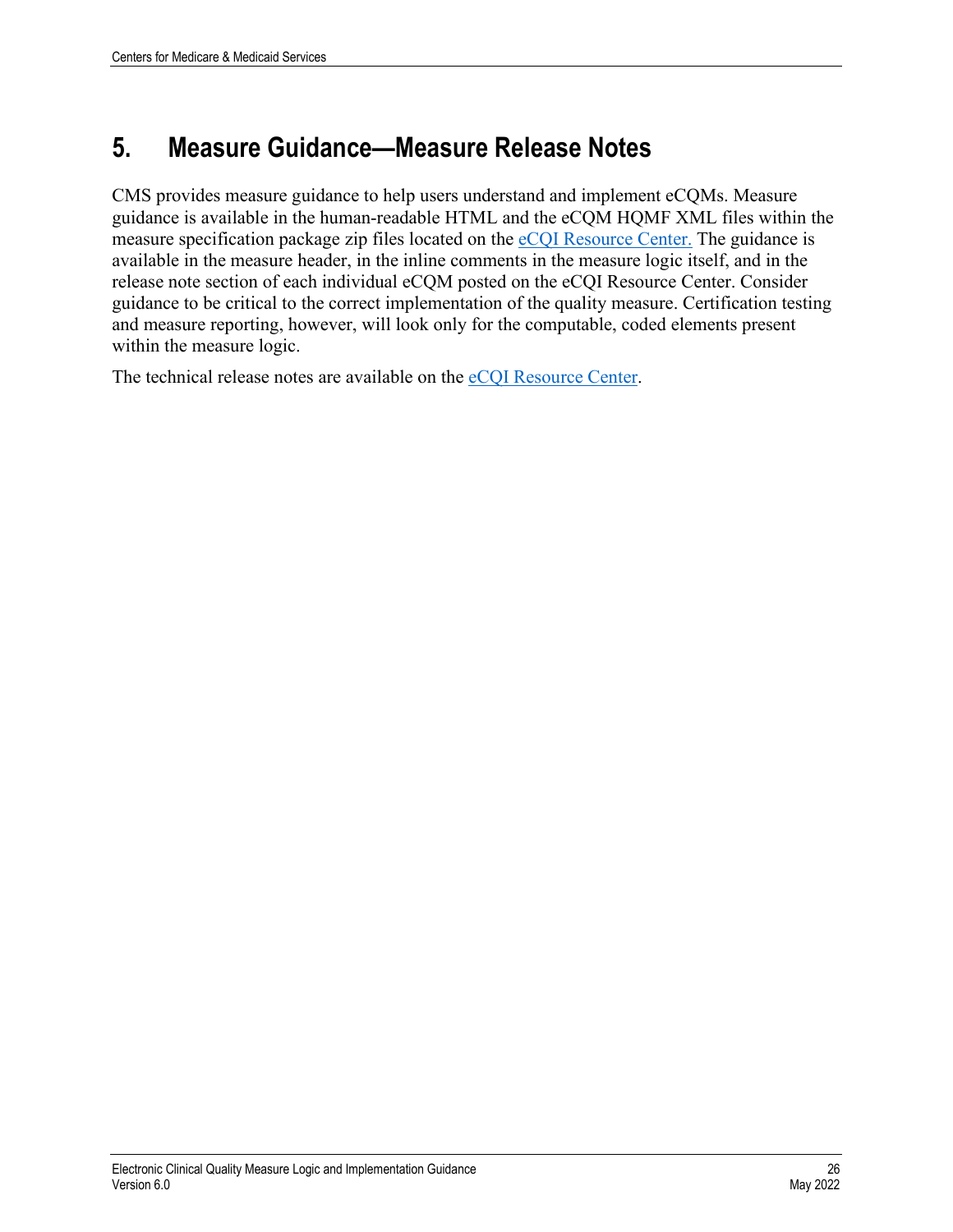# <span id="page-30-0"></span>**6. ONC Project Tracking System (Jira)**

CMS contractors manage and respond to eCQM stakeholders through the [ONC Project Tracking](https://oncprojectracking.healthit.gov/)  [System \(Jira\).](https://oncprojectracking.healthit.gov/) The system supports feedback and questions in all phases of the eCQM life cycle, including development; approval; implementation; and updates regarding measure intent, specifications, certification, standards, and errors associated with the eCQMs. Users should report most issues related to eCQMs to the eCQM Issue Tracker; users can also ask questions or raise issues about other eCQM tools and standards to different projects within Jira. Quality reporting issue trackers include:

- [Bonnie/MAT Issue Tracker—](https://oncprojectracking.healthit.gov/support/projects/BONNIE/summary)Issues with eCQM development and testing tools
- [CMS Hybrid Measures—](https://oncprojectracking.healthit.gov/support/projects/CHM/summary)Issues with CMS hybrid measures
- [CQL Issue Tracker—](https://oncprojectracking.healthit.gov/support/projects/CQLIT/summary)CQL development and implementation issues
- [CYPRESS Issue Tracker—](https://oncprojectracking.healthit.gov/support/projects/CYPRESS/summary)Certification testing tool test cases and implementation issues
- [eCQM Known Issues Tracker—](https://oncprojectracking.healthit.gov/support/projects/EKI/issues/EKI-9?filter=allopenissues)Implementation information on eCQMs with known technical issues for which a solution is under development but not yet available in a published eCQM specification
- [QDM Issue Tracker—](https://oncprojectracking.healthit.gov/support/projects/QDM/summary)QDM development and implementation issues
- **QDM** [Known Issues —](https://github.com/cqframework/CQL-Formatting-and-Usage-Wiki/wiki/QDM-Known-Issues)Guidance for eCQM developers and implementers on interpreting QDM attributes (In GitHub, not Jira)
- **QRDA** Issue Tracker—QRDA implementation issues
- [QRDA Known Issues Dashboard—](https://oncprojectracking.healthit.gov/support/secure/Dashboard.jspa?selectPageId=19401)Implementation information for QRDAIGs or supporting documents with known technical issues for which a solution is under development but might not be published

The ONC [Jira 101 page](https://oncprojectracking.healthit.gov/wiki/olp/learning-resources-194969613.html) provides information about creating a Jira account, searching for an issue, and creating an issue (ticket). An end user must create an account and sign in to create, watch, or comment on an issue. Before reporting a new issue, users should first search Jira to determine whether a similar question has already been reported and addressed. If the issue has been reported, users can watch an issue, which enables them to receive updates on the issue.

When reporting a new issue, users should fill out the ticket completely. Users should select a title that summarizes the issue, describe the issue in the description field, and include the measure name and version number. CMS encourages users to add attachments—without protected health information—whenever possible to facilitate a quick and accurate response. If users enter insufficient information, the issue is labeled "Pending for clarification" and will not include a response until the user or reporter updates the ticket. An issue in "Solution review" is a proposed solution and should not be considered final until the ticket is "Resolved." Tickets will not be closed until final correction of the identified issue has been completed. There could be delays in responding to issues that require updates to standards or feedback from many stakeholders.

If a response is insufficient to answer an issue entered, the reporter can "Reopen" the issue. The reporter should explicitly state how the previous answer did not adequately address the issue. It is appropriate to comment or send an email regarding a missing resolution if there has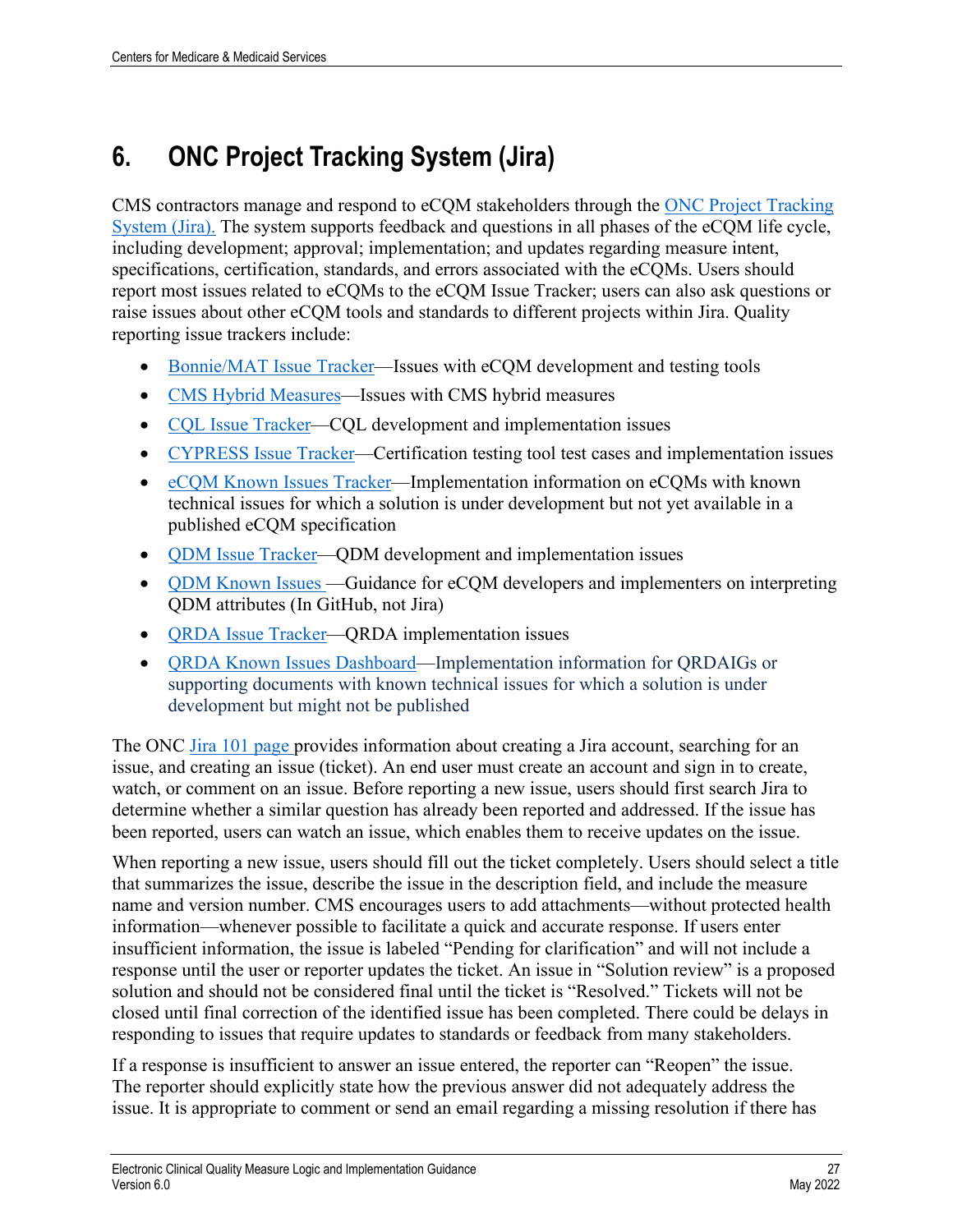not been any update or response in more than two weeks and there is no comment from the assignee explaining the delay or when the approximate resolution will be available.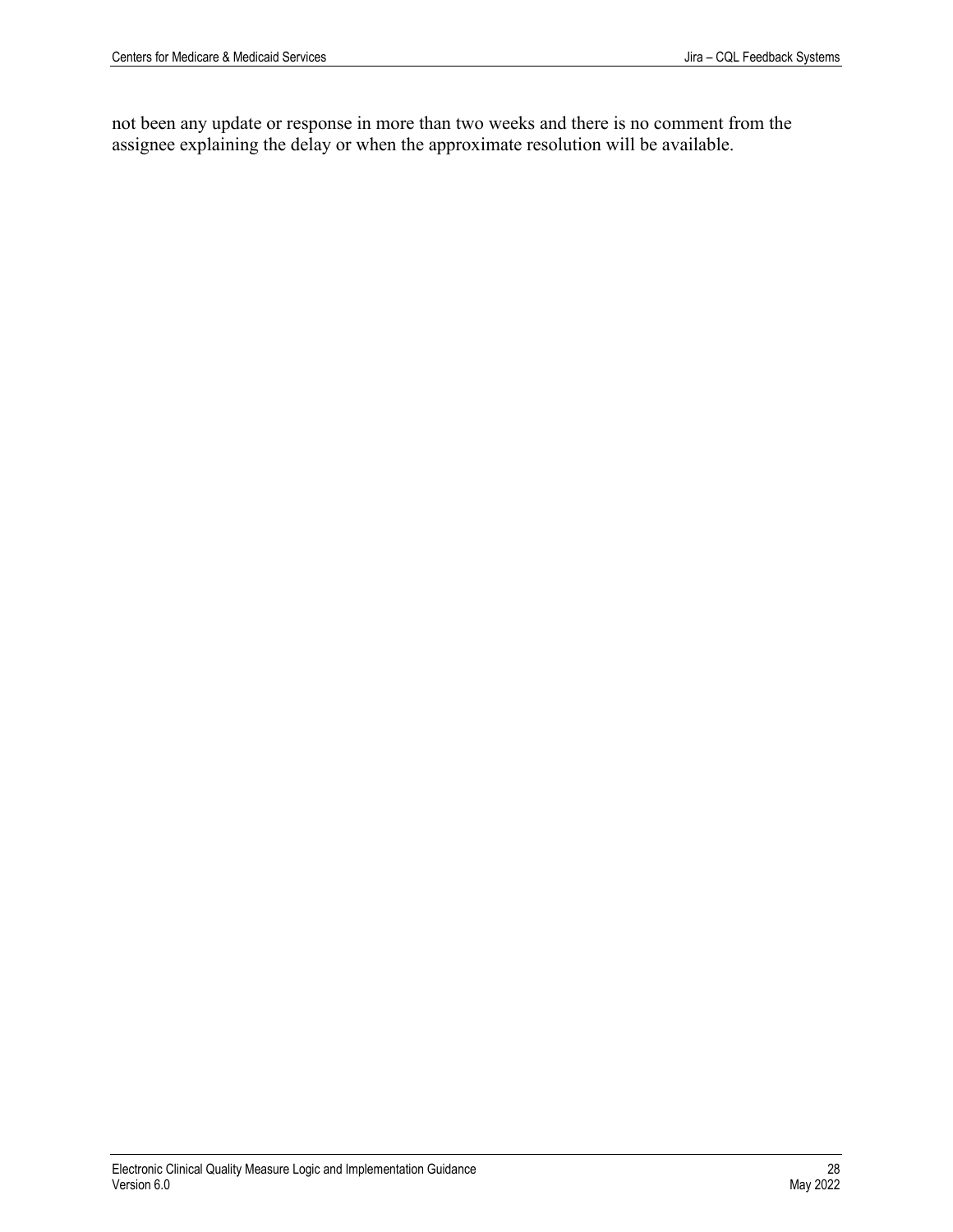# <span id="page-32-0"></span>**7. CMS Quality Program Helpdesks**

Direct questions on CMS quality and value-based purchasing program reporting requirements to the specific CMS quality reporting program:

- Hospital Inpatient Quality Reporting (IQR) program: Contact the Hospital Inpatient Support Team at [https://cmsqualitysupport.servicenowservices.com/qnet\\_qa](https://cmsqualitysupport.servicenowservices.com/qnet_qa) or (844) 472-4477.
- Medicare Promoting Interoperability Program (previously known as the Medicare Incentive Programs): Contact the [Quality Net Service Center](https://qualitynet.cms.gov/support) for assistance or [qnetsupport@hcqis.org](mailto:qnetsupport@hcqis.org) or (866) 288-8912.
- Quality Payment Program (QPP): Contact  $QPP@cms.hhs.gov$  or (866) 288-8292.
- [QualityNet](https://ecqi.healthit.gov/tool/qualitynet) reporting and data uploads, contact the [QualityNet](https://qualitynet.cms.gov/support) Service [Center:](https://qualitynet.cms.gov/support) [QNetSupport@hcqis.org.](mailto:QNetSupport@hcqis.org)or (866) 288-8912.
- Hospital Outpatient [Quality](https://cmsqualitysupport.servicenowservices.com/qnet_qa) Reporting (OQR) program: Contact through the Quality [Question and](https://cmsqualitysupport.servicenowservices.com/qnet_qa) Answer Tool or call the Hospital OQR Support at **(866) 800-8756.**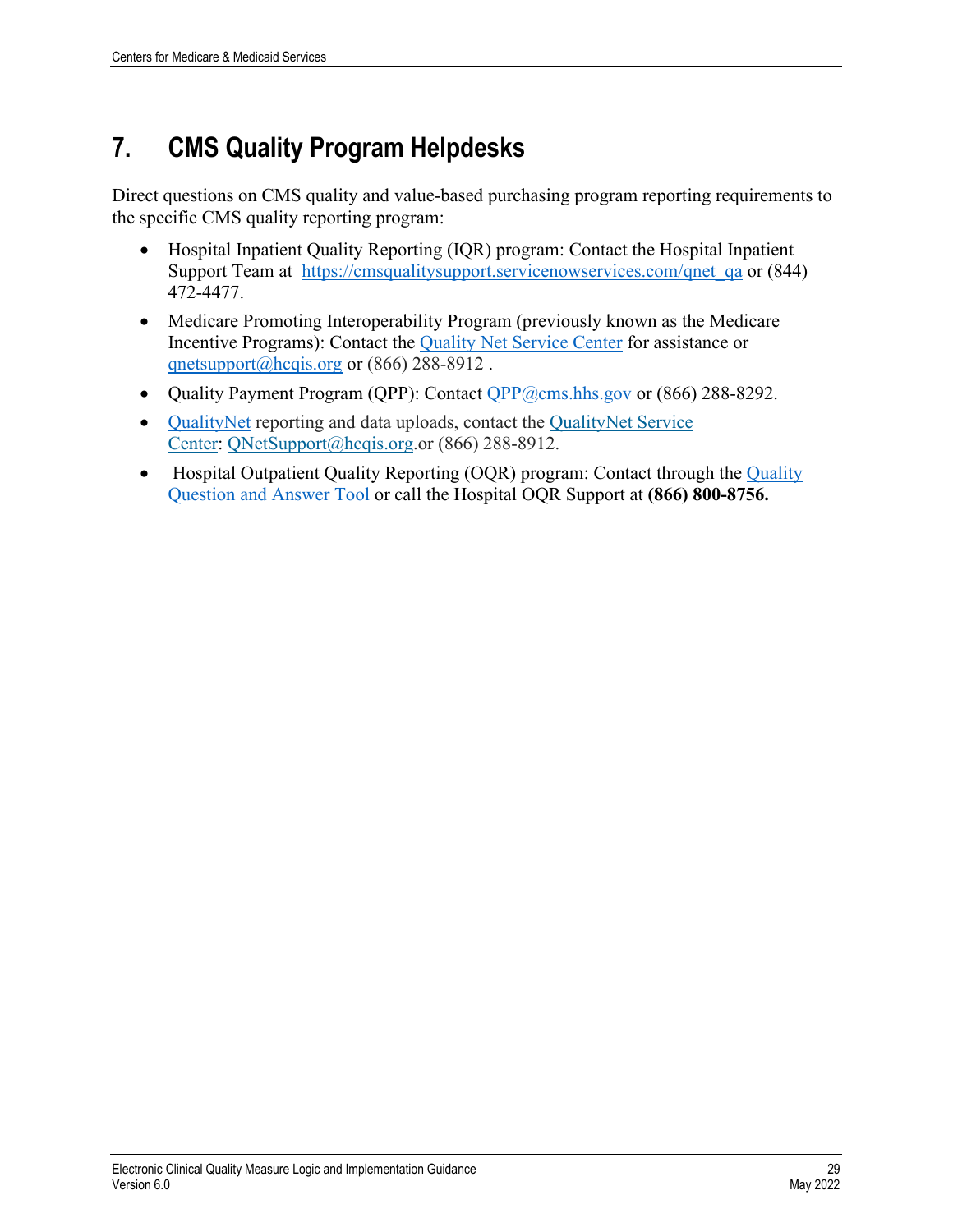# **Version History**

<span id="page-33-0"></span>

| <b>Version</b> | <b>Date</b>                         | Author /<br>Owner | <b>Description of Change</b>                                                                                                                                                                                                                                                                                                                                                                 |
|----------------|-------------------------------------|-------------------|----------------------------------------------------------------------------------------------------------------------------------------------------------------------------------------------------------------------------------------------------------------------------------------------------------------------------------------------------------------------------------------------|
| 1.13           | CMS / ONC<br>May 5, 2017<br>(MITRE) |                   | • Updated language in Introduction to include<br>Merit-based Incentive Payment System Eligible<br>Clinician and broadened from specific quality<br>reporting programs to generic<br>• Removed tools, resources, and standards<br>references, now referencing the eCQI Resource<br>Center for this information<br>• Renumbered and updated Table 3, Example<br>Inputs and Results for Overlap |
|                |                                     |                   | <b>Section 2:</b>                                                                                                                                                                                                                                                                                                                                                                            |
|                |                                     |                   | • Updated language in subsections 2.1, 2.2, 2.3,<br>2.4                                                                                                                                                                                                                                                                                                                                      |
|                |                                     |                   | • Converted table graphic to image, Figure 1<br>(Sample Measure Item Count), in subsection 2.2                                                                                                                                                                                                                                                                                               |
|                |                                     |                   | Section 3:                                                                                                                                                                                                                                                                                                                                                                                   |
|                |                                     |                   | • Modified introductory paragraph in Section 3                                                                                                                                                                                                                                                                                                                                               |
|                |                                     |                   | • Removed Tables 1 and 2, Eligible Clinician<br>eCQM Types and Versions and Eligible Hospital<br>eCQM Types and Versions                                                                                                                                                                                                                                                                     |
|                |                                     |                   | <b>Section 4:</b>                                                                                                                                                                                                                                                                                                                                                                            |
|                |                                     |                   | • Updated language and logic sample in<br>subsections 4.3.1, 4.3.3, 4.6, 5.2, 5.3                                                                                                                                                                                                                                                                                                            |
|                |                                     |                   | • Updated language in subsections 4.3.2, 4.3.4,<br>4.3.5                                                                                                                                                                                                                                                                                                                                     |
|                |                                     |                   | <b>Section 6:</b>                                                                                                                                                                                                                                                                                                                                                                            |
|                |                                     |                   | • Updated language in subsection 6.1-UHSIK<br>• Updated language in subsection 6.2-QDM<br>Category and Code System                                                                                                                                                                                                                                                                           |
|                |                                     |                   | • Updated language in subsection 6.5-Allergies<br>to Medications and Other Substances                                                                                                                                                                                                                                                                                                        |
|                |                                     |                   | • Updated language in subsection 6.6-Principal<br>Diagnosis in Inpatient Encounters                                                                                                                                                                                                                                                                                                          |
|                |                                     |                   | • Updated language in subsection 6.9-Activities<br>That Were "Not Done"                                                                                                                                                                                                                                                                                                                      |
|                |                                     |                   | • Updated language in subsection 6.10-<br>Newborn/Gestational Age                                                                                                                                                                                                                                                                                                                            |
|                |                                     |                   | • Updated language in subsection 6.11-Source                                                                                                                                                                                                                                                                                                                                                 |
|                |                                     |                   | • Updated language in subsection 6.12-Patient<br><b>Characteristic Birthdate and Patient</b><br><b>Characteristic Expired</b>                                                                                                                                                                                                                                                                |
|                |                                     |                   | • Added subsection 6.15.2-The 2016 Value Set<br>Addendum                                                                                                                                                                                                                                                                                                                                     |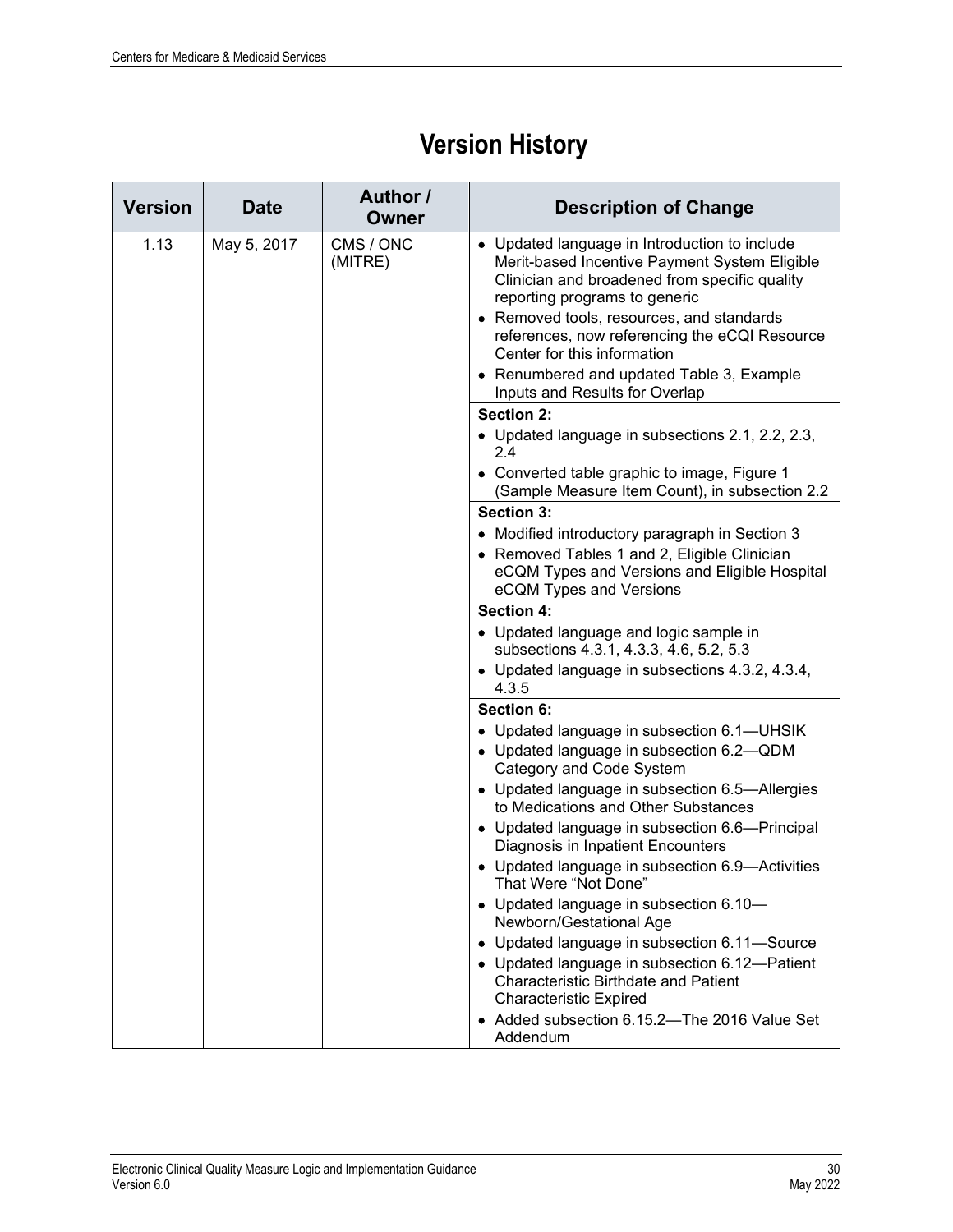| <b>Version</b> | Date        | <b>Author</b> /<br>Owner    | <b>Description of Change</b>                                                                                                                                                                                                                                                                                                                                                  |  |
|----------------|-------------|-----------------------------|-------------------------------------------------------------------------------------------------------------------------------------------------------------------------------------------------------------------------------------------------------------------------------------------------------------------------------------------------------------------------------|--|
|                |             |                             | <b>Appendix B</b><br>• Updated table number for Table 3 Time Interval<br>Definitions and Examples                                                                                                                                                                                                                                                                             |  |
|                |             |                             | • Updated acronym list                                                                                                                                                                                                                                                                                                                                                        |  |
| 2.0            | May 4, 2018 | CMS (MITRE)                 | • Updates and edits resulting in version 2.0 for<br>release                                                                                                                                                                                                                                                                                                                   |  |
| 3.0            | May 3, 2019 | <b>CMS</b><br>(Mathematica) | • Updated measure examples, figures, hyperlinks,<br>and versions of standards referenced throughout<br>• Revised text based on input from stakeholders<br>and external reviewers<br>• Updated acronym list                                                                                                                                                                    |  |
| 4.0            | May 2020    | <b>CMS</b><br>(Mathematica) | • Updated measure examples, figures, hyperlinks,<br>and versions of standards referenced throughout<br>• Revised text based on input from stakeholders<br>and external reviewers<br>• Updated acronym list                                                                                                                                                                    |  |
| 5.0            | May 2021    | <b>CMS</b><br>(Mathematica) | • Updated measure examples, figures, hyperlinks,<br>and versions of standards referenced throughout<br>Removed measure tables<br>• Revised text based on input from stakeholders<br>and external reviewers<br>• Added section on hybrid measures, pre-<br>rulemaking section, and telehealth information<br>• Added reference to eCQM and QRDA Known<br><b>Issue trackers</b> |  |
| 6.0            | May 2022    | <b>CMS</b><br>(Mathematica) | • Updated measure examples, figures, hyperlinks,<br>and versions of standards referenced throughout<br>• Revised text based on input from stakeholders<br>and external reviewers                                                                                                                                                                                              |  |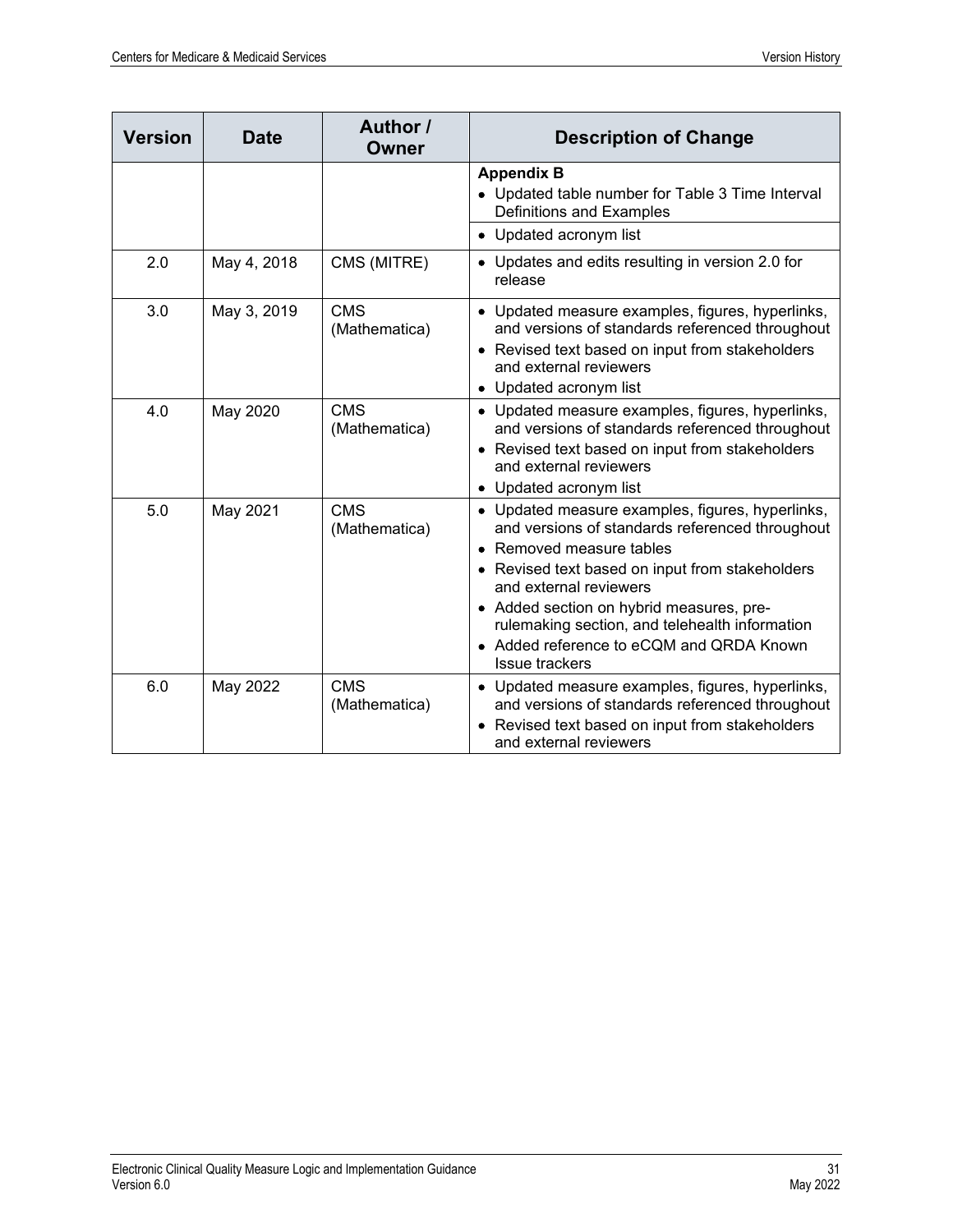# **Appendix A. Standards and Code Systems**

#### <span id="page-35-0"></span>**Standards related to the updated eCQM specifications for 2023 reporting/performance:**

- HOMF R1 Normative HL7 Version 3 Standard: Representation of the Health Quality Measure Format (eMeasure) Release 1
- [HL7 V3 CQL-based HQMF IG R1 STU 4](http://www.hl7.org/implement/standards/product_brief.cfm?product_id=405).1 HL7 Version 3 Implementation Guide: Clinical Quality Language (CQL)-based Health Quality Measure Format (HQMF), Release 1 - US Realm, Standard for Trial Use 4.1
- [CQL R1 Mixed Normative/Trial-Use \(CQL 1.5\)](http://cql.hl7.org/) Clinical Quality Language Specification, Release 1 Mixed Normative/Trial-Use and the derivative CQL-to-ELM translator v1.5.3
- ORDA I R1 STU 5.3 Quality Reporting Document Architecture Category I Release 1, Standard for Trial Use Release 5.3 (November 2021)
- ORDA III R1 Normative Quality Reporting Document Architecture Category III Release 1 (September 2021)
- [QDM v5.6](https://ecqi.healthit.gov/qdm-quality-data-model) Quality Data Model Version  $5.6$
- CMS ORDA IGs CMS Quality Reporting Document Architecture IGs (CMS ORDA I IG for Hospital Quality Reporting released in Spring 2022 for the 2023 reporting period. CMS QRDA III IG v1.0 for Eligible Clinicians Programs will be released in Summer 2022 and an updated version will be released in the Fall 2022 after publication of the Physician Fee Schedule Final Rule for the 2023 performance period)

### **Code system versions used in the eCQM specifications for 2023 reporting/performance period:**

The following code systems will be used:

- **ActCode HL7V3.0\_2021-03**  Act Value Set
- **AdministrativeGender HL7V3.0\_2021-03** Administrative Gender Value Set
- **CDCREC 1.2** Centers for Disease Control and Prevention Race and Ethnicity Code Set Version
- **CDT 2022** Current Dental Terminology
- **CPT 2021** Current Procedural Terminology
- **CVX 2021-11-09** Clinical Vaccine Formulation
- **HCPCS 2022** Healthcare Common Procedure Coding System
- **HSLOC 2020** NHSN Healthcare Service Location Codes
- **ICD-9-CM 2013** International Classification of Diseases, Ninth Revision, Clinical Modification (in use due to look-back periods of some eCQMs)
- **ICD-10-CM 2022** International Classification of Diseases, Tenth Revision, Clinical Modification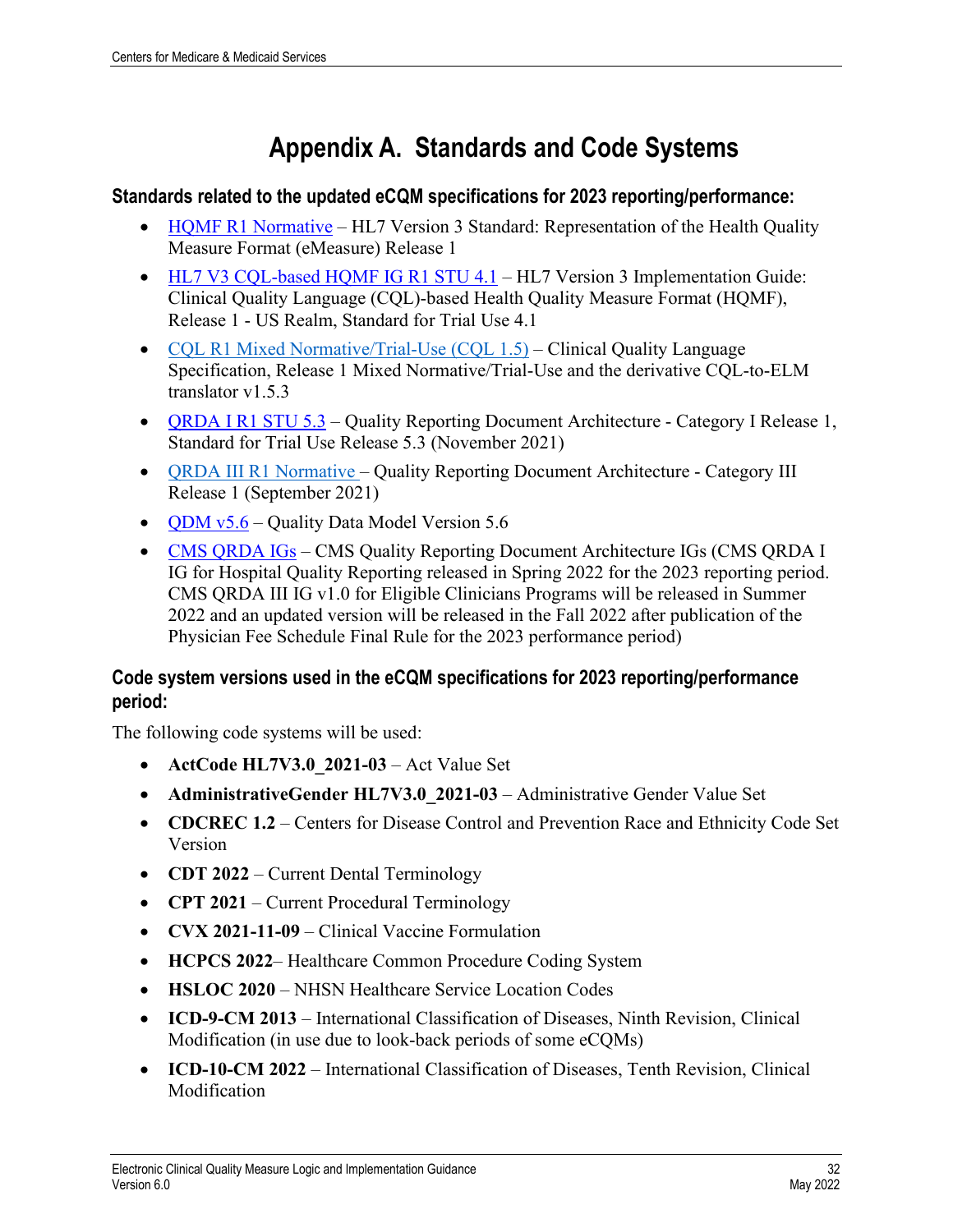- **ICD-10-PCS 2022** International Classification of Diseases, Tenth Revision, Procedure Coding System
- **LOINC 2.71** Logical Observation Identifiers Names and Codes
- **PresentOnAdmission 2021** Present on Admission Indicators Value set
- **RxNorm 2022-01** A normalized naming system for generic and branded drugs
- **SNOMED CT US Edition 2021-09** A comprehensive and precise health terminology for electronic exchange of clinical health information
- **SOP 9.2** Source of Payment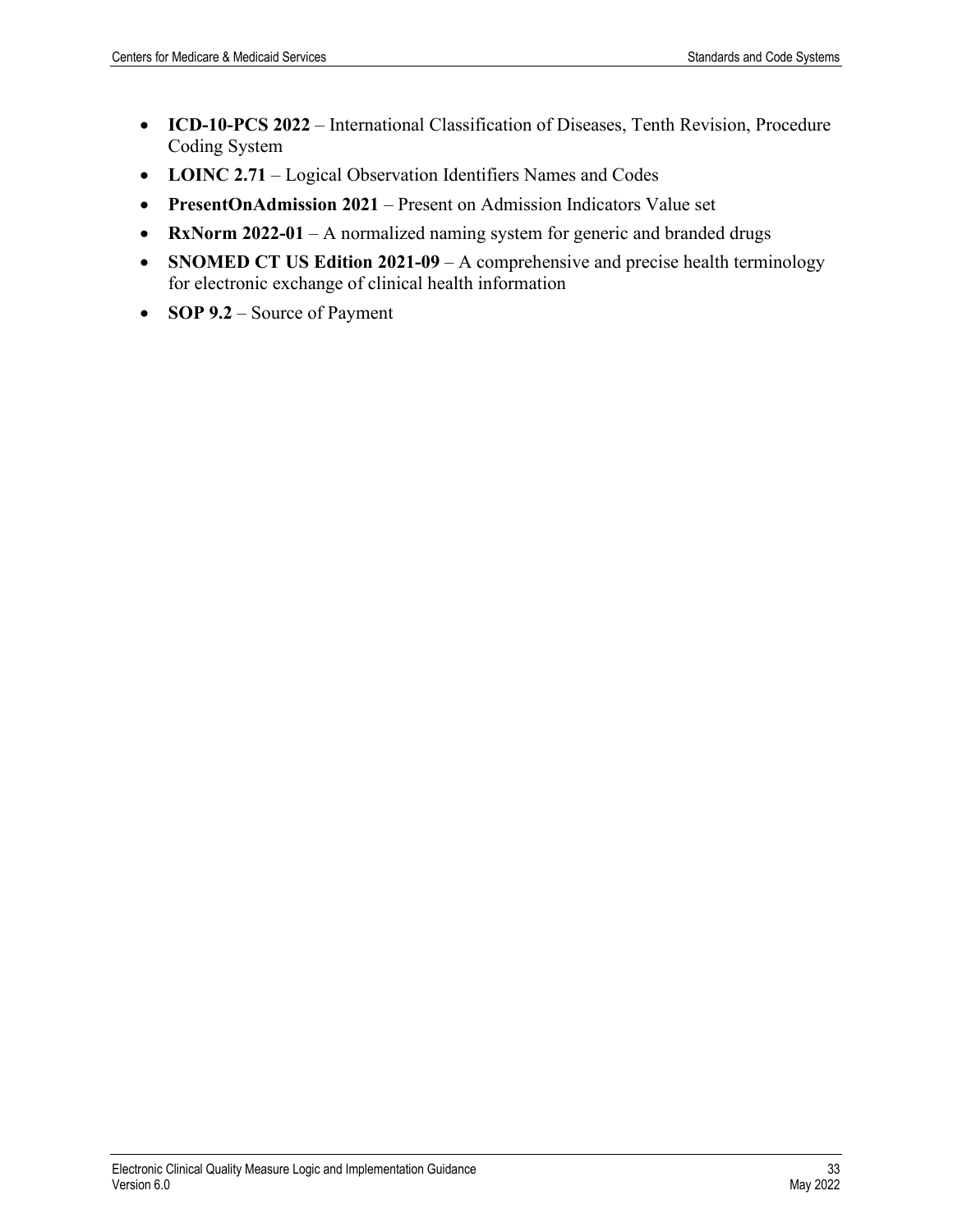# **Appendix B. Time Interval Definitions and Examples**

### <span id="page-37-0"></span>**Interval Comparisons:**

CQL provides a complete set of interval comparison operators (Figure 5):

<span id="page-37-1"></span>

| before               |  |
|----------------------|--|
| meets before         |  |
| overlaps before      |  |
| includes             |  |
| starts               |  |
| same as $(=)$        |  |
| ends                 |  |
| included in (during) |  |
| overlaps after       |  |
| meets after          |  |
| after                |  |

**Figure 5. Interval Comparison Operators**

These are described more in sections 4.5.2 and 4.5.3.

### **Timing Phrases**

CQL also supports timing phrases (Figure 6) that make it easier to express precise relationships between intervals using natural language. The before and after operators can have a prefix ofstartsorends, and a suffix ofstartorend. For example:

IntervalX starts before start IntervalY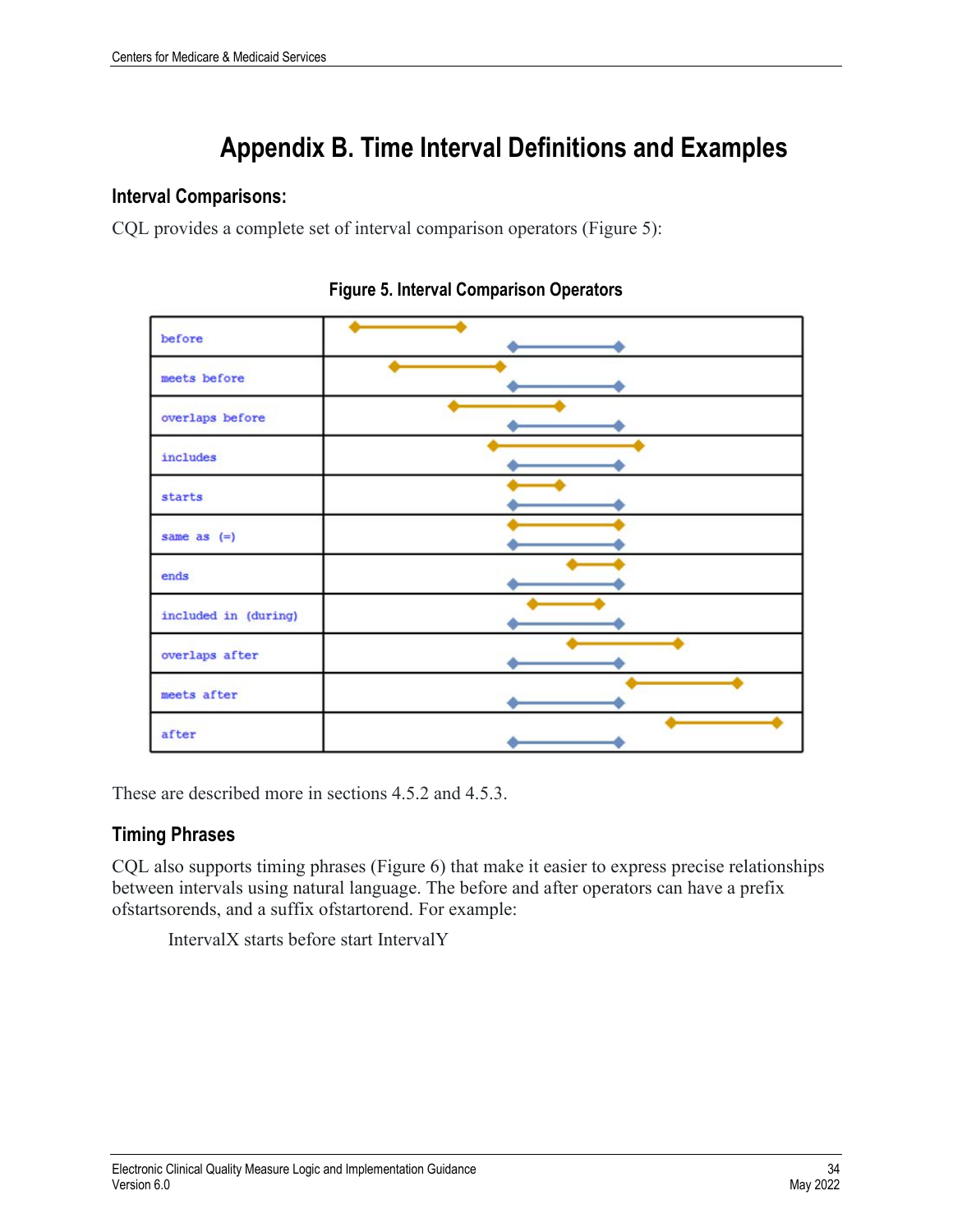**Figure 6. Interval Starts Before Start**

<span id="page-38-0"></span>

The before and after operators can also take an offset that indicates how far away a given relationship should be. The offset can be absolute, indicating that the boundary of the interval must be on the offset, or it can be relative, indicating that the boundary must be at least on the offset (Figure 7):

IntervalX starts 3 days before start IntervalY

IntervalX starts 3 days or more before start IntervalY

<span id="page-38-1"></span>

#### **Figure 7. Interval Starts Before Start with Offset**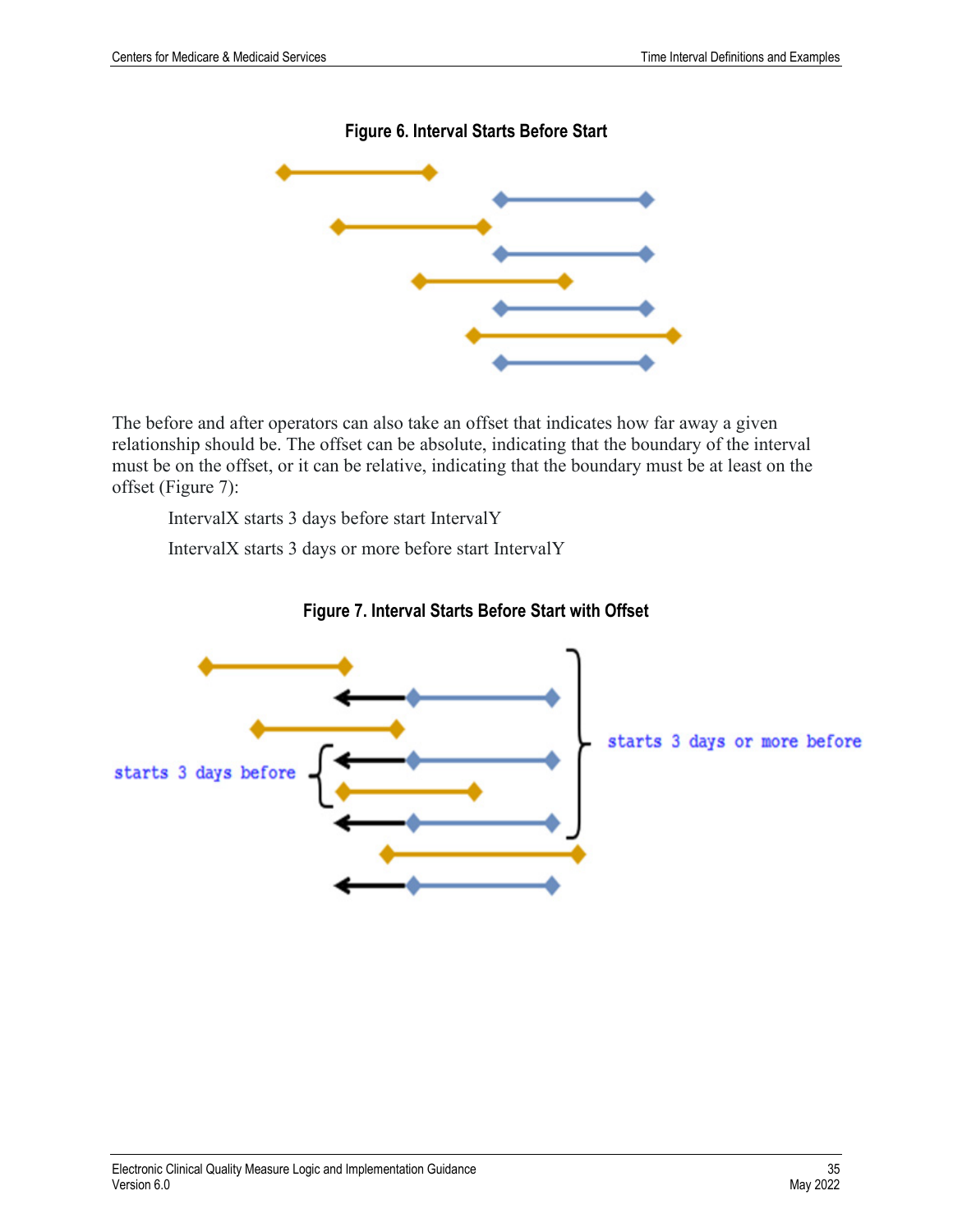You can also specify a range for the boundary relationship using the within..of operator, as shown in Figure 8:

<span id="page-39-0"></span>IntervalX starts within 3 days of start IntervalY

### **Figure 8. Interval Starts Within**

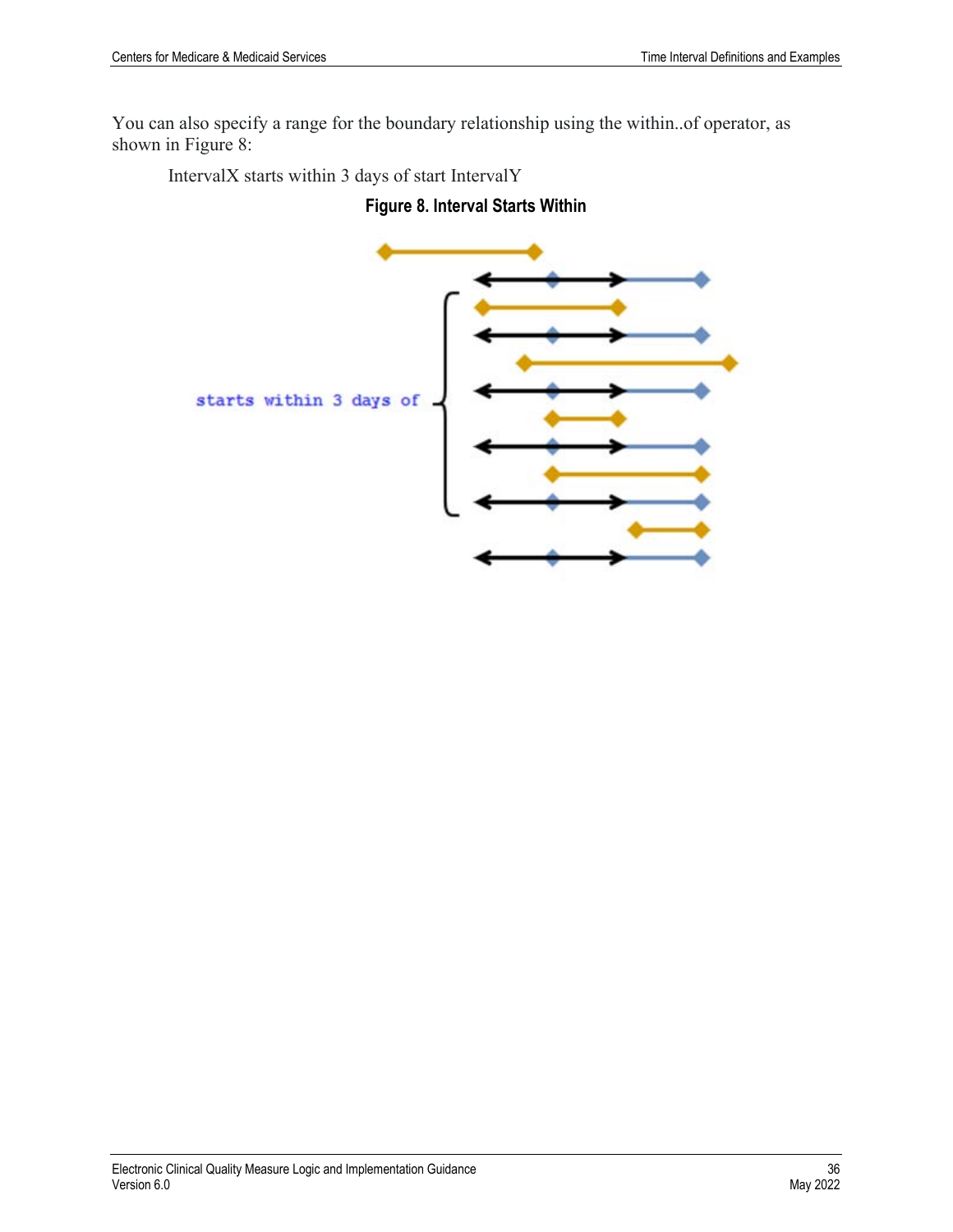<span id="page-40-0"></span>

| Unit | <b>CQL Definition</b>                                                                                                                                                                                                                                                                                                                                                                                                                                                                                                                                                                                                                                                                                                                                   | <b>Examples</b>                                                                                                                                                                                                                                                                                                                                                                                                                                                                                                                                                                                                                                                                                                       |
|------|---------------------------------------------------------------------------------------------------------------------------------------------------------------------------------------------------------------------------------------------------------------------------------------------------------------------------------------------------------------------------------------------------------------------------------------------------------------------------------------------------------------------------------------------------------------------------------------------------------------------------------------------------------------------------------------------------------------------------------------------------------|-----------------------------------------------------------------------------------------------------------------------------------------------------------------------------------------------------------------------------------------------------------------------------------------------------------------------------------------------------------------------------------------------------------------------------------------------------------------------------------------------------------------------------------------------------------------------------------------------------------------------------------------------------------------------------------------------------------------------|
| Year | Defined as the duration of any time<br>interval that starts at a certain time<br>of day, at a certain calendar date of<br>the calendar year, and ends at one<br>of the following:<br>• The same time of day on the<br>same calendar date of the next<br>calendar year, if it exists<br>• The same time of day on the<br>immediately following calendar<br>date of the next calendar year, if<br>the same calendar date of the<br>next calendar year does not exist<br>Note: If, in the next calendar year,<br>the same calendar date does not<br>exist, the International Organization<br>for Standardization states that the<br>ending calendar day has to be<br>agreed upon. The above<br>convention is used in CQL as a<br>resolution to this issue. | Month (date $2$ ) < month (date 1): Duration (years) =<br>year (date 2) - year (date 1) - 1                                                                                                                                                                                                                                                                                                                                                                                                                                                                                                                                                                                                                           |
|      |                                                                                                                                                                                                                                                                                                                                                                                                                                                                                                                                                                                                                                                                                                                                                         | Example 1:<br>Date 1: 2012-03-10 22:05:09<br>Date 2: 2013-02-18 19:10:03<br>Duration = year (date 2) - year (date 1) - $1 = 2013$ -<br>$2012 - 1 = 0$ years<br>Month (date 2) = month (date 1) and day (date $2$ ) >=<br>day (date 1)<br>Duration (years) = year (date $2$ ) - year (date 1)<br><b>Example 2.a:</b> day (date $1$ ) = day (date $2$ )<br>Date 1: 2012-03-10 22:05:09<br>Date 2: 2013-03-10 22:05:09<br>Duration = year (date 2) - year (date 1) = $2013$ -<br>$2012 = 1$ year<br>Note: Time of day is important in this calculation. If<br>the time of day of date 2 were less than the time of<br>day for date 1, the duration of the time interval would<br>be 0 years according to the definition. |
|      |                                                                                                                                                                                                                                                                                                                                                                                                                                                                                                                                                                                                                                                                                                                                                         | <b>Example 2.b:</b> day (date $2$ ) > day (date 1)<br>Date 1: 2012-03-10 22:05:09<br>Date 2: 2013-03-20 04:01:30<br>Duration = year (date $2$ ) - year (date $1$ ) = 2013 -<br>$2012 = 1$ year                                                                                                                                                                                                                                                                                                                                                                                                                                                                                                                        |
|      |                                                                                                                                                                                                                                                                                                                                                                                                                                                                                                                                                                                                                                                                                                                                                         | Month (date 2) = month (date 1) and day (date $2$ ) <<br>day (date 1)<br>Duration (years) = year (date 2) - year (date 1) - 1                                                                                                                                                                                                                                                                                                                                                                                                                                                                                                                                                                                         |
|      |                                                                                                                                                                                                                                                                                                                                                                                                                                                                                                                                                                                                                                                                                                                                                         | Example 3.a:<br>Date 1: 2012-02-29<br>Date 2: 2014-02-28<br>Duration = year (date 2) - year (date 1) - $1 = 2014$ -<br>$2012 - 1 = 1$ year                                                                                                                                                                                                                                                                                                                                                                                                                                                                                                                                                                            |

|  |  | Table 1. Time Interval Definitions and Examples |  |  |
|--|--|-------------------------------------------------|--|--|
|--|--|-------------------------------------------------|--|--|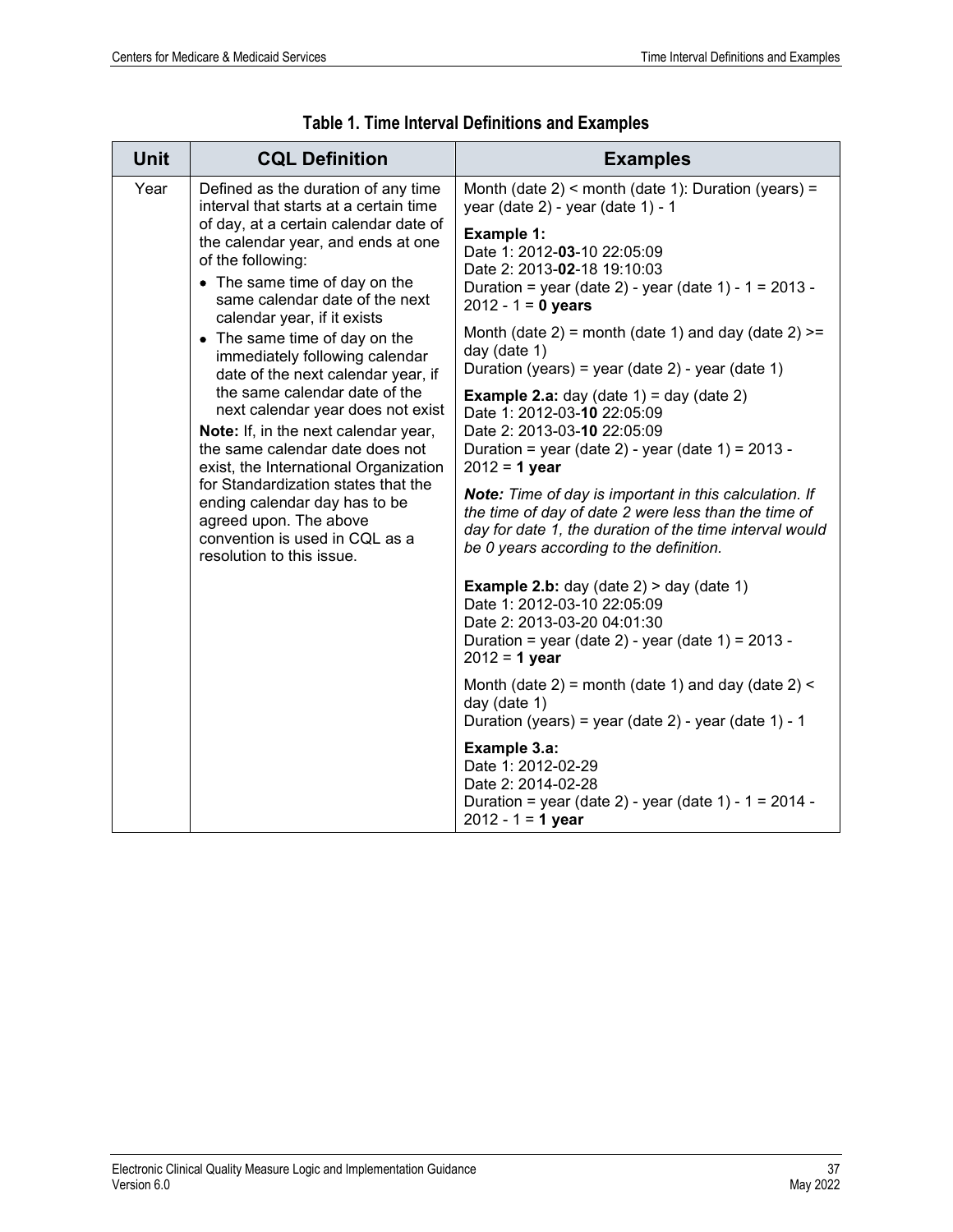| Unit  | <b>CQL Definition</b>                                                                                                                                                                                                                                                                                                                                                                                                                                                                                                                                                                                                                                                                                                                                                      | <b>Examples</b>                                                                                                                                                                                                                                                                                                                                                     |
|-------|----------------------------------------------------------------------------------------------------------------------------------------------------------------------------------------------------------------------------------------------------------------------------------------------------------------------------------------------------------------------------------------------------------------------------------------------------------------------------------------------------------------------------------------------------------------------------------------------------------------------------------------------------------------------------------------------------------------------------------------------------------------------------|---------------------------------------------------------------------------------------------------------------------------------------------------------------------------------------------------------------------------------------------------------------------------------------------------------------------------------------------------------------------|
| Year  |                                                                                                                                                                                                                                                                                                                                                                                                                                                                                                                                                                                                                                                                                                                                                                            | Month (date $2$ ) > month (date 1)<br>Duration (years) = year (date 2) - year (date 1)                                                                                                                                                                                                                                                                              |
|       |                                                                                                                                                                                                                                                                                                                                                                                                                                                                                                                                                                                                                                                                                                                                                                            | Example 4.a:<br>Date 1: 2012-03-10 11:16:02<br>Date 2: 2013-08-15 21:34:16<br>Duration = year (date 2) - year (date 1) = $2013$ -<br>2012 - 1 year                                                                                                                                                                                                                  |
|       |                                                                                                                                                                                                                                                                                                                                                                                                                                                                                                                                                                                                                                                                                                                                                                            | Example 4.b:<br>Date 1: 2012-02-29 10:18:56<br>Date 2: 2014-03-01 19:02:34<br>Duration = year (date 2) - year (date 1) = $2014$ -<br>$2012 = 2$ years                                                                                                                                                                                                               |
|       |                                                                                                                                                                                                                                                                                                                                                                                                                                                                                                                                                                                                                                                                                                                                                                            | Note: Because there was no February 29 in 2014,<br>the number of years can only change when the date<br>reaches March 1, the first date in 2014 that<br>surpasses the month and day of date 1 (February<br>29).                                                                                                                                                     |
| Month | Defined as the duration of any time<br>interval that starts at a certain time<br>of day at a certain calendar day of<br>the calendar month and ends at<br>one of the following:<br>• The same time of day at the<br>same calendar day of the ending<br>calendar month, if it exists<br>• The same time of day at the<br>immediately following calendar<br>date of the ending calendar<br>month, if the same calendar date<br>of the ending month in the<br>ending year does not exist<br>Note: If, in the next calendar year,<br>the same calendar date does not<br>exist, the International Organization<br>for Standardization states that the<br>ending calendar day has to be<br>agreed upon. The above<br>convention is used in CQL as a<br>resolution to this issue. | Day (date $2$ ) >= day (date 1)<br>Duration (months) = (year (date 2) - year (date 1)) $*$<br>$12 + (month (date 2) - month (date 1))$<br>Example 1.a:<br>Date 1: 2012-03-01 14:05:45<br>Date 2: 2012-03-31 23:01:49<br>Duration = (year (date 2) - year (date 1)) $*$ 12 +<br>(month (date $2$ ) - (month (date 1))<br>$= (2012 - 2012)^* 12 + (3 - 3) = 0$ months |
|       |                                                                                                                                                                                                                                                                                                                                                                                                                                                                                                                                                                                                                                                                                                                                                                            | Example 1.b:<br>Date 1: 2012-03-10 22:05:09<br>Date 2: 2013-06-30 13:00:23<br>Duration = (year (date 2) - year (date 1)) * 12 +<br>(month (date 2) - (month date 1))                                                                                                                                                                                                |
|       |                                                                                                                                                                                                                                                                                                                                                                                                                                                                                                                                                                                                                                                                                                                                                                            | $= (2013 - 2012)^* 12 + (6 - 3) = 12 + 3 = 15$ months<br>Day (day $2$ ) < day (date 1)<br>Duration (months) = (year (date 2) - year (date 1)) $*$<br>12 + (month (date 2) - month (date 1)) - 1                                                                                                                                                                     |
|       |                                                                                                                                                                                                                                                                                                                                                                                                                                                                                                                                                                                                                                                                                                                                                                            | <b>Example 2:</b><br>Date 1: 2012-03-10 22:05:09<br>Date 2: 2013-01-09 07:19:33<br>Duration = (year (date 2) - year (date 1)) $*$ 12 +<br>(month (date 2) - month (date 1)) $-1$<br>$= (2013 - 2012) * 12 + (1 - 3) - 1 = 12 - 2 - 1 = 9$<br>months                                                                                                                 |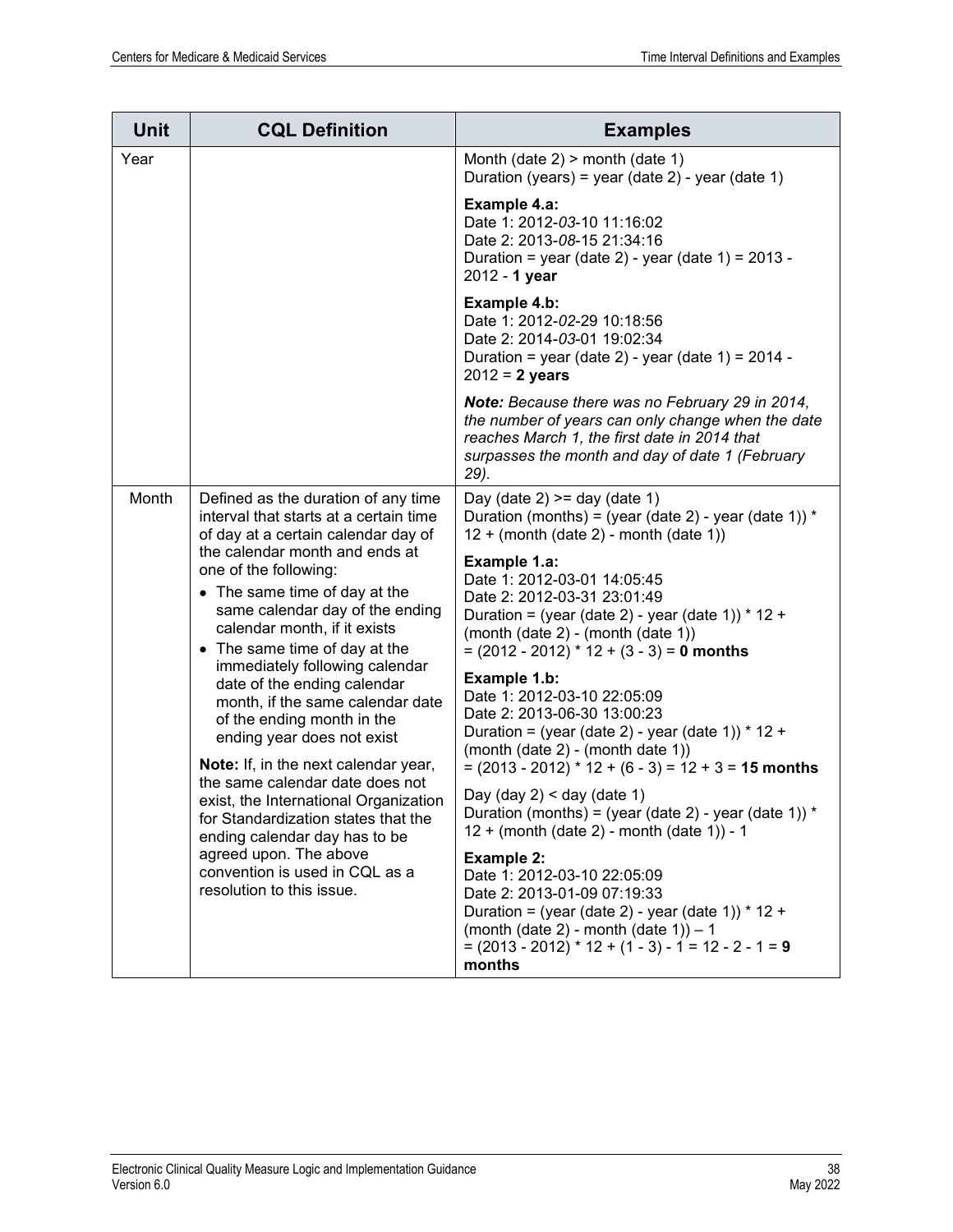| <b>Unit</b>    | <b>CQL Definition</b>                                                                                                                                                                                                                                                                                          | <b>Examples</b>                                                                                                                                                                                                                                                                                                                                                                                                          |
|----------------|----------------------------------------------------------------------------------------------------------------------------------------------------------------------------------------------------------------------------------------------------------------------------------------------------------------|--------------------------------------------------------------------------------------------------------------------------------------------------------------------------------------------------------------------------------------------------------------------------------------------------------------------------------------------------------------------------------------------------------------------------|
| Weeks          | Defined as a duration of any time<br>interval that starts at a certain time<br>of day at a certain calendar day at<br>a certain calendar week and ends<br>at the same time of day at the<br>same calendar day of the ending<br>calendar week. In other words, a<br>complete week is always seven<br>days long. | Duration = $\lceil$ date 2 - date 1 (days) $\lceil$ / 7<br>Example 1:<br>Date 1: 2012-03-10 22:05:09<br>Date 2: 2012-03-20 07:19:33<br>Duration = $\left[\frac{\text{# days}}{\text{month}}\right]$ (date 1)) - day (date 1) + $\frac{\text{#}}{\text{#}}$<br>days (month (date 1) + 1) + #days (month (date 1) +<br>$2) +  + #$ days (month (date 2) - 1) + day (date 2)] /<br>7<br>$= (20 - 10) / 7 = 10 / 7 = 1$ week |
| Days           | Defined as a duration of any time<br>interval that starts at a certain<br>calendar day and ends at the next<br>calendar day (1 second to 23<br>hours, 59 minutes, and 59<br>seconds).                                                                                                                          | Time (date $2$ ) < time (date 1)<br>Duration = $[date 2 - date 1 (days)] - 1$<br><b>Example 1:</b><br>Date 1: 2012-01-31 12:30:00<br>Date 2: 2012-02-01 09:00:00                                                                                                                                                                                                                                                         |
|                | The duration in days between two<br>dates will generally be given by<br>subtracting the start calendar date<br>from the end calendar date,<br>respecting the time of day between<br>the two dates.                                                                                                             | Duration = $02-01 - 01-31 - 1 = 0$ days<br>Time (date 2) $>=$ time (date 1)<br>Duration = date $2$ - date 1 (days)<br><b>Example 2:</b><br>Date 1: 2012-01-31 12:30:00<br>Date 2: 2012-02-01 14:00:00<br>Duration = 02-01 - 01-31 = 1 day                                                                                                                                                                                |
| Hours          | Defined as 60 minutes<br>The duration in hours between two<br>dates is the number of minutes<br>between the two dates, divided by<br>60. The result is truncated to the<br>unit.                                                                                                                               | <b>Example 1:</b><br>Date 1: 2012-03-01 03:10:00<br>Date 2: 2012-03-01 05:09:00<br>Duration = $1$ hour<br><b>Example 2:</b><br>Date 1: 2012-02-29 23:10:00<br>Date 2: 2012-03-01 00:10:00<br>Duration = $1$ hour<br><b>Example 3:</b><br>Date 1: 2012-03-01 03:10<br>Date 2: 2012-03-01 04:00<br>Duration = $0$ hours                                                                                                    |
| <b>Minutes</b> | Defined as 60 seconds<br>The duration in minutes between<br>two dates is the number of seconds<br>between the two dates, divided by<br>60. The result is truncated to the<br>unit.                                                                                                                             | Example 1:<br>Date 1: 2012-03-01 03:10:00<br>Date 2: 2012-03-01 05:20:00<br>Duration = 130 minutes<br><b>Example 2:</b><br>Date 1: 2012-02-29 23:10:00<br>Date 2: 2012-03-01 00:20:00<br>Duration = 70 minutes                                                                                                                                                                                                           |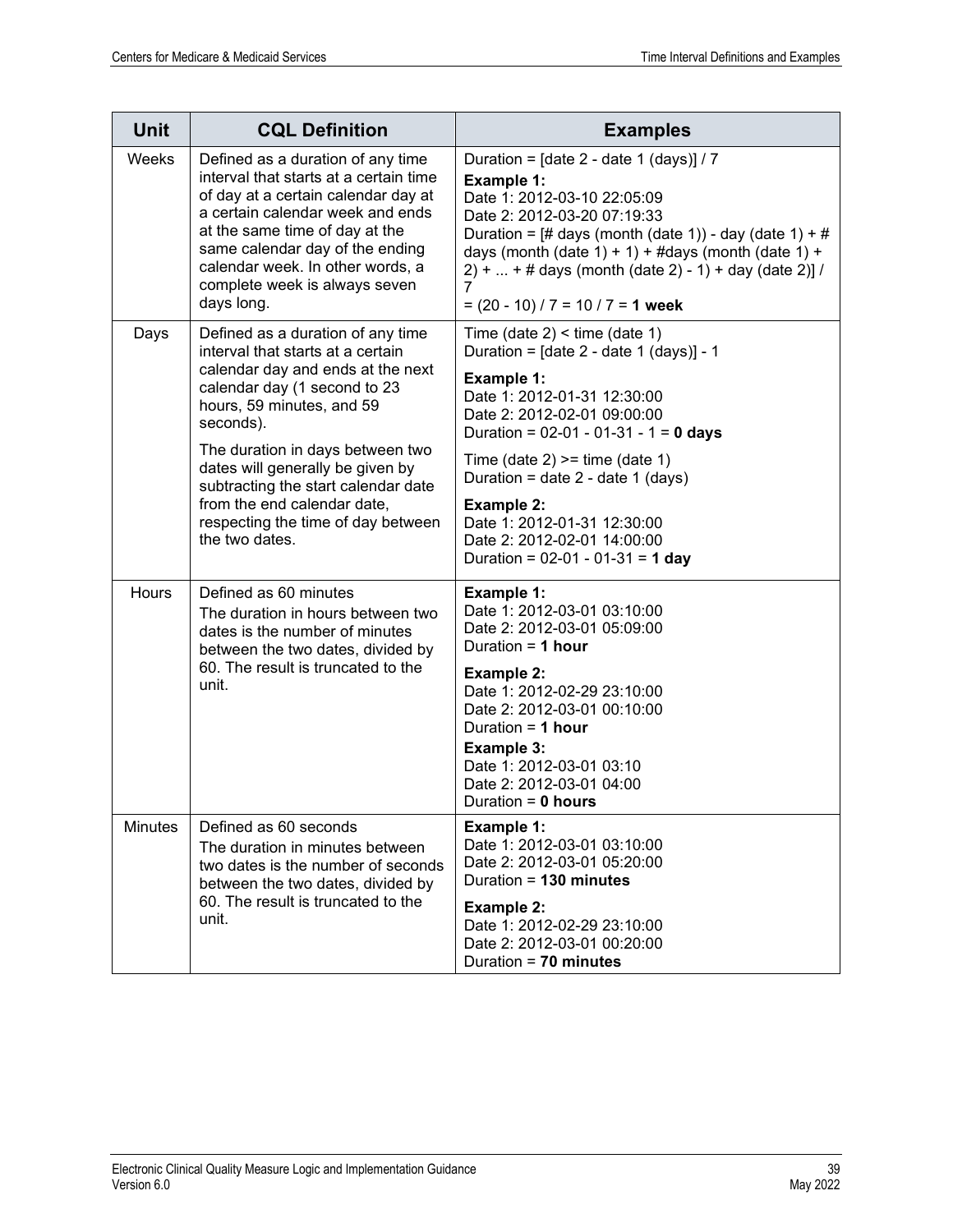# **Acronyms**

<span id="page-43-0"></span>

| <b>API</b>    | application programming interface                                      |  |
|---------------|------------------------------------------------------------------------|--|
| <b>CAD</b>    | coronary artery disease                                                |  |
| <b>CAH</b>    | critical access hospital                                               |  |
| <b>CDC</b>    | Centers for Disease Control and Prevention                             |  |
| <b>CDCREC</b> | Centers for Disease Control and Prevention Race and Ethnicity Code Set |  |
| <b>CDT</b>    | <b>Current Dental Terminology</b>                                      |  |
| CM            | <b>Clinical Modification</b>                                           |  |
| <b>CMS</b>    | Centers for Medicare & Medicaid Services                               |  |
| <b>CPT</b>    | <b>Current Procedural Terminology</b>                                  |  |
| <b>CQL</b>    | <b>Clinical Quality Language</b>                                       |  |
| <b>CVX</b>    | <b>Clinical Vaccine Formulation</b>                                    |  |
| <b>DENEX</b>  | denominator exclusion                                                  |  |
| <b>DENOM</b>  | denominator                                                            |  |
| <b>DERep</b>  | data element repository                                                |  |
| <b>DEXCEP</b> | denominator exception                                                  |  |
| EC            | eligible clinician                                                     |  |
| eCQI          | <b>Electronic Clinical Quality Improvement</b>                         |  |
| eCQM          | electronic clinical quality measure                                    |  |
| ED            | emergency department                                                   |  |
| EH            | eligible hospital                                                      |  |
| <b>EHR</b>    | electronic health record                                               |  |
| EC            | eligible clinician                                                     |  |
| <b>HCPCS</b>  | Healthcare Common Procedure Coding System                              |  |
| HL7           | Health Level Seven International                                       |  |
| <b>HQMF</b>   | <b>Health Quality Measure Format</b>                                   |  |
| <b>HTML</b>   | Hypertext Markup Language                                              |  |
| <b>HSLOC</b>  | <b>Healthcare Service Location Codes</b>                               |  |
| <b>ICD</b>    | International Classification of Diseases                               |  |
| IG            | implementation guide                                                   |  |
| IN            | ingredient (RxNorm term type)                                          |  |